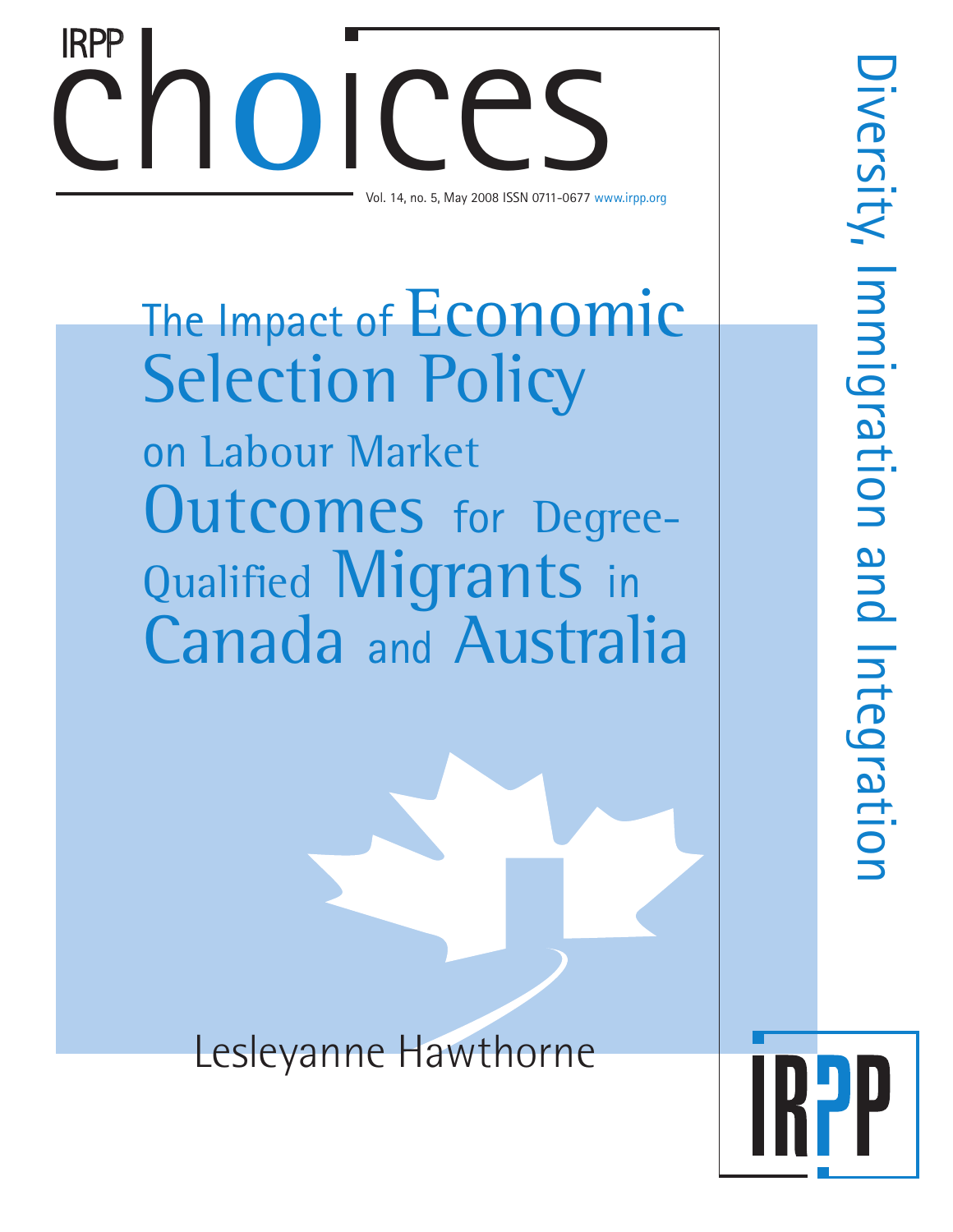

F ounded in 1972, the Institute for Research on Public Policy is an independent, national, nonprofit organization.

IRPP seeks to improve public policy in Canada by generating research, providing insight and sparking debate that will contribute to the public policy decision-making process and strengthen the quality of the public policy decisions made by Canadian governments, citizens, institutions and organizations.

IRPP's independence is assured by an endowment fund established in the early 1970s.

F ondé en 1972, l'Institut de recherche en politiques publiques (IRPP) est un organisme canadien, indépendant et sans but lucratif.

L'IRPP cherche à améliorer les politiques publiques canadiennes en encourageant la recherche, en mettant de l'avant de nouvelles perspectives et en suscitant des débats qui contribueront au processus décisionnel en matière de politiques publiques et qui rehausseront la qualité des décisions que prennent les gouvernements, les citoyens, les institutions et les organismes canadiens.

L'indépendance de l'IRPP est assurée par un fonds de dotation établi au début des années 1970.

**Lesleyanne Hawthorne** is associate dean, international, at the University of Melbourne. Previously she was research manager at Australia's Bureau of Immigration, Multicultural and Population Research. She has 20 years of experience researching high skill migration. Most recently she was recruited by the Organisation for Economic Co-operation and Development to compare high skill migration patterns across 10 member nations. In 2005-06 Professor Hawthorne was appointed to an Expert Panel of Three by Australia's federal cabinet to do the most extensive evaluation of the nation's skill migration program since 1988 (all professional fields). Since September 2007 the panel's recommendations have governed the selection of all economic migrants. In 2004-06 she was commissioned by Citizenship and Immigration Canada, Statistics Canada and Human Resources and Social Development Canada to compare labour market outcomes for migrant professionals in Canada and Australia in 10 key fields. In 2006-07 she completed the most complete Australian study to date on foreign medical graduates (following the main Australian studies on global mobility in the engineering and nursing professions). Additional major consultancies include studies on global high-skill migration and foreign credential recognition for the OECD and UNESCO.

This publication was produced under the direction of Geneviève Bouchard, Research Director, IRPP. The manuscript was copy-edited by Mary Williams, proofreading was by Barbara Czarnecki, production was by Chantal Létourneau, art direction was by Schumacher Design, and printing was by AGL Graphiques.

Copyright belongs to IRPP. To order or request permission to reprint, contact:

#### IRPP

1470 Peel Street, Suite 200 Montreal, Quebec H3A 1T1 Telephone: 514-985-2461 Fax: 514-985-2559 E-mail: irpp@irpp.org

All *IRPP Choices* and *IRPP Policy Matters* are available for download at www.irpp.org

To cite this document:

Hawthorne, Lesleyanne. 2008. "The Impact of Economic Selection Policy on Labour Market Outcomes for Degree-Qualified Migrants in Canada and Australia." *IRPP Choices* 14 (5).

The opinions expressed in this paper are those of the author and do not necessarily reflect the views of IRPP or its Board of Directors.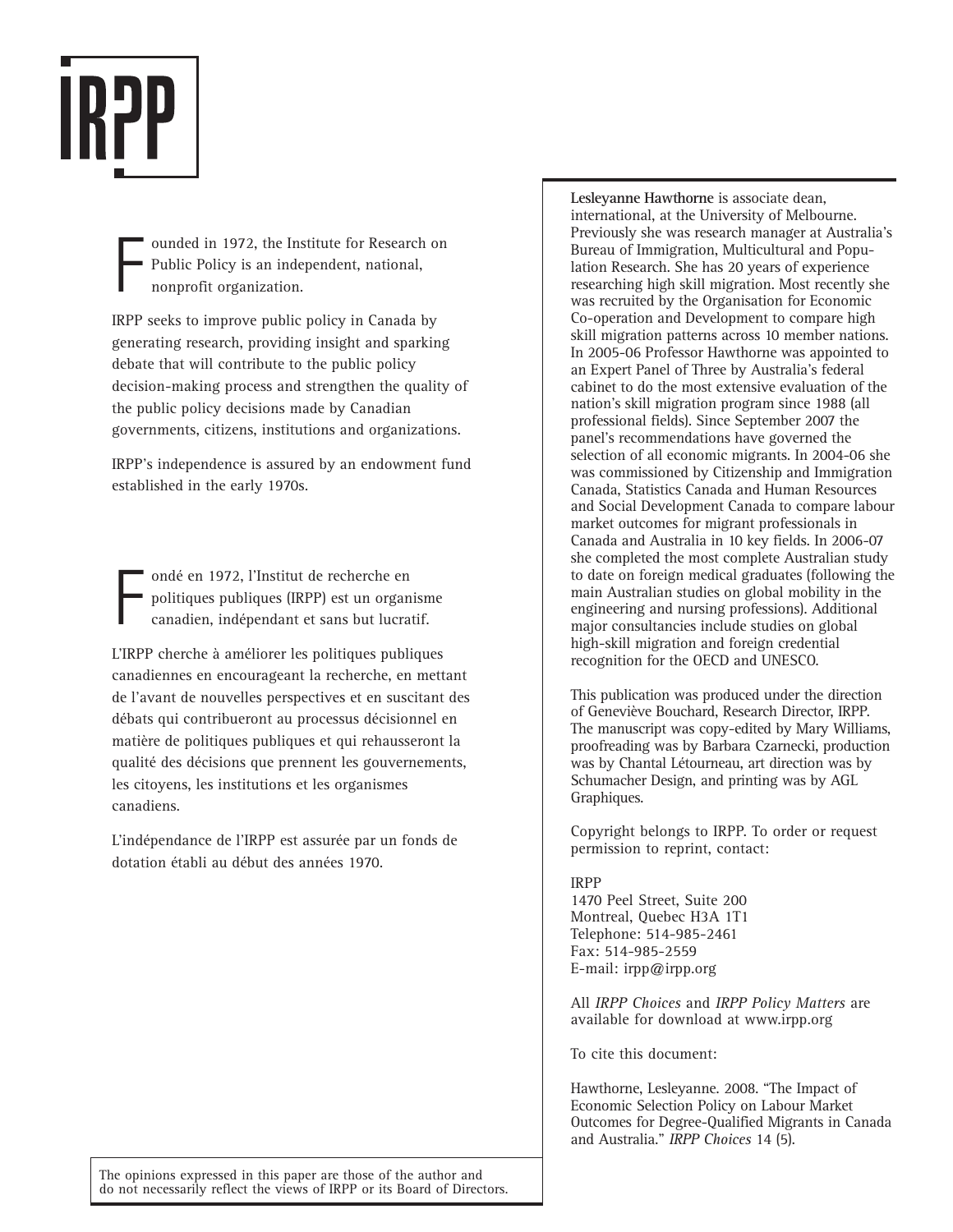### Diversity, Immigration and Integration / Diversité, immigration et intégration

Research Director / Directrice de recherche Geneviève Bouchard

his series comprises individual IRPP Choices<br>and IRPP Policy Matters studies on Canadian<br>immigration policy and its challenges, and also<br>on other countries' immigration and refugee policies. his series comprises individual *IRPP Choices* and *IRPP Policy Matters* studies on Canadian immigration policy and its challenges, and also Issues discussed in this research program include the relationship between sovereignty and economic integration, security and border control, and reconciliation of economic and humanitarian objectives.

ette série comprend des études *Choix IRPP* et<br> *Enjeux publics IRPP* qui portent sur la politique canadienne d'immigration et ses nou-*Enjeux publics IRPP* qui portent sur la politique canadienne d'immigration et ses nouveaux défis, mais également sur les différentes politiques d'immigration et de protection de réfugiés partout au monde. Les questions abordées dans ce programme de recherche touchent aux rapports entre souveraineté et intégration économique, sécurité et contrôle des frontières, conciliation des objectifs économiques et humanitaires.

## Contents

- 2 The Policy Context
- 7 Canada's and Australia's Selection of Degree-Qualified Migrants
- 12 Employment Outcomes for Degree-Qualified Migrants: The 2001 Census
- 30 Employment Outcomes for Economic Principal **Applicants**
- 36 Conclusion
- 39 Appendix
- 42 Notes
- 44 References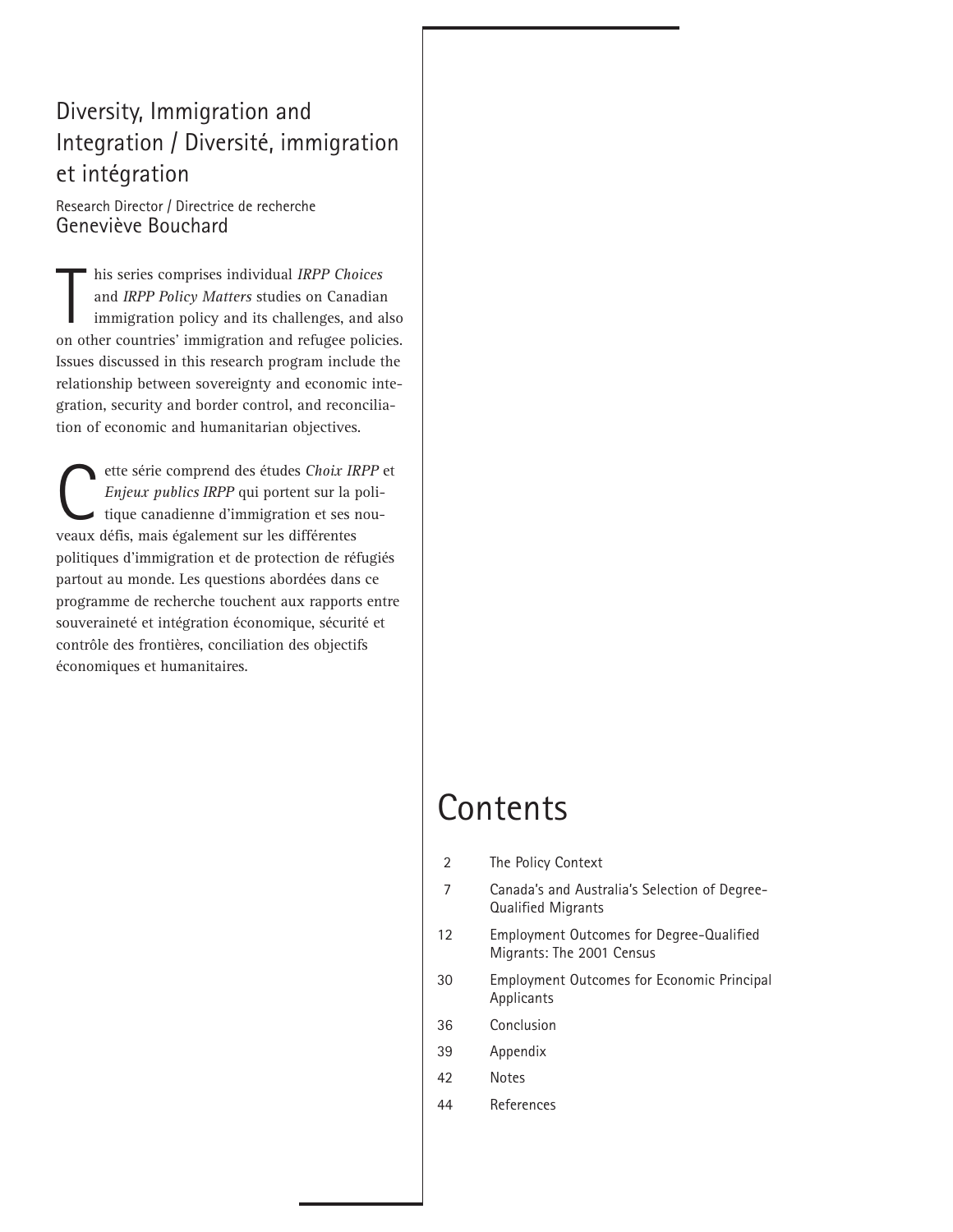The Impact of Economic Selection Policy on Labour Market Outcomes for Degree-Qualified Migrants in Canada and Australia\*

Lesleyanne Hawthorne

\* This IRPP Choices is an abridged, revised and updated version of a study commissioned by Statistics Canada, Citizenship and Immigration Canada, and Human Resources and Social Development Canada, entitled "Labour Market Outcomes for Migrant Professionals: Canada and Australia Compared" (Hawthorne 2007a). Like all papers in the series, it has been peer reviewed by two anonymous referees.

#### The Policy Context **Economic migration trends**

Iobal migration is a defining phenomenon of<br>the early twenty-first century. Migration<br>embraces every category of people – skilled<br>and unckilled family member and refugee logal and the early twenty-first century. Migration embraces every category of people — skilled and unskilled, family member and refugee, legal and illegal, permanent and temporary. Temporary people movement is rising markedly. The relative accessibility of one immigrant-receiving country may lower the number of immigrants seeking to enter another. Given the dynamism of these trends, the few nations with active<sup>1</sup> immigration programs are constantly obliged to modify their entry policies, while encountering "difficulties in harnessing their immigration programs to achieve diverse and often incompatible policy goals...to utilise immigration selection procedures to ensure positive outcomes in a diverse range of policy areas: economic development, human resource development, population and foreign affairs" (Stahl, Ball, Inglis and Gutman 1993, xiv).

Canada and Australia are global exemplars of nation building through government planned and administered economic, family and humanitarian migration programs. By 2005, Australia had the world's highest percentage of foreign-born residents (24.6 percent of the population, representing over 240 nationalities), followed by Canada at 19.2 percent and the United States at 11.7 percent (Miller 2005). Over the past decade, both Canada and Australia have placed extraordinary emphasis on the recruitment of migrants with skills (Organisation for Economic Co-operation and Development [OECD] 2006, 2008). In 2004, Canada selected 133,746 people in the economic category  $-$  in particular, it took substantial numbers of points-tested principal applicants (PAs) qualified in the professions. Skilled migrants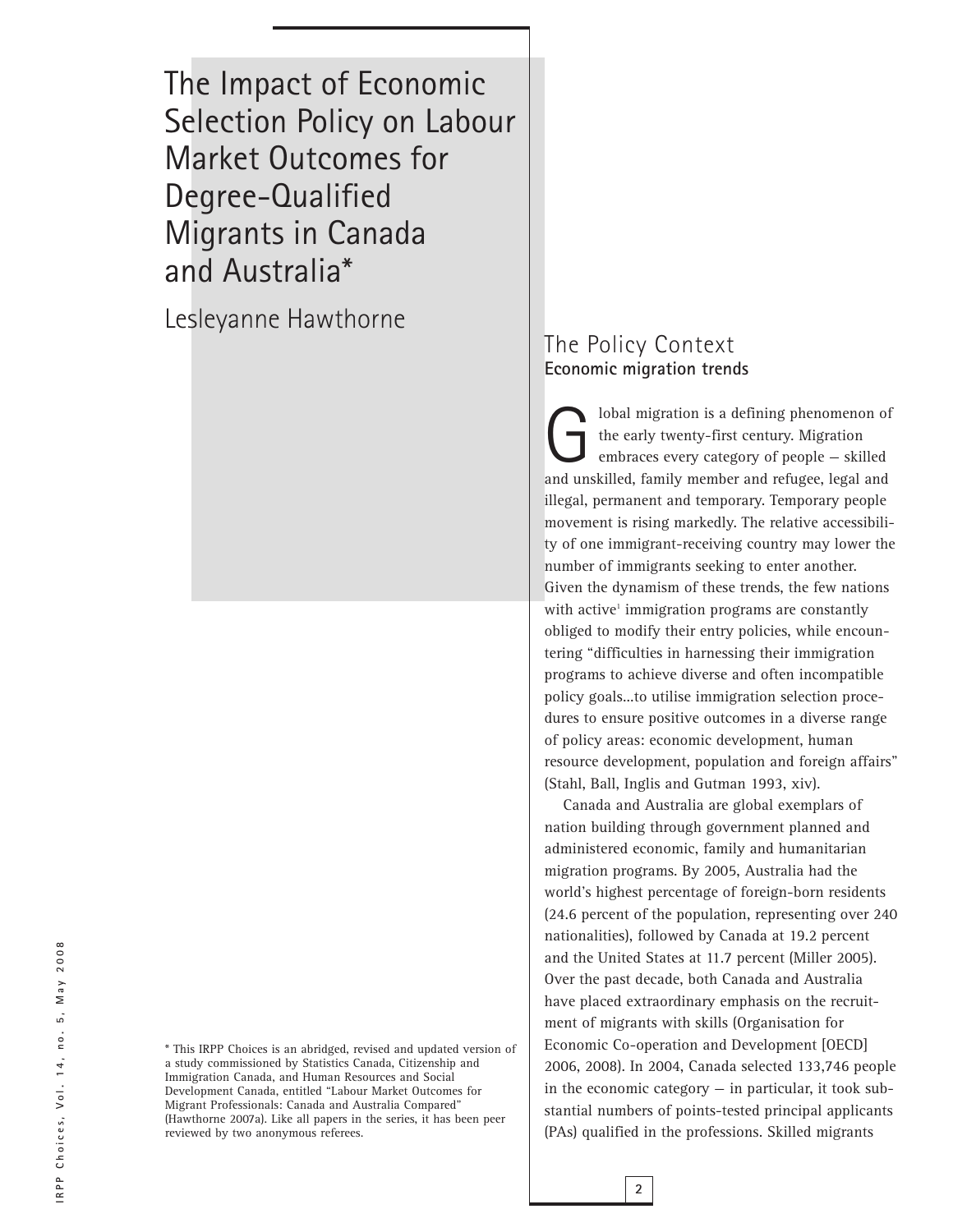constituted 59.6 percent of the total planned intake (224,346 people) at this time, far exceeding the targets set for family (51,500 to 56,800) and humanitarian (30,800 to 33,800) entrants. By 2005, the number of economic migrants to Canada had risen to 156,310 (counting business immigrants and provincial/territorial nominees), and an estimated 138,193 were due to arrive in 2006 (Cardozo and Guilfoyle 2007; Citizenship and Immigration Canada 2007). The proportion of economic migrants selected by Australia in 2004-05 was virtually identical to that selected by Canada (58 percent), including 77,800 applicants out of a permanent migrant/humanitarian intake of 133,000 people.

Australia's preference for economic migrants has remained dynamic, with targets of 97,500 achieved for 2005-06 and 2006-07, and 102,500 set for 2007- 08 — the largest in the country's history (Birrell, Hawthorne and Richardson 2006; Australia, Department of Immigration and Citizenship 2007a, 2008). Canada's current immigration program allocates 138,257 places for economic migrants out of a total annual quota of 240,000 to 265,000 (reduced to about 57 percent ), including 67,000 places for skilled workers, 22,000 for provincial nominees and up to 12,000 for those in the new Canadian Experience Class (Mamann 2007). It is important to note here the decreasing proportion of landed immigrants derived from OECD nations by both countries, a trend associated with the growing problem of overqualification (OECD 2008).2

In March 2007, Canada's first release of 2006 Census data confirmed the significance of migration to the country's population growth and economic development in a context where "[i]mmigration and an unprecedented economic boom in Alberta fuelled a population surge in the country that outpaced every other G8 industrialized nation from 2001 to 2006, including the United States" (Weeks and Leong 2007, 1). Between 2001 and 2006, Canada's population grew by 1.6 million, despite a declining fertility rate of 1.5 — close to two-thirds of this a consequence of recent migration. The impact of migration flows was striking in Toronto, Montreal, Vancouver and to a lesser extent Calgary, with 90 percent of all national growth concentrated in cities (O'Neil 2007). According to Brean,

Of the 1.2 million international immigrants over the five year census period, fully half went to Ontario. Roughly 44% of immigrants to Canada are female, a proportion that has been increasing by about one percentage point a year. The 10 largest source countries

are, in order: China, India, Philippines, Pakistan, United States, Colombia, United Kingdom, South Korea, Iran and France…Canada plans to admit between 240,000 and 265,000 immigrants in 2007. Of those about 60% are to be economic class, meaning skilled workers, 25% family class, and 15% protected persons. (2007, A4)

**Differences in Canadian and Australian economic migration policy, 1999 to the present** Within this context, Canada competes for economic migrants with Australia and other Western nations, as well as with select parts of Africa, Asia and the Gulf States. In the recent period, to address the needs of their knowledge economies, Canada and Australia have:

- Prioritized economic migration
- Diversified immigrant source countries and skill levels
- Utilized points systems designed to improve selection objectivity while maximizing employment outcomes
- Strengthened regional initiatives to encourage more geographically dispersed settlement patterns through policy input and expanded settlement options
- Enhanced scope for two-step migration (the transition from temporary to permanent status)
- Attempted to minimize program abuse through the introduction of more coherent and transparent selection systems

While both Canada and Australia use points-based selection criteria designed to support economic category development and growth (based on a system devised by Canada in the 1970s), it is essential to note the sharp divergence in the strategies used that has emerged in the past decade. According to a recent paper,

The human capital model…has dominated Canada's selection of skilled migrants endorsed in its most recent migration review (2002), and standing in sharp contrast to Australia's intensification of screening for select employment attributes. While education level matters for principal applicants, field and place of qualification do not, in a context where labour market demand is seen as hard to predict and 'individuals can expect to have several careers over their working lives.' According to Hiebert (2006) the prevailing Canadian view is that 'well-trained flexible individuals…who have experience in the labour force' should be able to 'adapt to rapidly changing labour market circumstances.' In consequence 'general' rather than 'specific' competence is sought — Canadian selection criteria admitting PAs with limited host country language skills, non-recognised qualifications, and in fields of minimal labour market demand on an equal basis to those with more immediately sought after attributes. (Birrell, Hawthorne and Richardson 2006; 130-1)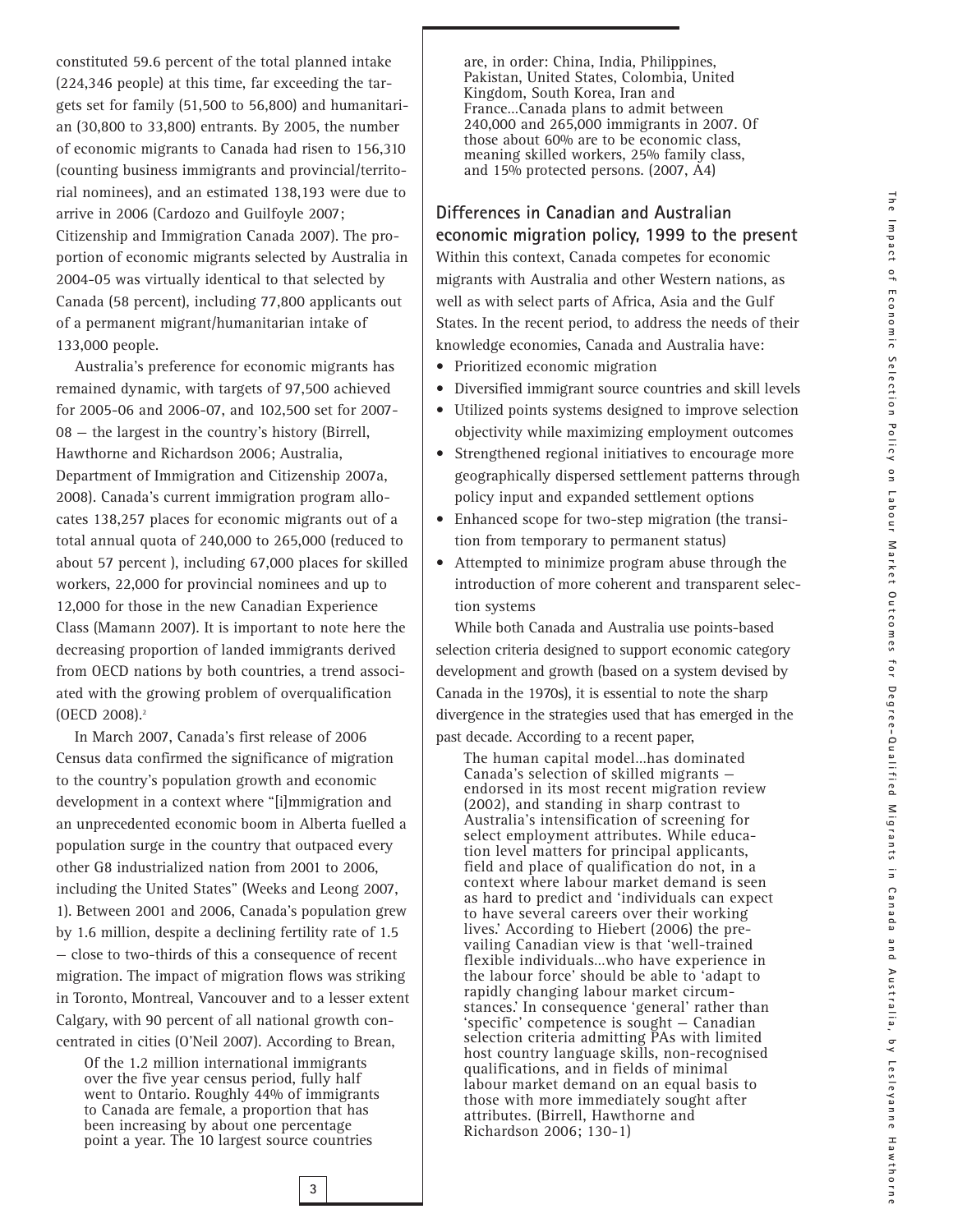While Canada's *Immigration and Refugee Protection Act, 2002* (IRPA) heralded economic selection changes, in the view of a number of senior Canadian officials interviewed for this study it represented a lost opportunity to re-examine the fundamentals and grapple with global realities (though views do vary on this). Key IRPA modifications included:

- Heavier weighting for educational qualifications (to a maximum of 25 points), with years of schooling taken into account and several bonus points for doctoral-level degrees
- Reduced points for work experience (a measure designed to encourage the entry of recent tertiaryeducated graduates)
- Increased points for host-country language ability
- Extension of the age range for which points are awarded (up to age 53)
- Modest capacity for temporary entrants to shift to permanent resident status in the context of a clear preference for permanent migration (Citizenship and Immigration Canada 2002)

Despite such innovations, after the IRPA all foreign credentials were still treated as equal to each other for selection purposes — the certainty of differential recognition rates in Canada notwithstanding (OECD 2007; Kustec, Thompson and Li 2007). There was no mandatory requirement for host-country language testing or defined levels of English/French competency, with self-assessment by applicants still allowed. Substantial points were still allocated to work experience (close to one-third of the total required), despite research evidence confirming "very substantial decline in the economic return to pre-Canadian labour market experience" (particularly when gained in non-OECD nations) (Sweetman 2004, 8; OECD 2008; Aydemir and Skuterud 2005). For a comprehensive comparison of Canada's and Australia's points systems in 2005, see the appendix, which also includes further details of the selection criteria of the United Kingdom and New Zealand.

Over the past 10 years, Australia, in marked contrast to Canada, has largely abandoned the human capital model for selecting economic migrants (though some vestiges remain). From 1980 to 1996, researchers had consistently identified inferior labour market outcomes for professionals from non-Englishspeaking-background (NESB) source countries. Between 1986 and 1991, 91,193 degree-qualified migrant professionals arrived in Australia, in addition to the 39,239 migrants who arrived with diplomas.

By 1991, the overseas-born constituted 49 percent of Australia's mechanical engineers, 48 percent of its electrical/electronic engineers, 43 percent of its computer professionals and 40 percent of its doctors and the proportions in other key professions were rising. Within one to five years of arrival, however, just 30 percent of these degree-qualified migrants were employed; few diploma holders from the same migration period found work in any profession (Birrell and Hawthorne 1997). Labour market outcomes remained disappointing for many migrants long settled in Australia: just 41 percent of 1981-85 and 49 percent of 1986-91 degree-qualified arrivals found professional work, and NESB workers were invariably disadvantaged.

The election of Australia's Liberal government under John Howard in 1996 coincided with a profound selection policy shift from altruism to pragmatism (Hawthorne 2005). While Australia's family and humanitarian migration intakes were endorsed for serving broad social purposes, high and persistent unemployment among recently arrived skilled migrants was perceived to undermine the effectiveness of the economic migration program — one explicitly devised in 1988 to support Australia's economic development (Committee to Advise on Australia's Immigration Policy 1988).

Jettisoning the former Labor government's strategy as "out of balance and out of control," the incoming government aimed to "return the balance in the program to one that is in the national interest." In stating its determination to change economic selection, the Department of Immigration and Multicultural Affairs defined six key attributes that make "a good skill[ed] applicant," most notably, "obtaining a job soon after arrival that uses their skills…becom[ing] quickly established…not requir[ing] benefits," while "quickly mak[ing] a positive contribution to the Australian economy, labour market and budget" (Ruddock 1996, 1).

From 1996 to 1999, Australia's Department of Immigration and Multicultural Affairs systematically reviewed and transformed its economic selection process, abolishing social security benefits for migrants in the first two years after their arrival and actively "selecting for success" from among principal applicants. Following a preliminary audit conducted in 1997-98, the department initiated a major review to evaluate the effectiveness of the points test (Australia, Department of Immigration and Multicultural Affairs 1999, vii). In the decade since,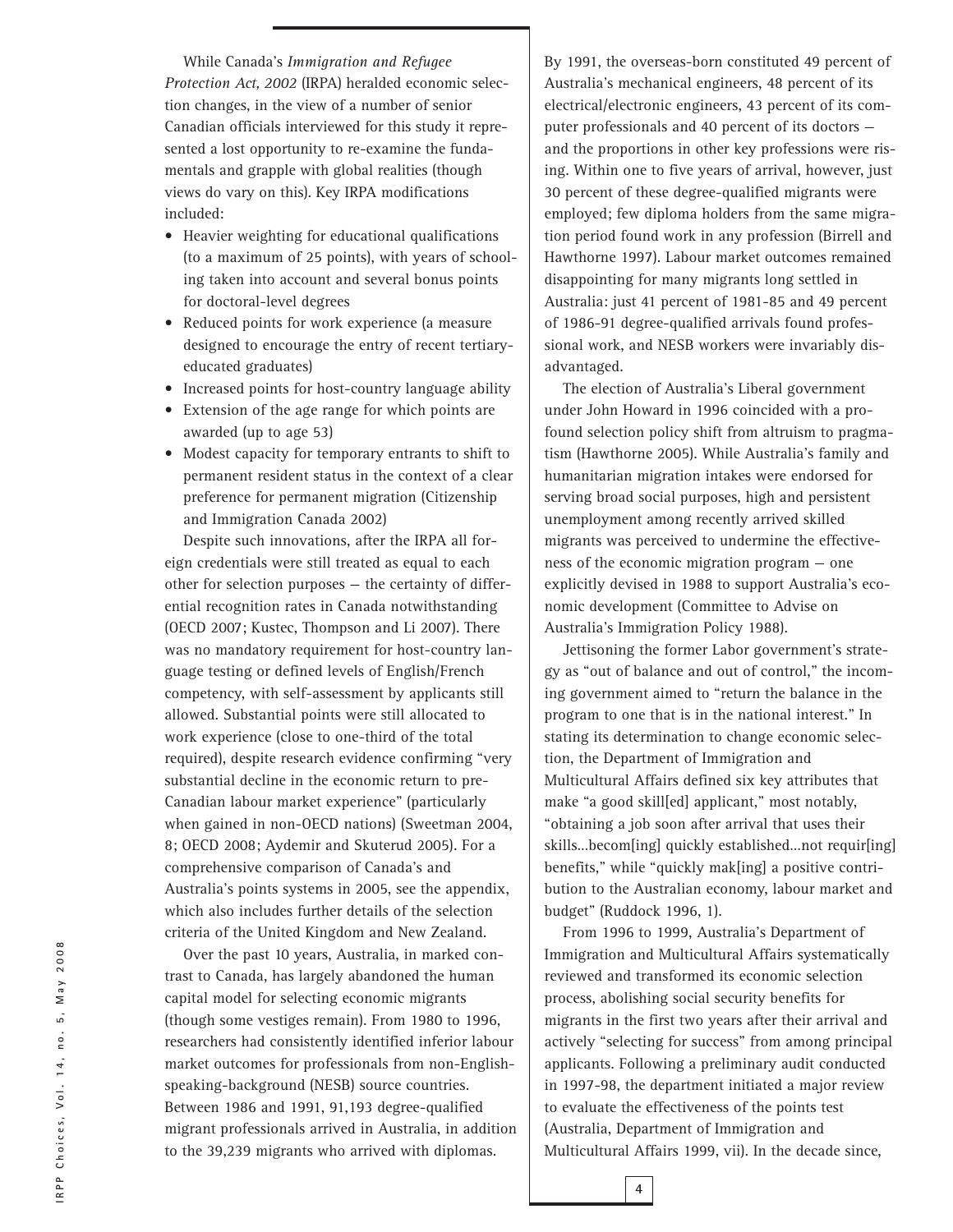Australia has sought early and positive employment integration rates from the program — given that results at six months are strongly correlated with long-term labour market performance (Birrell, Hawthorne and Richardson 2006). To facilitate this process, the review drew on two definitive databases: the Longitudinal Survey of Immigrants to Australia (LSIA) (based on a representative sample of 5 percent of migrants/refugees from successive cohorts of 1990s migration); and a comparative analysis of employment outcomes for migrant professionals from a variety of countries/regions of origin (based on 1996 Census data).

In line with the review's findings, since 1999 an increasing number of principal applicants at perceived risk of delayed or deskilled employment in Australia have been excluded from economic migration at point of entry through rigorous expansion of premigration English-language testing (extended to family-skill categories), mandatory credential assessment and a range of additional modifications to the points selection process. Key Australian policy initiatives have included:

- Allocation of greatest points weighting to "the core employability factors of skill, age and English language ability" based on the establishment of "minimum threshold standards" for each of these aspects (Australia, Department of Immigration and Multicultural Affairs 1999, 12)
- Additional points weighting for occupations in demand, along with degree-level qualifications related to specific (rather than generic<sup>3</sup>) professional fields
- Allocation of bonus points for former international students with credentials recently completed in Australia (a minimum of one and subsequently two years)
- Abolition of age-related points for applicants aged 45 and over and English-language points for applicants possessing less than "vocational" levels of English
- Allocation of further bonus points for those with recent continuous Australian or international experience in a professional field, for those with a "genuine job offer" in an occupation in demand, for those with a spouse satisfying economic application criteria, for those bringing "a high level of capital with them to Australia" (AUD\$100,000 or more) and for those sponsored by close Australiabased relatives (Australia, Department of Immigration and Multicultural Affairs 1999)

Australia's recently completed 2005-06 economic migration review (the most extensive since 1988) has confirmed the effectiveness of these policy initiatives in delivering superior labour market outcomes (Birrell, Hawthorne and Richardson 2006). To fine-tune the program further, additional measures were introduced (starting in September 2007) related to enhanced English-language ability, level of domestic labour market demand and work experience of former international students (who, by 2005, constituted 52 percent of economic migrants).

#### **Comparative economic migration labour market outcomes: recent data**

How do the results of Australia's decisive economic migration policy change compare with the outcomes of Canada's human capital selection model? A decade ago, labour market integration rates for economic migrants to Canada and Australia were virtually identical: about 60 percent of principal applicants secured some form of work six months after their arrival. Since then, Australia's outcomes have dramatically improved while Canada's have stood still. This is despite the near-identical economic cycles of the two countries, and the fact that they are equivalent settlement sites for degreequalified migrants across all immigration categories (economic, family and humanitarian), as demonstrated by the 2001 Census analysis.

Major gains have been achieved in Australia by traditionally disadvantaged groups. Employment rates within six months of arrival for principal applicants from Eastern Europe rose from 31 percent to 79 percent between 1993-95 and 1999-2000, compared to 57 to 76 percent for migrants from the Philippines, 56 to 73 percent for those from India and 45 to 61 percent for those from China. The negative impacts of older age and female gender have been greatly reduced. According to the most recent available data (May 2006), 83 percent of principal economic applicants are now employed in Australia within six months of arrival, with 60 percent immediately using their credentials and skills. Their salary levels have risen astronomically. Their average weekly wage is now AUD\$1,015, compared to AUD\$769 for Australian graduates in their first full-time job (Birrell, Hawthorne and Richardson 2006).

In Canada, by contrast, wage outcomes have worsened to the point where it may take 20 to 30 years for principal economic applicants to achieve parity (if they ever do) with comparably qualified Canadians (Frenette, Green and Picot 2004; Pendakur and

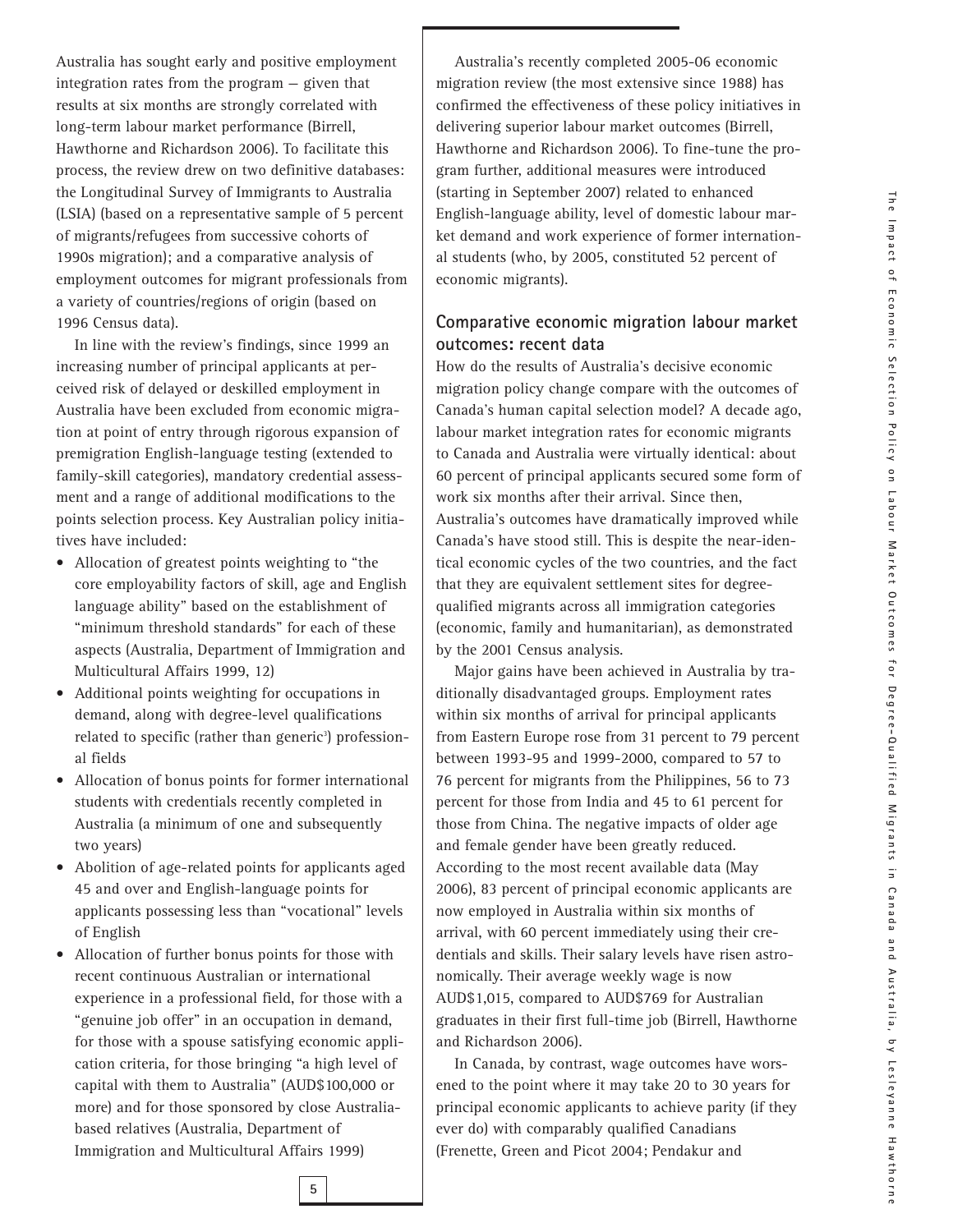Pendakur 1998, 2004; Reitz 2004; Aydemir and Skuterud 2005). As summarized in a recent study, economic migration is newly associated with entrenched disadvantage: "[B]y the early 2000s, skilled class entering immigrants [to Canada] were actually more likely to enter low-income and be in chronic low-income than their family class counterparts, and the small advantage that the university educated entering immigrants had over, say, the high school educated in the early 1990s had largely disappeared by 2000, as the number of highly educated rose. What did change was the face of the chronically poor immigrant; by the late 1990s one-half were in the skilled economic class, and 41% had degrees (up from 13% in the early 1990s)" (Picot, Hou and Coulombe 2007, 5-6).

This study investigates a range of data relevant to this issue. The research was based on the following definitive Canadian and Australian data sets and supported by extended interviews with 32 key Canadian informants:4

- Immigration arrival statistics for degree-qualified migrants in 10 professional fields — allowing definition of the scale of inflows of skilled migrants to Canada and Australia within the economic and assisted family streams, compared to all other immigration categories
- 2001 Census data allowing analysis of the extent to which Canada and Australia offer similar employment opportunities for degree-qualified migrants (across all immigration categories), as well as the factors associated with positive versus negative labour market outcomes<sup>5</sup>
- The Longitudinal Survey on Immigrants to Canada (LSIC), the Immigration Database (IMDB) and the Longitudinal Survey on Immigrants to Australia (LSIA) data — allowing comparison of labour market integration rates for points-tested economic principal applicants between 1994-95 and 2000-01 in order to assess the influence of Canadian and Australian policy differences on labour market outcomes (the latest Australian LSIA data, to May 2006, is also provided)

The study focuses on recent immigrants with degree- rather than diploma-level credentials. In analyzing their labour market experiences, it is important to affirm that Canada and Australia have had remarkably similar economic cycles in the past decade. While the average annual growth in real gross domestic product from 1991 to 1996 was 1.7 percent for Canada compared to 3.0 percent for

Australia, from 1996 to 2001 it was 3.8 percent for Canada compared to 3.9 percent for Australia. In the course of the decade, real GDP rose annually on average by almost identical rates in each country (2.8 percent in Canada; 2.7 percent in Australia). From 1996 to 2001, 69.5 percent of Canada's population was employed, compared to 69 percent of Australia's, with an average annual employment growth of about 0.2 to 0.3 percent in each country. Unemployment rates were also similar: Canada averaged 8.1 percent; Australia averaged 7.4 percent. Such comparability provides an excellent base for a contrasting policy study. According to Richardson and Lester, from an economic perspective, Australia and Canada "look very alike": "Whereas Australia's economy did perform well during the decade to 2001, it was only during the 1991-1996 period that Australia's growth was superior to that of Canada. During the 1996-2001 period, during which migrants [included in both countries' longitudinal and census surveys] arrived and were looking for employment, both economies performed equally well. Thus [any] superior labour force performance of migrants to Australia…cannot be explained simply in terms of economic performance" (2004, 10).

I should briefly note four additional methodological issues here:

- While the findings of this study shed light on important policy choices, the terms of reference of the initial report on which it is based did not extend to policy recommendations on economic migration, which therefore cannot be provided here.
- Employment outcomes rather than earnings levels are the primary focus of the analysis to follow, given that the former are the measure more commonly used in Australia.
- In line with census and LSIC/LSIA practice, the International Labour Organization's (ILO) definition of "employment" was used throughout, except in relation to Australia's LSIA 3 outcomes (where "main activity" rather than the more generous ILO definition of employment was used to assess the proportion of newly arrived migrants in significant work).<sup>6</sup>
- Careful categorization at the start of the study ensured direct comparability of degree- and diploma-level qualifications between Canada and Australia,<sup>7</sup> as well as field of qualification and level of employment, based on expert advice from Statistics Canada.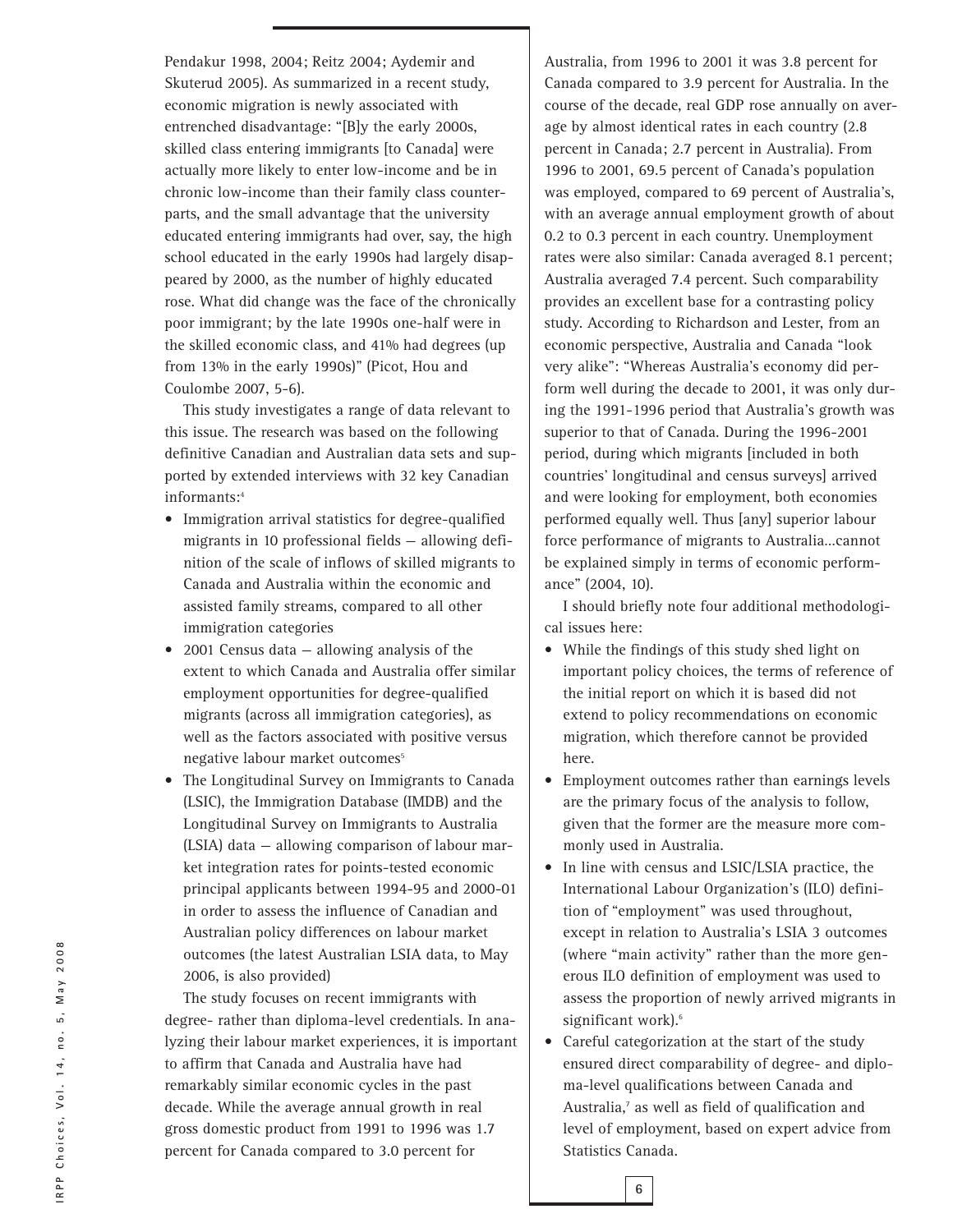#### Canada's and Australia's Selection of Degree-Qualified Migrants **Recent migration in the professions: landed immigrants**

In the past decade has seen a vast inflow of<br>degree-qualified professionals to both Canada<br>and Australia with credential levels far exceed-<br>ing those of previous cohorts. From 1996 to 2001, 37 he past decade has seen a vast inflow of degree-qualified professionals to both Canada and Australia with credential levels far exceedpercent of all migrants to Canada possessed degrees, compared to 21 percent of pre-1991 arrivals and 22 percent of 1991-96 arrivals. The credential level of these intakes surpassed that of migrants to Australia, where 26 percent of 1996-2001 arrivals held degrees, compared to 17 percent of pre-1991 migrants and 24 percent of 1991-96 migrants.

In terms of numbers, by the time of the 2001 Census, Canada's population included 978,139 degreequalified migrants and 758,589 migrants with postsecondary diplomas or certificates, compared to Australia's 570,905 degree-qualified migrants and 270,183 diploma-qualified migrants. From 1996 to 2001, newly arrived migrants were more than twice as likely as the Canadian-born to be degree-qualified (37 percent compared to 15 percent). Similar patterns were evident in Australia (26 percent compared to 14 percent), and the trend was appearing in a growing number of OECD nations (OECD 2006, 2008) (see tables 1a and 1b).

This credential superiority of recent migrants in relation to the native-born applied to women as well as men. Male migrants to Canada were far more qualified than females (41 percent of males held degrees, compared to 33 percent of females); but both genders exceeded the credential norm of the Canadian-born (15 percent of Canadian-born males held degrees, compared to 16 percent of females). In Australia, by contrast, recently arrived females were virtually identical in terms of education levels to migrant males (25 percent of

| Table 1a                  |                                     | Educational Attainment <sup>1</sup> among Canadian- and Foreign-Born Adults, <sup>2</sup> by Period of Arrival, 2001 (percent) |                                             |                                                 |                        |                                 |
|---------------------------|-------------------------------------|--------------------------------------------------------------------------------------------------------------------------------|---------------------------------------------|-------------------------------------------------|------------------------|---------------------------------|
|                           | Period<br>of arrival                | Degree/higher<br>degree                                                                                                        | Post-secondary<br>diploma<br>or certificate | Post-secondary,<br>no diploma<br>or certificate | High school<br>or less | All $(M)$                       |
| $Canadian-born3$          |                                     | 15.0                                                                                                                           | 19.0                                        | 20.1                                            | 46.0                   | 16,009,426                      |
| Foreign-born <sup>4</sup> | Before 1991<br>1991-96<br>1996-2001 | 20.8<br>22.1<br>36.6                                                                                                           | 19.9<br>17.1<br>14.9                        | 18.7<br>18.5<br>14.2                            | 40.7<br>42.3<br>34.3   | 2,657,064<br>719.443<br>726,880 |
| Foreign-born total        |                                     | 23.8                                                                                                                           | 18.5                                        | 17.9                                            | 39.8                   | 4,103,387                       |
| Total                     |                                     |                                                                                                                                |                                             |                                                 |                        | 20,112,81                       |

Source: 2001 Census (Canada).

Includes those with a bachelor's or a higher degree.

Includes adults aged 15 to 64.

<sup>3</sup> Includes those born outside Canada to Canadian parents.

<sup>4</sup> Excludes nonpermanent residents (employment authorization, student authorization, minister's permit or refugee claimants).

| Table 1b                  |                                     |                         | Educational Attainment among Australian- and Foreign-Born Adults, <sup>1</sup> by Period of Arrival, 2001 (percent) |                       |                      |                                 |
|---------------------------|-------------------------------------|-------------------------|---------------------------------------------------------------------------------------------------------------------|-----------------------|----------------------|---------------------------------|
|                           | Period<br>of arrival                | Degree/higher<br>degree | Diploma/advanced<br>diploma/<br>certificate IV                                                                      | Skilled<br>vocational | Other                | All $(M)$                       |
| Australian-born           |                                     | 13.7                    | 7.6                                                                                                                 | 13.3                  | 65.4                 | 8,765,927                       |
| Foreign-born <sup>2</sup> | Before 1991<br>1991-96<br>1996-2001 | 16.6<br>23.9<br>26.1    | 8.5<br>9.3<br>10.6                                                                                                  | 13.1<br>8.6<br>7.2    | 61.8<br>58.2<br>56.1 | 2,231,809<br>308,835<br>483,700 |
| Foreign-born total        |                                     | 18.9                    | 8.9                                                                                                                 | 11.7                  | 60.5                 | 3.024.344                       |
| Total                     |                                     |                         |                                                                                                                     |                       |                      | 11,790,271                      |

Source: 2001 Census (Australia).

Includes adults aged 15 to 64.

<sup>2</sup> Excludes those for whom birthplace or year of arrival is unknown.

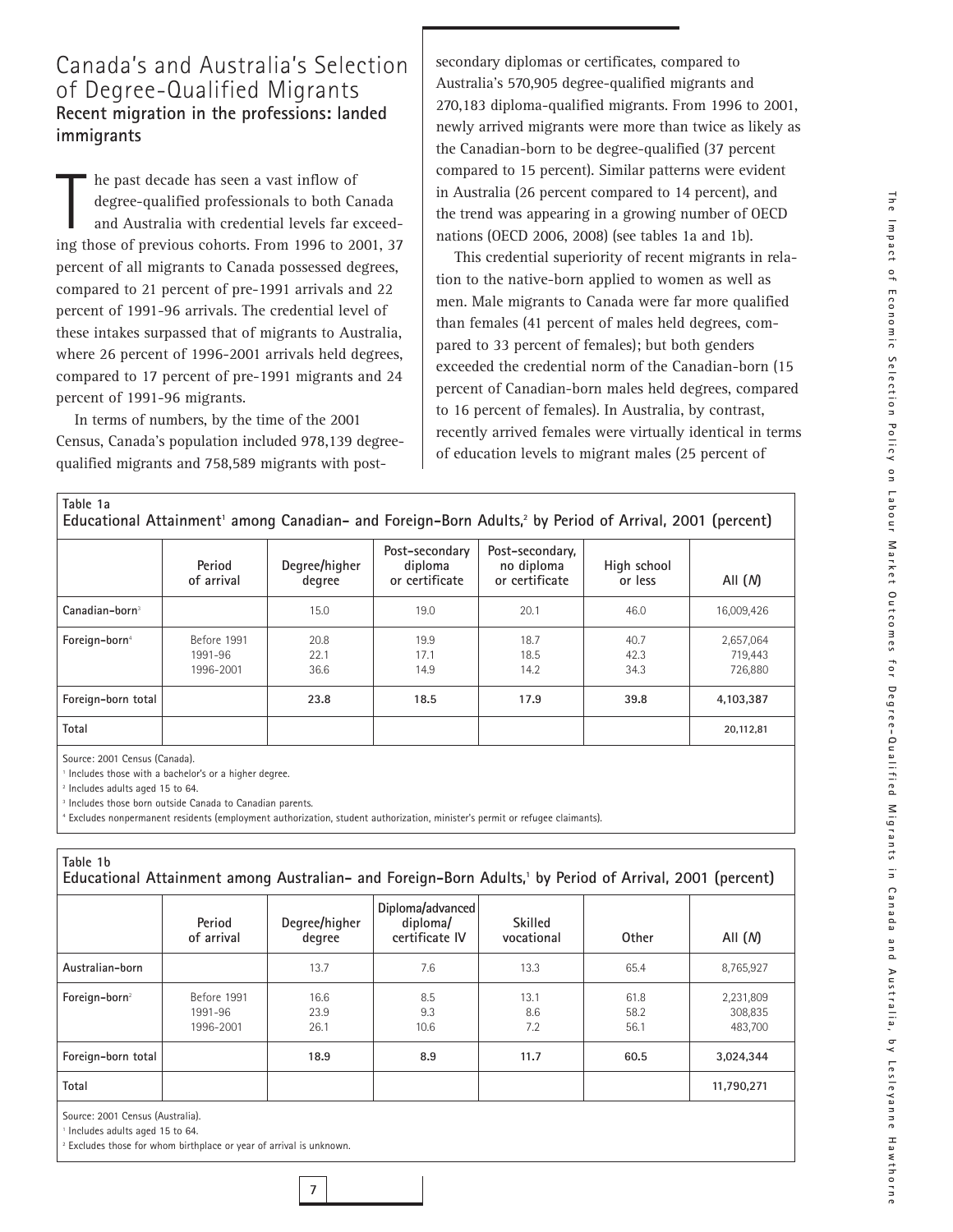females and 27 percent of males held degrees). (As we shall see, the gender of skilled migrants is an issue with significant employment ramifications.)

The recent sustained entry of tertiary-qualified migrants has a clear potential to impact the professions in Canada and Australia. To inform future policy formation, the current study assessed factors associated with greater or lesser rates of economic integration for degree-qualified migrants in seven vocational fields (including virtually all of the major regulatory professions in Canada and Australia as well as information technology):

- Information technology (IT)
- Engineering
- Architecture and building
- Medicine
- Nursing
- Teacher, education
- Accounting

For contrastive purposes, employment outcomes for migrants were also examined in three generic credential fields, since there is strong representation of these in contemporary migration flows: rest of management, commerce; society and culture, creative arts; natural and physical sciences.

By 2001, Canada and Australia were home to very high proportions of foreign-born professionals in all 10 qualification fields, constituting approximately

**Table 2a** Canadian- and Foreign-Born Professional<sup>1</sup> Workforce, by Field and Period of Arrival, 2001 (percent)

|                                    |                   | Foreign-<br>Canadian- |             | Foreign-born by period of arrival |           |           |
|------------------------------------|-------------------|-----------------------|-------------|-----------------------------------|-----------|-----------|
| Vocational/credential field        | born <sup>2</sup> | born <sup>3</sup>     | Before 1991 | 1991-96                           | 1996-2001 | All $(M)$ |
| Information technology             | 49.1              | 50.9                  | 19.4        | 9.4                               | 22.1      | 109,292   |
| Engineering                        | 49.6              | 50.4                  | 21.9        | 8.7                               | 19.8      | 287,723   |
| Architecture and building          | 51.3              | 48.7                  | 23.7        | 9.2                               | 15.9      | 76.749    |
| Medical studies                    | 64.7              | 35.3                  | 20.9        | 5.5                               | 8.8       | 208,140   |
| Nursing                            | 76.6              | 23.4                  | 15.3        | 3.5                               | 4.6       | 91,337    |
| Teacher, education                 | 84.8              | 15.2                  | 11.4        | 1.8                               | 2.1       | 515,503   |
| Accounting                         | 64.7              | 35.3                  | 19.0        | 6.8                               | 9.6       | 152,245   |
| Rest of management, commerce       | 72.7              | 27.3                  | 14.7        | 5.0                               | 7.6       | 384,653   |
| Society and culture, creative arts | 75.7              | 24.3                  | 15.5        | 3.6                               | 5.2       | 1,106,842 |
| Natural and physical sciences      | 64.5              | 35.5                  | 19.9        | 5.8                               | 9.8       | 312.154   |
| Other                              | 77.8              | 22.2                  | 11.9        | 3.8                               | 6.5       | 129,420   |
| Total                              | 71.0              | 29.0                  | 16.4        | 4.7                               | 7.9       | 3.374.057 |

Source: 2001 Census (Canada).

<sup>1</sup> Includes those with a bachelor's or a higher degree.

<sup>2</sup> Includes those born outside Canada to Canadian parents.

<sup>8</sup> Excludes nonpermanent residents (employment authorization, student authorization, minister's permit or refugee claimants).

#### **Table 2b** Australian- and Foreign-Born Professional<sup>1</sup> Workforce, by Field and Period of Arrival, 2001 (percent)

|                                    |      | Foreign-<br>Australian- |             | Foreign-born by period of arrival |           |           |
|------------------------------------|------|-------------------------|-------------|-----------------------------------|-----------|-----------|
| Vocational/credential field        | born | born <sup>2</sup>       | Before 1991 | 1991-96                           | 1996-2001 | AII (M)   |
| Information technology             | 51.2 | 48.8                    | 27.4        | 7.2                               | 14.2      | 69,694    |
| Engineering                        | 52.2 | 47.8                    | 27.7        | 8.5                               | 11.6      | 136,454   |
| Architecture and building          | 66.3 | 33.7                    | 22.3        | 4.4                               | 7.0       | 32,554    |
| Medical studies                    | 54.2 | 45.8                    | 30.1        | 5.8                               | 9.9       | 47.251    |
| Nursing                            | 75.9 | 24.1                    | 19.2        | 2.2                               | 2.7       | 137,949   |
| Teacher, education                 | 80.2 | 19.8                    | 15.2        | 1.8                               | 2.8       | 285,971   |
| Accounting                         | 64.2 | 35.7                    | 23.4        | 4.6                               | 7.7       | 100,923   |
| Rest of management, commerce       | 64.4 | 35.6                    | 20.1        | 5.0                               | 10.5      | 218,339   |
| Society and culture, creative arts | 68.8 | 31.1                    | 20.5        | 3.6                               | 7.0       | 405,391   |
| Natural and physical sciences      | 62.6 | 37.4                    | 23.8        | 5.4                               | 8.2       | 145,453   |
| Other                              | 71.2 | 28.8                    | 19.4        | 3.6                               | 5.8       | 189,175   |
| Total                              | 67.7 | 32.3                    | 21.0        | 4.2                               | 7.1       | 1,769,154 |

Source: 2001 Census (Australia), 2001 Census (Canada).

Includes those with a bachelor's or a higher degree.

<sup>2</sup> Excludes those for whom birthplace or year of arrival is unknown.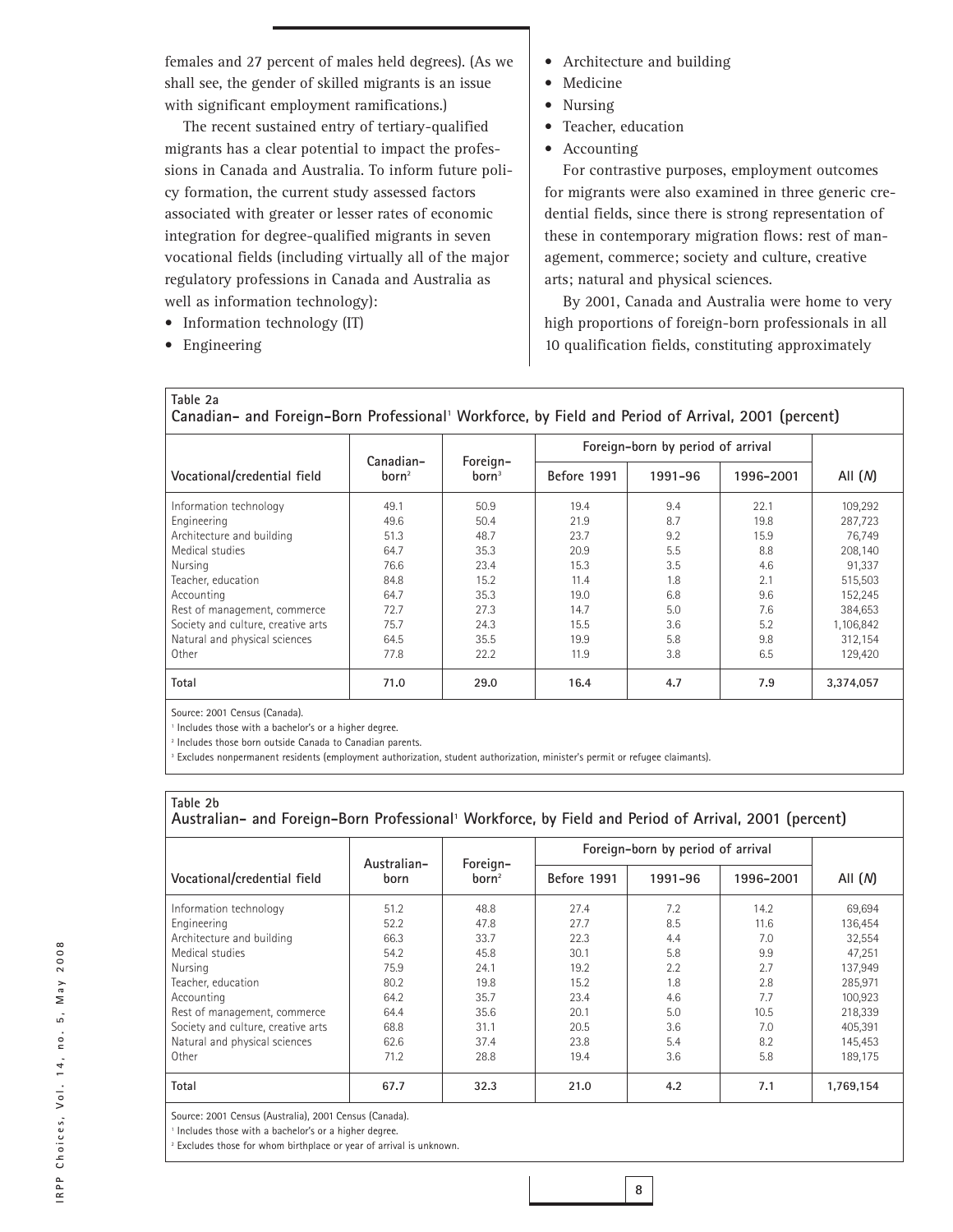half of all degree-qualified workers in engineering (50 percent in Canada, 48 percent in Australia), IT (51 percent in Canada, 49 percent in Australia), architecture and building (49 percent in Canada), and medical studies (46 percent in Australia) (see tables 2a and 2b). The proportion of 1996-2001 arrivals in select occupations was striking, most notably in Canada in the fields of IT (22 percent of the total IT workforce), engineering (20 percent), and architecture and building (16 percent). The suddenness of these inflows clearly posed some risk of "flooding the market," as had occurred in Australia in the field of engineering from 1986 to 1993 (Hawthorne 1994). The concentrations of professional migrants entering Australia were somewhat lower, with key clusters located in the fields of IT (14 percent), engineering (12 percent), rest of management, commerce (11 percent), and medical studies (10 percent).

It is also important to note the high number of degree-qualified arrivals in nonvocational fields — in particular, there were 268,963 migrants with society and culture or creative arts degrees in Canada (all periods) and 126,077 in Australia.<sup>8</sup> As we shall see, possession of generic rather than vocationally linked qualifications is consistently associated with inferior labour market outcomes for migrants, particularly in the first five years after arrival (Birrell and Hawthorne 1997, 1999).

#### **The immigration category of recent migrant professionals**

According to Citizenship and Immigration Canada, 85,363 engineers arrived in Canada between 1991 and 2003 as principal applicants under the two primary economic categories: 90 percent as "skilled workers" (equivalent to the "independent" category in Australia) and 10 percent as "assisted relatives" (equivalent to the "skilled Australia-linked" category).9 Of the total 95,285 engineers who arrived in Canada during this period, just 10 percent (9,922) were accepted under the non-economic family or humanitarian programs. We see the same pattern in IT, with 91 percent of degree-qualified arrivals selected in pointstested economic categories. In principle, if Canada's economic selection strategy is effective, such migrants should have an excellent chance of securing work, particularly once they are established.

By contrast, teachers, nurses and doctors often entered Canada through non-economic categories from 1991 to 2003: 37 percent of teachers were in economic categories and 63 percent in

**9**

family/humanitarian categories; 38 percent of nurses were in economic categories and 62 percent in family/humanitarian categories; 58 percent of doctors were in economic categories and 42 percent in family/humanitarian categories. It seems reasonable to assume that such migrants would experience greater difficulty securing appropriate work in Canada, given that they did not undergo premigration screening by means of points-tested criteria.

#### **Temporary migration flows and domestic employer preferences**

While this study is primarily concerned with employment outcomes for landed immigrants (in both Canada and Australia), it is important to acknowledge that most professional fields are also characterized by strong temporary worker flows — a process that provides insight into domestic employer preference.

Between 1991 and 2003, 2,063,022 temporary foreign workers reached Canada, including 443,799 in 2001-03 alone. Teachers (66,435) and engineers (38,572) dominated these flows, but there were also numerous arrivals in the field of management and commerce (65,505). While many professionals entered for relatively short stays, 2004 data provided by Human Resources and Social Development Canada (HRSDC) showed the planned arrival the following year of 7,437 additional sponsored foreign workers, including 2,545 doctors (34 percent), 2,362 engineers (32 percent) and 890 nurses (12 percent). The 2005 data on planned arrivals indicate that this momentum was sustained, particularly in the fields of medicine (2,926 workers), mechanical engineering/technology (1,498 workers), university professors (878 workers) and nursing (738 workers) (HRSDC 2005, 2006).

From 2003 to 2004, the number of temporary workers residing in OECD nations increased by 7 percent (about 1.5 million people) (OECD 2006). In line with this, high levels of temporary skilled migration also prevail in Australia, with demand for workers varying significantly by field and period (McDonald, Khoo and Hugo 2005; Birrell et al. 2005). There were 40,124 long-stay visas issued to temporary workers for the period 2003-04 — a rise of 6 percent over the previous year. Computing professionals<sup>10</sup> dominated in the employer-nominated categories (17 percent), followed by nurses (12 percent), managers (11 percent) and accountants (3 percent) (Australia, Department of Immigration and Multicultural and Indigenous Affairs 2005, 67-8). More recent data show 202,195 long-term arrivals in 2004-05, of whom 158,311 were students and 48,000 were temporary work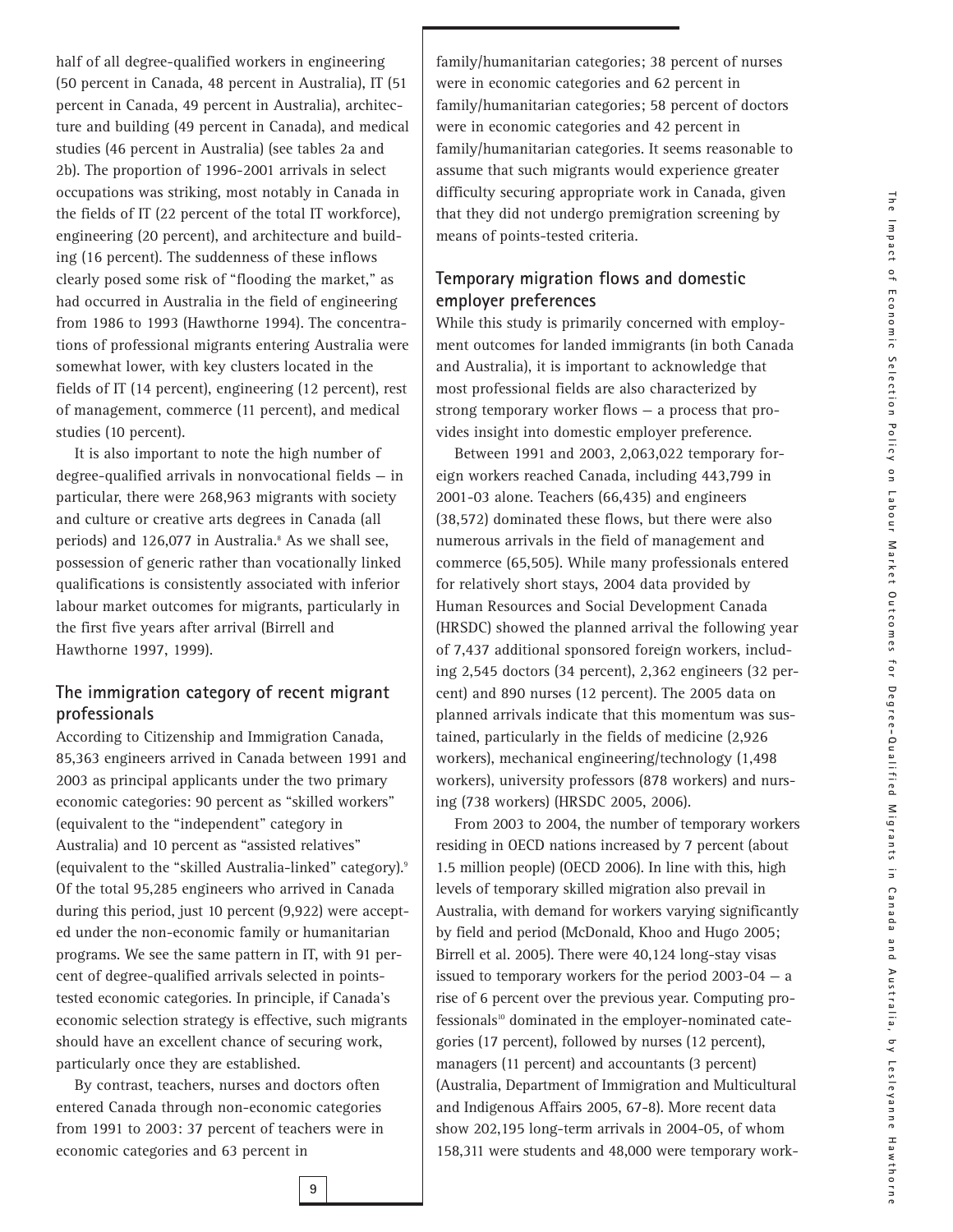ers (with a substantial number qualified in the professions) (Australia, Department of Immigration and Multicultural and Indigenous Affairs 2005). Demand for short-term migration remains strong — in 2006-07, for example, Australia selected 5,500 medical and 2,500 nursing temporary migrants to meet urgent workforce shortages.

Intakes such as this directly reflect employers' preferences; in Canada, as in Australia, they are

largely employer-driven (OECD 2006). In selecting temporary workers, employers signal to government the types of migrants they deem most immediately employable. "The process generally starts when HRSDC receives a request for a temporary foreign worker from an employer. There are no numerical limits/quotas. Employers may hire temporary foreign workers in any occupation provided that the job offer meets a set of standard criteria. Employers recruit

**Table 3 Number of Permanent Economic Immigrants to Canada, by Country/Region of Birth and Period of Arrival, 1991-2003**

|                        |                              |         | Period of arrival |                |         |
|------------------------|------------------------------|---------|-------------------|----------------|---------|
| Category               | Country/region of birth      | 1991-96 | 1996-2001         | $2001 - 03$    | Total   |
| Skilled worker         | China                        | 16,215  | 42,739            | 25,711         | 84,664  |
| (principal applicants) | India                        | 5,723   | 18,159            | 12,680         | 36,561  |
|                        | Philippines                  | 16,199  | 5,606             | 3,928          | 25,732  |
|                        | Pakistan                     | 2,432   | 12,666            | 556            | 21,054  |
|                        | Hong Kong                    | 9,537   | 4,653             | 351            |         |
|                        |                              |         |                   |                | 14,541  |
|                        | UK/Ireland                   | 6,042   | 3,833             | 1,995          | 11,870  |
|                        | Taiwan                       | 2,510   | 6,256             | 999            | 9,764   |
|                        | Lebanon                      | 4,409   | 1,683             | 1,608          | 7,700   |
|                        | US                           | 3,370   | 2,395             | 875            | 6,639   |
|                        | South Africa                 | 1,556   | 1,560             | 698            | 3,814   |
|                        | Malaysia/Singapore           | 1,069   | 698               | 450            | 2,216   |
|                        | Australia                    | 551     | 415               | 220            | 1,185   |
|                        | Iraq                         | 428     | 783               | 481            | 1,692   |
|                        | Indonesia                    | 133     | 581               | 423            | 1,136   |
|                        | New Zealand                  | 283     | 159               | 131            | 572     |
|                        | Vietnam                      | 252     | 189               | 115            | 555     |
|                        | Other Europe                 |         |                   | 21,274         |         |
|                        |                              | 32,531  | 38,555            |                | 92,360  |
|                        | Other Africa and Middle East | 15,541  | 24,429            | 18,910         | 58,879  |
|                        | Other South/Central America  | 12,498  | 9,588             | 7,249          | 29,334  |
|                        | Other Asia/Pacific           | 5,937   | 10,874            | 6,718          | 23,528  |
|                        | Not stated                   | 264     | 192               | 42             | 497     |
| Subtotal               |                              | 137,476 | 186,009           | 110,809        | 434,293 |
| Assisted relative      | Hong Kong                    | 11,477  | 5,961             | 304            | 17,741  |
| (principal applicants) | China                        | 3,812   | 4,578             | 2,120          | 10,509  |
|                        | India                        | 3,594   | 4,969             | 2,969          | 11,531  |
|                        | Philippines                  | 4,246   | 3,489             | 1,936          | 9,670   |
|                        | Pakistan                     | 1,092   | 3,166             | 1,878          | 6,135   |
|                        | UK/Ireland                   | 1,933   | 1,067             | 386            | 3,385   |
|                        | Taiwan                       | 1,030   | 2,012             | 249            | 3,290   |
|                        | Lebanon                      |         | 467               | 389            |         |
|                        |                              | 1,582   |                   |                | 2,437   |
|                        | Vietnam                      | 1,263   | 150               | 22             | 1,434   |
|                        | South Africa                 | 528     | 510               | 158            | 1,195   |
|                        | Malaysia/Singapore           | 523     | 245               | 128            | 896     |
|                        | Iraq                         | 309     | 368               | 160            | 837     |
|                        | US                           | 194     | 101               | 16             | 310     |
|                        | Australia                    | 34      | 23                | $\overline{2}$ | 58      |
|                        | New Zealand                  | 15      | 8                 | 8              | 30      |
|                        | Indonesia                    | 94      | 109               | 63             | 265     |
|                        | Other Europe                 | 8,054   | 3,186             | 1,571          | 12,810  |
|                        | Other Africa/Middle East     | 3,826   | 4,196             | 2,532          | 10,554  |
|                        | Other South/Central America  | 4,609   | 2,079             | 1,142          | 7,830   |
|                        | Other Asia/Pacific           | 2,738   | 2,335             | 1,405          | 6,478   |
|                        | Not stated                   | 195     | 103               | 6              | 304     |
| Subtotal               |                              | 51,143  | 39,118            | 17,438         | 107,699 |
|                        |                              |         |                   |                |         |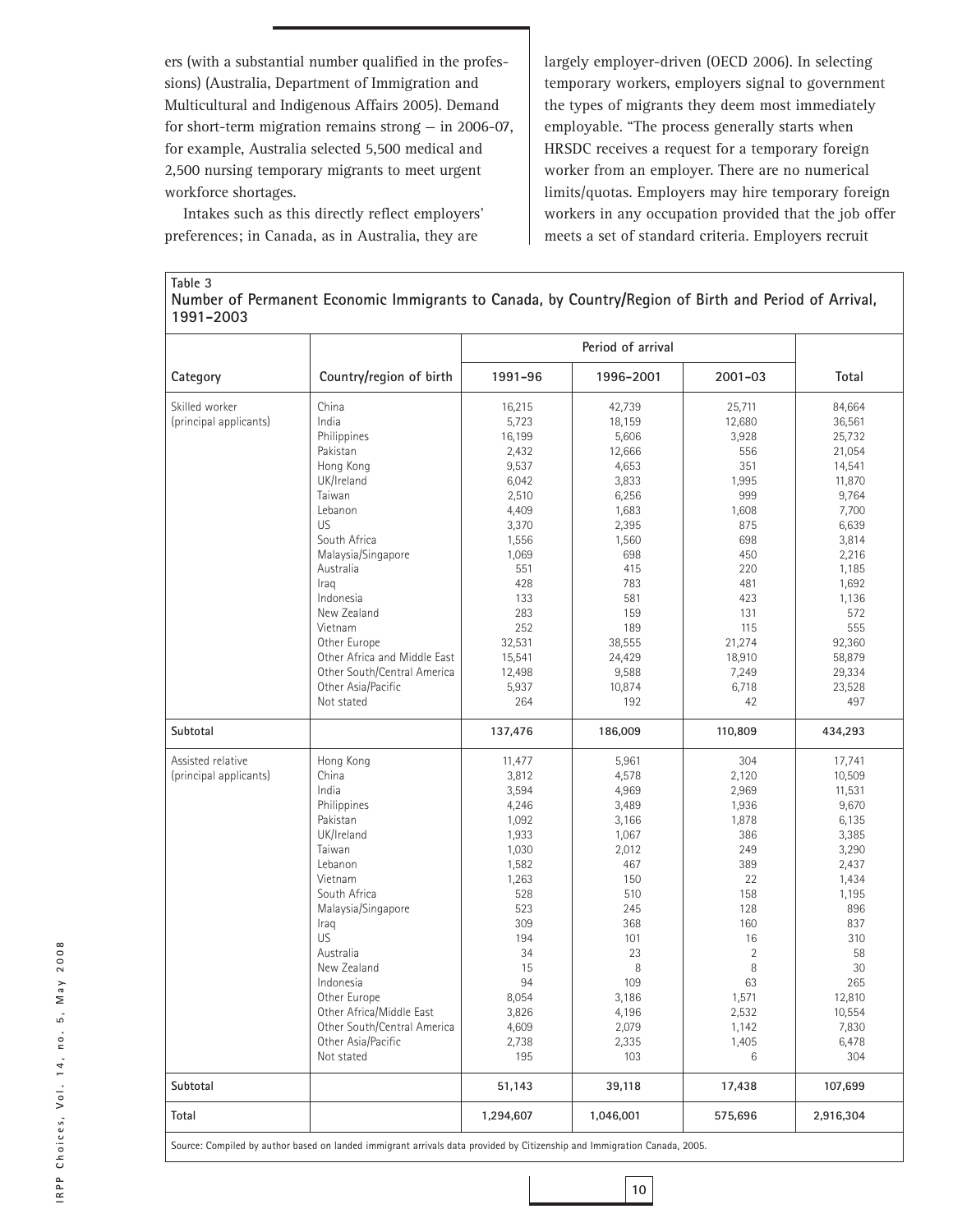foreign workers who are seen as appropriate candidates for [the] company regardless of country of origin" (Aceytuno 2004, 9).

Over time, Canadian and Australian employers have demonstrated a marked preference for English- and (in the case of Quebec) French-speaking background professionals ("language" also being a proxy for perceived similarity in education systems). Between 1991 and 2003, for instance, the primary source countries for the 2,063,022 temporary foreign workers selected to enter Canada were the United States (14 percent), the UK/Ireland (4 percent), Australia (2 percent) and the Philippines (2 percent), $\mu$  along with France and Mexico (the latter mainly providing agricultural workers). By 2006, the US was supplying 16,841 (15 percent) of the total of 112,658 foreign workers selected, compared to the 13,933 (12 percent) supplied by Mexico, 8,681 (8 percent) by France, 8,529 by the Philippines (8 percent) and 7,442 (7 percent) by Australia. (The comparable 2005 figures were: the US, 17 percent; Mexico, 13 percent; the UK/Ireland, 8 percent; Australia, 8 percent; and France, 7 percent [Hiebert 2006, 2007].) Primary temporary workers for Australian employers in recent years have come from the UK/Ireland (35 percent), India (10 percent), the US (7 percent) and South Africa and Japan (5 percent each) (Australia, Department of Immigration and Multicultural and Indigenous Affairs 2005).

As shown in table 3, there is now a major disconnect between the top recent source countries of economic migrants and employer choice in Canada. From 1991 to 2003, the main countries of origin of landed skilled workers in Canada were China, India, the Philippines and Pakistan (all of whom have experienced a relatively lower rate of success at securing professional work). From 2001-02 to 2005-06, when the LSIC was administered, the top three PA source countries were China, India and Pakistan, while English-speakingbackground (ESB) migration had decreased to negligible levels (Schellenberg and Maheux 2007).

#### **The decline of English-speaking professional migration to Canada**

Australia differs markedly from Canada in maintaining strong ESB migration (from the UK/Ireland, South Africa, New Zealand, the US and Canada) while also expanding and more effectively screening its dominant flows from China and India. After the proportion of ESB migrants decreased from 38 percent to 20 percent in 1991-96, it reverted to 28 percent in 1996- 2001 due to persistent evidence of the inferior labour market integration rates secured by select NESB

groups. By 2003-04, the UK/Ireland (22 percent), India (13 percent), China (9 percent) and South Africa (6 percent) were Australia's major source countries for economic migration. By 2005-06, the figures were: India, 19 percent; China, 18 percent; the UK/Ireland, 16 percent; and Malaysia, 4 percent (Birrell, Hawthorne and Richardson 2006; Australia, Department of Immigration and Multicultural and Indigenous Affairs 2005).

In contrast, Canada has recently selected minuscule numbers of degree-qualified ESB migrants as landed immigrants: just 7 percent in 1991-96 and 5 percent in 1996-2001, compared to 25 percent a decade or more earlier (before 1991) (see table 4). The extent to which Canada's and Australia's migration systems have diverged on this score is worth highlighting for select professional fields. From 1996 to 2001, for example, just 6 percent of doctors, 4 percent of nurses, 2 percent of engineers and 2 percent of IT professionals migrating to Canada were derived from ESB source countries. This was in contrast to, respectively, the 30 percent, 43 percent, 22 percent and 18 percent in these fields migrating to Australia. The latest indications suggest that the flow of English-speaking migrants to Canada will remain slight (Hiebert 2006).

This poses a significant policy question. Are ESB professionals attracted to Australia rather than to Canada, or is there some current policy impediment to their selection that did not exist before 1991? It is worth noting here that New Zealand's economic selection system now prioritizes ESB migration: the UK is the source of 49 percent of all New Zealand's economic migrants; South Africa, 12 percent; and the US, 4 percent (Bedford 2006). Such professionals, by definition, migrate from nations that have tertiary training systems and technological development levels similar to those of Canada and Australia. They encounter fewer barriers related to credential recognition, the relevance of past work experience or possession of host-country language ability for the knowledge economy (a context where sophisticated communication is viewed as vital). In the past decade, such issues have increasingly become the focus of Canadian research as labour market outcomes for economic migrants have deteriorated and critics have questioned the human capital model (see, for example, Picot and Hou 2003; Thompson and Worswick 2004; Sweetman and McBride 2004; Ferrer, Green and Riddell 2004; Reitz 2005; Sweetman 2004, 2005, b; Hiebert 2006; Picot, Hou and Coulombe 2007).

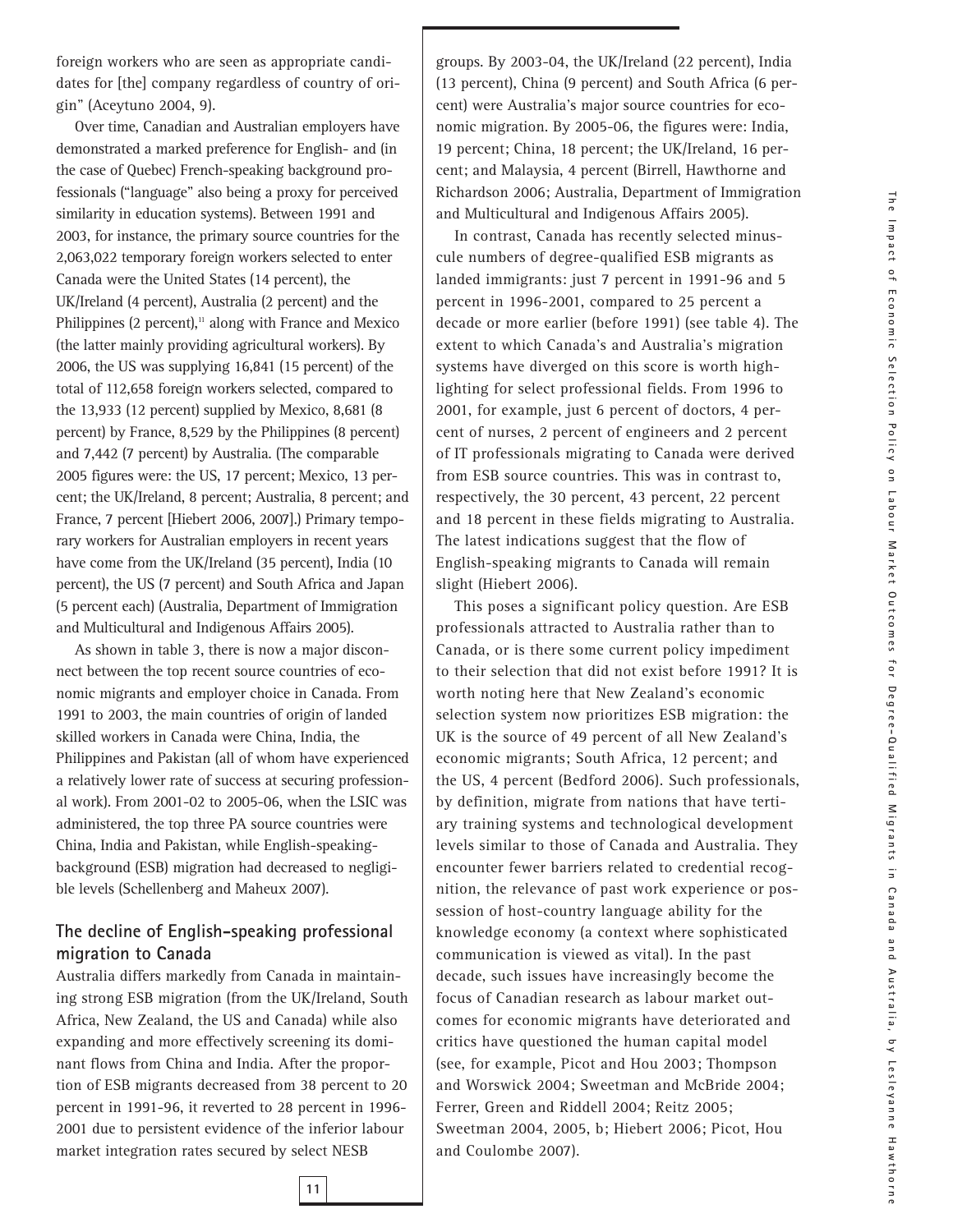While governments frame economic migration policy, employers retain the power to offer or withhold work. Rightly or wrongly, as we have seen, patterns of temporary worker selection demonstrate the strength of employer preference for high-level host-country language ability, similar education systems and a perceived capacity to integrate at high speed.

within the first five years after arrival, given virtually identical economic cycles?

In brief, this study found that Canada and Australia represent highly comparable settlement sites for foreigntrained professionals (see tables 5a and 5b on pp. 16-17):

• Degree- and higher-degree-qualified migrants enjoyed a substantial labour market advantage in both countries relative to migrants with diploma-level credentials — a finding that

**Table 4 Proportion of Degree-Qualified Immigrants from English-Speaking-Background (ESB) Countries, by Select Vocational Field and Period of Arrival, Canada and Australia, 2001**

|                                                                                                                                                                   |                                | Canada                        |                                                 |                                | Australia                     |                            |  |  |  |  |
|-------------------------------------------------------------------------------------------------------------------------------------------------------------------|--------------------------------|-------------------------------|-------------------------------------------------|--------------------------------|-------------------------------|----------------------------|--|--|--|--|
|                                                                                                                                                                   | Degree-qualified<br>immigrants | ESB<br>countries <sup>1</sup> |                                                 | Degree-qualified<br>immigrants | ESB<br>countries <sup>2</sup> |                            |  |  |  |  |
| Period of arrival                                                                                                                                                 | N                              | N                             | 0/0                                             | N                              | N                             | 0/0                        |  |  |  |  |
| Before 1991                                                                                                                                                       |                                |                               |                                                 |                                |                               |                            |  |  |  |  |
| All fields<br>Engineers<br>Doctors<br><b>Nurses</b><br>Information technology                                                                                     | 537,565                        | 136,280                       | 25<br>15<br>27<br>25<br>$\overline{2}$          | 347,815                        | 131,803                       | 38<br>24<br>30<br>56<br>21 |  |  |  |  |
| 1991-96                                                                                                                                                           |                                |                               |                                                 |                                |                               |                            |  |  |  |  |
| All fields<br>Engineers<br>Doctors<br><b>Nurses</b><br>Information technology                                                                                     | 154,160                        | 11,477                        | 7<br>3<br>13<br>5<br>3                          | 70,702                         | 13,999                        | 20<br>11<br>22<br>38<br>11 |  |  |  |  |
| 1996-2001                                                                                                                                                         |                                |                               |                                                 |                                |                               |                            |  |  |  |  |
| All fields<br>Engineers<br>Doctors<br><b>Nurses</b><br>Information technology                                                                                     | 257,714                        | 12,762                        | 5<br>$\overline{2}$<br>6<br>4<br>$\overline{2}$ | 116,986                        | 32,777                        | 28<br>22<br>30<br>43<br>18 |  |  |  |  |
| Source: 2001 Census (Canada), Statistics Canada and Australian Bureau of Statistics.<br><sup>1</sup> UK/Ireland, South Africa, Australia, New Zealand and the US. |                                |                               |                                                 |                                |                               |                            |  |  |  |  |

<sup>2</sup> UK/Ireland, South Africa, Canada and the US.

Employment Outcomes for Degree-Qualified Migrants: The 2001 Census **Labour market integration rates for 1996- 2001 arrivals**

 $\begin{bmatrix} 1 \\ 1 \\ 1 \end{bmatrix}$ he 2001 Census allows assessment of the degree of similarity between Canada and Australia as settlement sites for otherwise comparable degree-qualified migrants (in all immigration categories — economic, family and humanitarian). How quickly and at what level do recent arrivals secure work in each country

strongly affirms contemporary economic migration priorities.

- In general, degree-qualified migrants secured professional employment at double or more the rate of migrants who were diploma-qualified, although outcomes for diploma-level migrants were somewhat better in Australia.
- By 2001, 65 percent of degree-qualified 1996-2001 arrivals had secured work of some kind in Canada, compared to 66 percent of these arrivals in Australia.
- Overall, 29.8 percent of recent degree-qualified migrants in Canada had secured professional positions within five years of arrival, compared to 31.4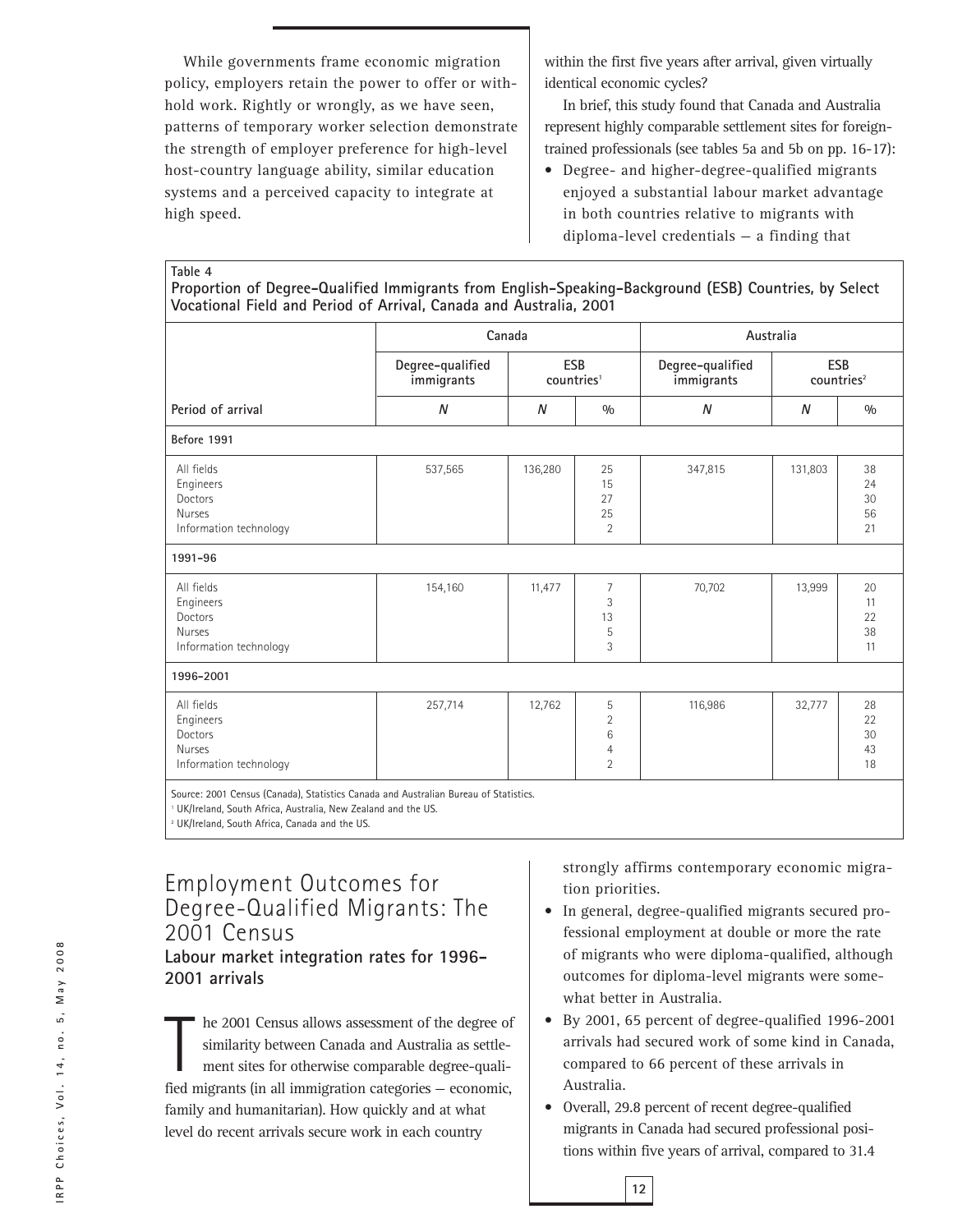percent in Australia. In Canada, 5.0 percent had switched to administrative or managerial work, compared to 7.6 percent in Australia; substantial numbers in both nations also clustered in lower-skill positions.

- Unemployment was a greater problem in Canada than in Australia: 14.7 percent of 1996-2001 degree-qualified Canadian arrivals remained out of work, compared to 7.8 percent of Australian arrivals.
- Australia, by contrast, had larger numbers of recent degree-qualified arrivals categorized as "not in the labour force" (typically applying themselves to learning English or securing credential recognition): 26.2 percent of 1996-2001 Australian arrivals, compared to 20.4 percent of Canadian ones. This almost certainly reflects Australia's sustained investment in language and labour market training programs since the mid-1980s — a strategy currently receiving impressive funding and attention in Canada (Reitz 2005; Orme 2007; Alboim and Cohl 2007; Lemay 2007; Cardozo and Guilfoyle 2007).
- As noted earlier, migrants to both Canada and Australia holding trade/vocational qualifications also performed well; their employment rates were similar to those of degree-qualified migrants in every period of arrival. For example, in Canada, 65 percent of degree-qualified 1996-2001 arrivals had secured work by 2001, compared to 62 percent of migrants with post-secondary diplomas. The outcomes for Australia were 66 percent employment within the first five years for degree-qualified migrants, compared to an impressive 73 percent for those in skilled vocational fields. This finding supports the contemporary policy decisions made in each country to elevate the level of trades-qualified migration.

Unlike the Australian Census, the Canadian Census allows analysis of employment outcomes for recent and long-established migrants by degree type. In brief, highly superior outcomes were secured by migrants holding a master's degree or a Ph.D. in Canada in all arrival periods. By 2001, 61 percent of pre-1991 arrivals with higher degrees had secured professional positions, compared to 45 percent of arrivals with bachelor's degrees. The comparable rate for 1991-96 arrivals was 53 percent (versus 31 percent), and for 1996-2001 it was 44 percent (versus 24 percent). These findings were reasonably similar to figures for the Canadian-born: 64 percent of those holding master's degrees or Ph.D.s had professional positions by 2001, compared to 52 percent of those with bachelor's degrees. Furthermore, higher-degree-qualified migrants were less likely to be out of the workforce. Canada's awarding of bonus points for higher education is thus a sound policy decision. However, possession of a graduate degree had minimal influence on unemployment levels, and Canadian-born professionals with similar credentials also outperformed migrants across all arrival periods.

#### **The significance of birthplace to immigrants' employment outcomes**

To what extent does birthplace influence employment outcomes when migrants seeking host-country employment are degree-qualified? The Census provides unambiguous insight on this question, strongly affirming employer preferences as previously described in relation to temporary workers (see page 11).

The primary source countries for economic principal applicants to Canada in 2001-03 were: China, 22 percent; India, 12 percent; Pakistan, 6 percent; and the Philippines, 5 percent. (To compare, the UK/Ireland accounted for just 2 percent.) When major regions of origin are also considered, the top eight source countries/regions for economic PAs in this period were: China, 21.7 percent; Northwestern Europe, 17.8 percent; Other Africa<sup>12</sup>/Middle East, 16.7 percent; India, 12.2 percent; Other South/Central America, 6.5 percent; Other Asia/Pacific, 6.3 percent; Pakistan, 6.1 percent; and the Philippines, 4.6 percent.

As we shall see, recent changes in the source countries for immigrants (all categories) drawn on by both Canada and Australia had a negative impact on employment outcomes. Degree-qualified 1996-2001 arrivals to Canada from the following countries/regions were most likely to have secured professional work by 2001: South Africa (70 percent of migrants working in their own or another profession); Australia/New Zealand (over 66 percent); UK/Ireland (63 percent) and Northwestern Europe (59 percent); and the US (58 percent) (see table 6a, p. 18). The rank order for 1996-2001 arrivals securing early professional employment in Australia was virtually identical: UK/Ireland (60 percent); South Africa (58 percent); US/Canada, 48 percent; and Northwestern Europe (46 percent) (see table 6b, p. 18). The corresponding rate for New Zealand is 48 percent (not shown).

In both Canada and Australia, the likelihood of recent degree-qualified migrants securing professional work within five years of arrival dropped substantially among other birthplace groups, with many arrivals at risk of severe skills discounting (tables 6a and 6b). Similar migrants faced the greatest level of disadvantage in each country: those from Iraq, Taiwan and Other North and Southeast Asia ranked lowest in terms

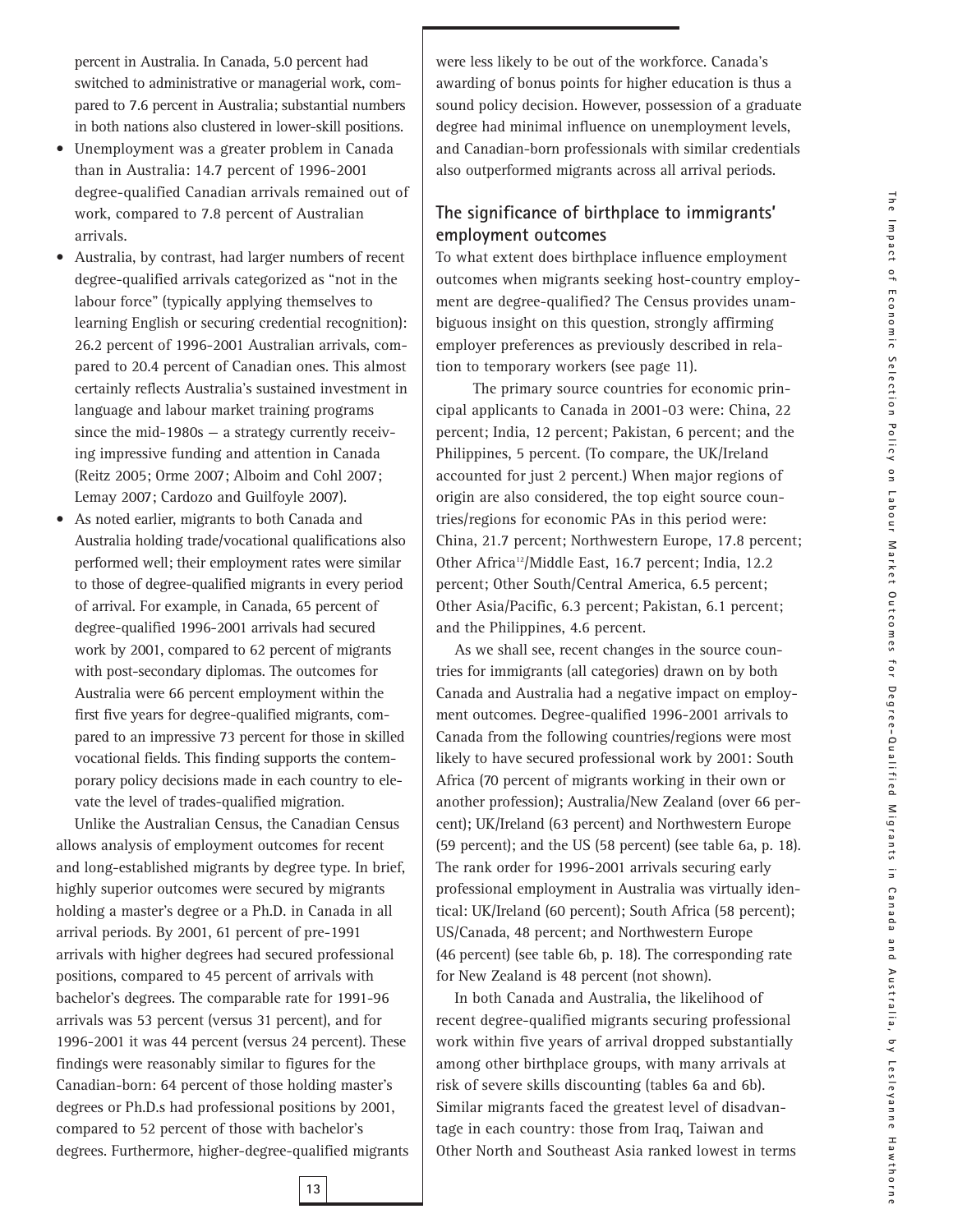| n n n<br>o<br>D<br>D<br>J |
|---------------------------|
| $\times$ a $\times$       |
| 5,                        |
| n o .                     |
| $^{14}$                   |
| $\frac{1}{2}$             |
| Choices,<br>ï             |
| <b>IRPP</b>               |

| Table 5a                                                       |                                                                                                                         |                                   | Labour Market Outcomes of Canadian- and Foreign-Born Adults,' by Educational Attainment and Period of Arrival, Canada, 2001 (percent) |                                  |                                                |                      |                    |                        |                       |                        |
|----------------------------------------------------------------|-------------------------------------------------------------------------------------------------------------------------|-----------------------------------|---------------------------------------------------------------------------------------------------------------------------------------|----------------------------------|------------------------------------------------|----------------------|--------------------|------------------------|-----------------------|------------------------|
|                                                                |                                                                                                                         |                                   |                                                                                                                                       | Employment                       |                                                |                      |                    |                        |                       |                        |
| Foreign-born <sup>2</sup>                                      | Educational<br>attainment                                                                                               | Professional                      | Administrative<br>managerial                                                                                                          | professional<br>Associate        | Other                                          | Employed<br>subtotal | Unemployed         | labour force<br>Not in | Total <sup>3</sup>    | AII (M)                |
| Before 1991                                                    | Degree                                                                                                                  | 49.0                              | LQ.<br>တ                                                                                                                              | 5.8                              | 18.3                                           | 82.7                 | $\overline{4}$     | 13.2                   | 100.0                 | 552,971                |
|                                                                | Post-secondary<br>Post-secondary<br>with diploma                                                                        | 20.2                              | 9.4                                                                                                                                   | 11.0                             | 38.6                                           | 79.2                 | $\overline{51}$    | 15.7                   | 100.0                 | 527,585                |
|                                                                | High school or less<br>no diploma                                                                                       | $3.\overline{8}$<br>8.7           | 8.5<br>6.6                                                                                                                            | $5.7$<br>2.4                     | 52.2<br>50.8                                   | 75.1<br>63.6         | 6.3<br>5.3         | 18.7<br>31.1           | 100.0<br>100.0        | 1,080,428<br>496,080   |
| 1991-96                                                        | Degree                                                                                                                  | 36.4                              | 7.4                                                                                                                                   | $\overline{71}$                  | 25.8                                           | 76.7                 | 7.9                | 5.4                    | 100.0                 | 159,059                |
|                                                                | Post-secondary<br>with diploma                                                                                          | 13.8                              | 6.6                                                                                                                                   | 9.8                              | 43.9                                           | 74.0                 | 8.6                | 17.4                   | 100.0                 | 122,945                |
|                                                                | High school or less<br>Post-secondary<br>no diploma                                                                     | $\frac{8}{10}$<br>$\overline{51}$ | 5.5<br>3.5                                                                                                                            | $\frac{0}{2}$<br>$\overline{51}$ | 49.5<br>47.1                                   | 64.7<br>54.3         | $\frac{11.0}{8.7}$ | 24.4<br>37.1           | $\frac{100.0}{100.0}$ | 304,248<br>133,181     |
| 1996-2001                                                      | Degree                                                                                                                  | 29.8                              | 5.0                                                                                                                                   | C <sub>3</sub>                   | 23.8                                           | 64.9                 | 14.7               | 20.4                   | 100.0                 | 266,109                |
|                                                                | Post-secondary<br>with diploma                                                                                          | 10.3                              | $\overline{5.1}$                                                                                                                      | $\overline{71}$                  | 39.0                                           | 61.5                 | 13.0               | 25.5                   | 100.0                 | 108,059                |
|                                                                | High school or less<br>Post-secondary<br>no diploma                                                                     | $4.9$<br>1.6                      | $3.8$<br>2.4                                                                                                                          | 3.8<br>1.4                       | 44.6<br>39.5                                   | 44.8<br>57.1         | $12.9$<br>$10.6$   | 30.0<br>44.6           | 100.0<br>100.0        | 103,199<br>249,514     |
| Canadian-born <sup>4</sup>                                     |                                                                                                                         |                                   |                                                                                                                                       |                                  |                                                |                      |                    |                        |                       |                        |
|                                                                | Post-secondary<br>Degree                                                                                                | 53.8                              | 9.4                                                                                                                                   | $\overline{51}$                  | 16.5                                           | 84.8                 | 3.8                | 11.4                   | 100.0                 | 2,395,918              |
|                                                                | Post-secondary<br>with diploma                                                                                          | 19.4                              | 8.2                                                                                                                                   | 12.7                             | 40.9                                           | 81.1                 | 5.5                | 13.4                   | 100.0                 | 3,042,529              |
|                                                                | High school or less<br>no diploma                                                                                       | 7.6<br>3.3                        | $6.\overline{8}$<br>4.8                                                                                                               | 5.5<br>2.5                       | 55.4<br>50.4                                   | 75.6<br>60.9         | 8.2<br>8.2         | 16.0<br>30.9           | 100.0<br>100.0        | 3,215,110<br>7,355,870 |
| Includes adults aged 15 to 64.<br>Source: 2001 Census (Canada) | 4 Includes those born outside Canada to Canadian parents.<br><sup>3</sup> Totals may not add up to 100 due to rounding. |                                   | <sup>2</sup> Excludes nonpermanent residents (those with employment authorization, student authorization                              |                                  | or a minister's permit, or refugee claimants). |                      |                    |                        |                       |                        |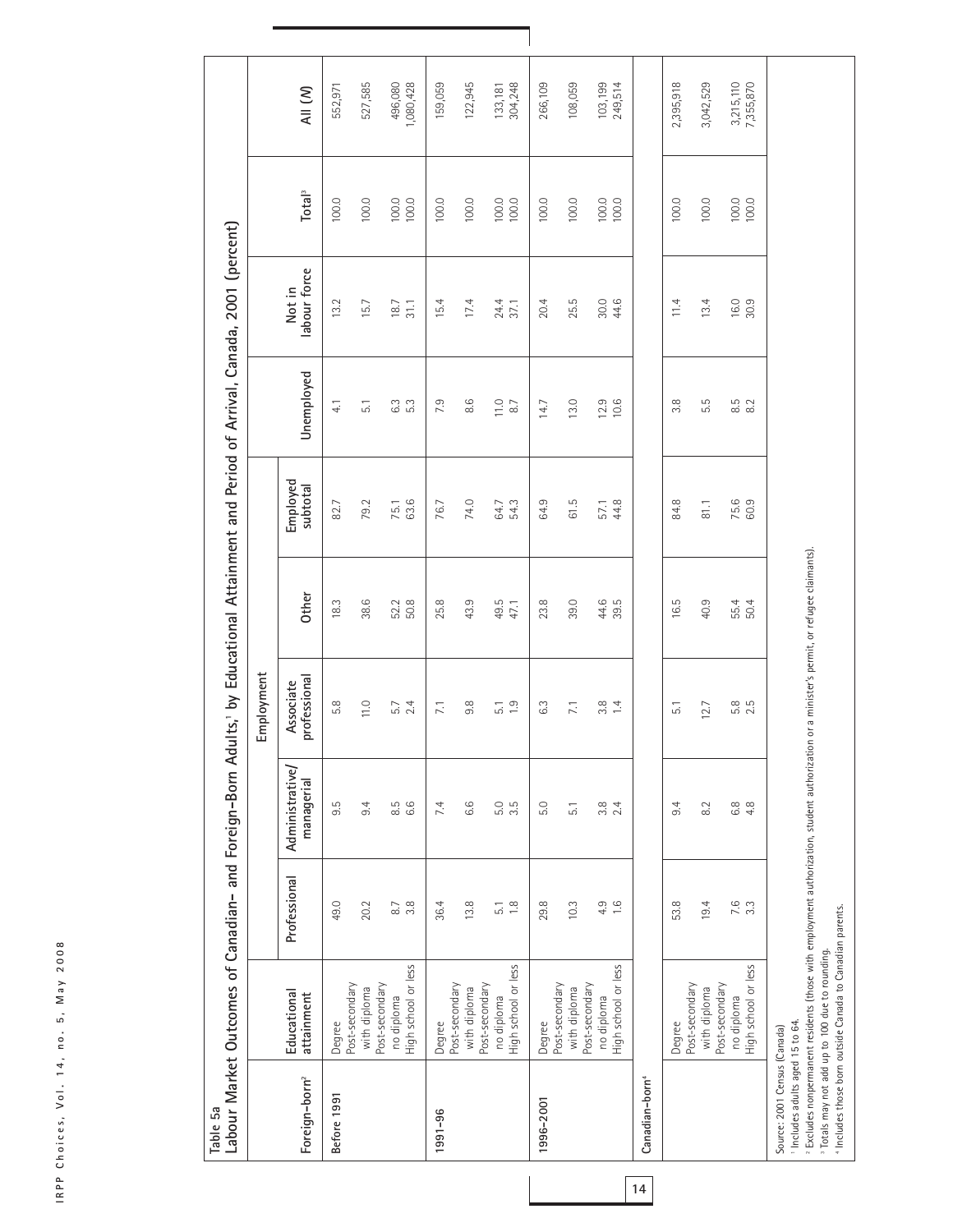| Table 5b                                    | Labour Market Outcomes of Australian-' and Foreign-Born Adults, <sup>2</sup> by Educational Attainment and Period of Arrival, Australia, 2001 (percent)                                                              |                  |                               |                           |                                   |                      |                         |                            |                                           |                          |                    |
|---------------------------------------------|----------------------------------------------------------------------------------------------------------------------------------------------------------------------------------------------------------------------|------------------|-------------------------------|---------------------------|-----------------------------------|----------------------|-------------------------|----------------------------|-------------------------------------------|--------------------------|--------------------|
|                                             |                                                                                                                                                                                                                      |                  |                               | Employment                |                                   |                      |                         |                            |                                           |                          |                    |
| Period of<br>arrival                        | Qualification<br>level                                                                                                                                                                                               | Professional     | Administrative/<br>managerial | professional<br>Associate | Other                             | Employed<br>subtotal | Unemployed              | labour force<br>Not in     | Not stated                                | <b>Total<sup>3</sup></b> | All (M)            |
| Foreign-born <sup>4</sup>                   |                                                                                                                                                                                                                      |                  |                               |                           |                                   |                      |                         |                            |                                           |                          |                    |
| Before 1991                                 | Diploma<br>Degree                                                                                                                                                                                                    | 22.5<br>48.9     | 8.4<br>11.0                   | 15.3<br>8.7               | 15.5<br>31.4                      | 84.1                 | 4.2<br>$\overline{3}$ . | 18.0<br>12.7               | $\overline{C}$<br>$\overline{C}$          | 100.0<br>100.0           | 370,659<br>189,987 |
|                                             | Skilled vocation                                                                                                                                                                                                     | 3.5              | $63\,$                        | $9.\overline{3}$          | 56.4                              | 77.6<br>75.5<br>56.7 | 5.0                     | 19.2                       | $\overline{0}$                            | 100.0                    | 291,548            |
|                                             | Other                                                                                                                                                                                                                | $3.\overline{9}$ | $3.\overline{9}$              | 6.8                       | 42.1                              |                      | 5.4                     | 36.8                       | $\overline{C}$                            | 100.0                    | 1,379,682          |
| 1991-96                                     | Degree                                                                                                                                                                                                               | 39.7             | 8.2                           | 8.4                       | 22.3                              |                      | $\overline{51}$         | 16.0                       | $\rm C$                                   | 100.0                    | 73,776             |
|                                             | Diploma                                                                                                                                                                                                              | 15.7             | $\overline{5}$ .              | 11.2                      | 38.9                              | 78.6<br>78.7<br>47.1 | 6.6                     | 22.2                       | $\widetilde{\mathrm{C}}$                  | 100.0                    | 28,817             |
|                                             | Skilled vocation                                                                                                                                                                                                     | 3.2              | 4.0                           | $\overline{5}$            | 62.4<br>37.4                      |                      | G.5<br>8.5              | 14.8                       | 0.4                                       | 100.0                    | 26,637             |
|                                             | Other                                                                                                                                                                                                                | 3.5              | $\overline{2.1}$              | 4.1                       |                                   |                      |                         | 43.3                       | $\sum$                                    | 100.0                    | 179,632            |
| 1996-2001                                   | Degree                                                                                                                                                                                                               | 31.4             | 7.6                           | 6.2                       |                                   | 65.9                 |                         | 26.2                       |                                           | 100.0                    | 126,470            |
|                                             | Diploma                                                                                                                                                                                                              | 13.5             | 4.9                           |                           |                                   |                      |                         | 34.9                       | 334<br>033                                | 100.0                    | 51,379<br>34,603   |
|                                             | Skilled vocation                                                                                                                                                                                                     | 3.6              | 4.0                           | $79.7$<br>$9.7$           | 20.7<br>30.8<br>56.1<br>31.2      | 56.0<br>73.0<br>40.5 | 7.8787<br>8.787         | 19.0                       |                                           | 100.0                    |                    |
|                                             | Other                                                                                                                                                                                                                | 3.4              | 2.2                           |                           |                                   |                      |                         | 49.4                       | $\frac{3}{2}$                             | 100.0                    | 271,269            |
| Australian-born                             |                                                                                                                                                                                                                      |                  |                               |                           |                                   |                      |                         |                            |                                           |                          |                    |
|                                             | Degree                                                                                                                                                                                                               | 55.1             | 11.9                          | 8.4                       |                                   |                      |                         |                            | $\overline{\text{o}}$                     | 100.0                    | 1,198,252          |
|                                             | Diploma                                                                                                                                                                                                              | 25.0             | 0, 0, 0, 4, 6                 | 7.38                      | $\frac{21}{30}$ 6<br>30.1<br>45.6 | 87.5<br>81.6<br>80.7 | 2 3 3 4 6<br>2 3 4 6    | $12.3$<br>$12.5$<br>$12.7$ | $\frac{1}{0}$ $\frac{3}{0}$ $\frac{8}{0}$ | 100.0                    | 663,727            |
|                                             | Skilled vocation                                                                                                                                                                                                     | 3.2<br>3.7       |                               |                           |                                   |                      |                         |                            |                                           | 100.0                    | 1,167,578          |
|                                             | Other                                                                                                                                                                                                                |                  |                               |                           |                                   |                      |                         |                            |                                           | 100.0                    | 5,736,370          |
| Source: 2001 Census (Australia).            | Excludes those born in New Zealand, although there is substantial two-way population movement between the two countries. Close to 10,000 degree-qualified New Zealanders arrived in Australia between 1996 and 2001. |                  |                               |                           |                                   |                      |                         |                            |                                           |                          |                    |
| <sup>2</sup> Includes adults aged 15 to 64. |                                                                                                                                                                                                                      |                  |                               |                           |                                   |                      |                         |                            |                                           |                          |                    |
|                                             | 4 Excludes those for whom birthplace or year of arrival is unknown.<br><sup>3</sup> Totals may not add up to 100 due to rounding.                                                                                    |                  |                               |                           |                                   |                      |                         |                            |                                           |                          |                    |
|                                             |                                                                                                                                                                                                                      |                  |                               |                           |                                   |                      |                         |                            |                                           |                          |                    |

Г

The Impact of Economic Selection Policy on Labour Market Outcomes for Degree-Qualified Migrants in Canada and Australia, by Lesleyanne Hawthorne **The Impact of Economic Selection Policy on Labour Market Outcomes for Degree-Qualified Migrants in Canada and Australia, by Les leyanne Hawthorne**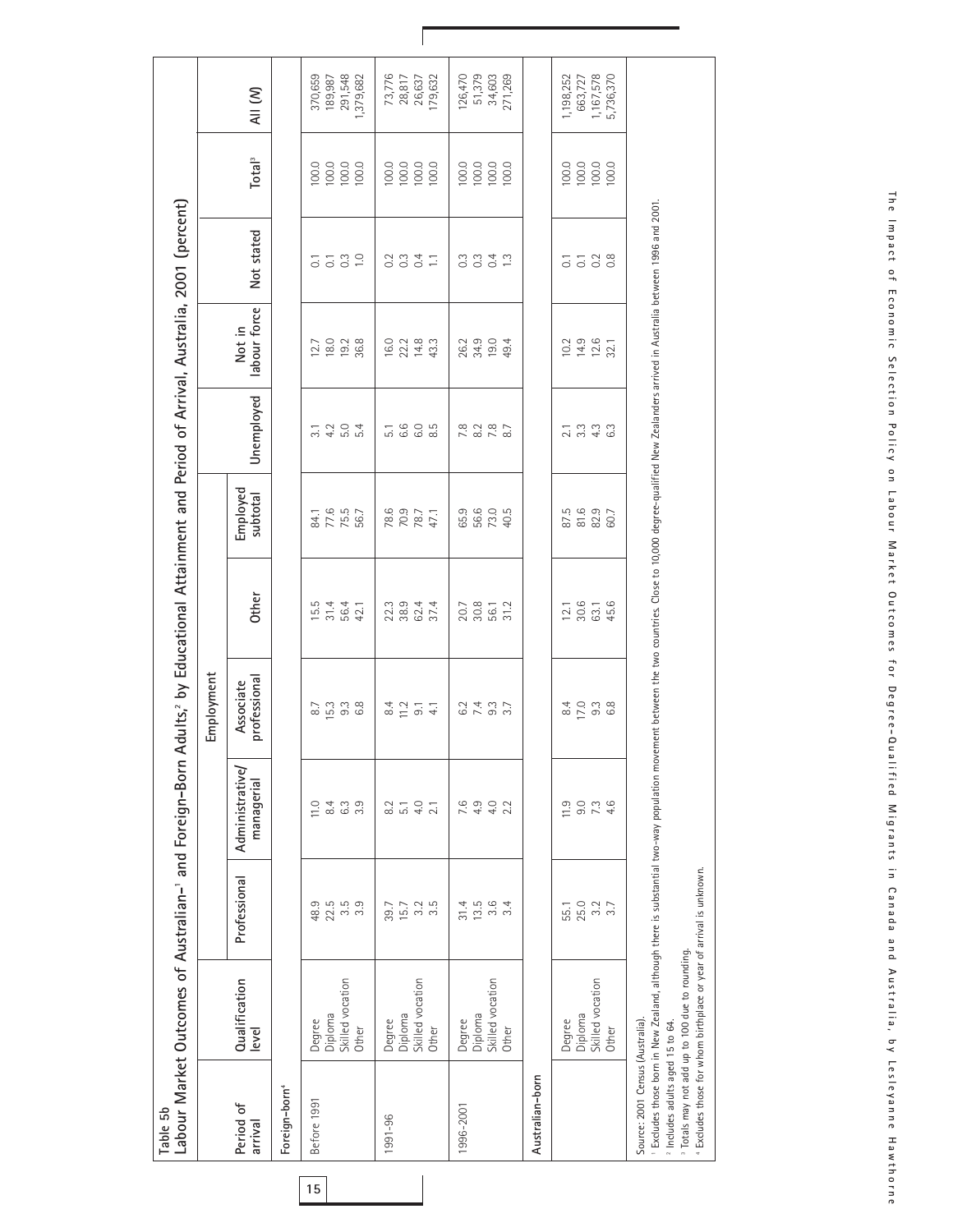#### **Table 6a**

#### **Labour Market Outcomes for Degree-Qualified Migrants Who Arrived in Canada in 1996-2001, Ranked According to Employment in Their Own Profession by Birthplace,1 2001 (percent)2**

| Country/region of birth <sup>3</sup> | Own<br>profession | Other<br>profession/<br>managerial | Any work,<br>subtotal | Unemployed | Not in<br>labour force | All $(M)$ |
|--------------------------------------|-------------------|------------------------------------|-----------------------|------------|------------------------|-----------|
| South Africa                         | 39.5              | 30.5                               | 86.6                  | 5.2        | 8.2                    | 1,992     |
| Australia/New Zealand                | 29.9              | 36.5                               | 80.0                  | 6.3        | 12.1                   | 855       |
| US.                                  | 26.5              | 31.0                               | 76.1                  | 5.3        | 18.6                   | 5,696     |
| UK/Ireland                           | 25.8              | 37.3                               | 83.2                  | 5.5        | 11.3                   | 4,219     |
| Northwestern Europe                  | 25.0              | 33.8                               | 80.0                  | 7.9        | 12.1                   | 8,701     |
| Hong Kong/Malaysia/Singapore         | 19.1              | 22.1                               | 65.1                  | 11.2       | 23.8                   | 6,436     |
| Central/South America                | 17.9              | 19.0                               | 68.1                  | 13.8       | 18.1                   | 11,803    |
| Eastern Europe                       | 17.7              | 22.6                               | 70.5                  | 13.8       | 15.7                   | 31,622    |
| Southeastern Europe                  | 16.0              | 20.1                               | 67.3                  | 16.7       | 16.1                   | 6,710     |
| China                                | 14.9              | 20.7                               | 58.3                  | 18.7       | 23.0                   | 48,952    |
| Other Middle East/North Africa       | 14.3              | 19.1                               | 56.6                  | 21.2       | 22.2                   | 16,059    |
| India                                | 12.2              | 18.9                               | 71.5                  | 12.8       | 15.7                   | 29,059    |
| Other South/Central Asia             | 11.5              | 16.8                               | 60.5                  | 16.6       | 23.0                   | 35,659    |
| Taiwan                               | 10.3              | 18.0                               | 44.9                  | 14.5       | 40.6                   | 7,955     |
| Iraq                                 | 8.8               | 15.5                               | 50.6                  | 20.7       | 28.7                   | 2,116     |
| Philippines                          | 8.3               | 10.3                               | 77.1                  | 9.1        | 13.8                   | 17,869    |
| Other                                | 15.5              | 21.6                               | 65.0                  | 14.8       | 22.9                   | 22,010    |
| Total migrants                       |                   |                                    |                       |            |                        | 257,714   |
| Canada <sup>4</sup>                  | 34.0              | 29.6                               | 84.9                  | 3.8        | 11.4                   | 2,295,198 |

Source: 2001 Census (Canada).

<sup>1</sup> Table shows top 16 birthplaces.

<sup>2</sup> Excludes all original cells where the number of unweighted observations in the sample was fewer than five.

<sup>3</sup> Excludes nonpermanent residents (employment authorization, student authorization, minister's permit or refugee claimants).

<sup>4</sup> Includes those born outside Canada to Canadian parents.

#### **Table 6b**

#### **Labour Market Outcomes for Degree-Qualified Migrants Who Arrived in Australia in 1996-2001, Ranked According to Employment in Their Own Profession by Birthplace,1 2001 (percent)**

| Country/region of birth <sup>2</sup> | Own<br>profession | Other<br>profession/<br>managerial | Any work,<br>subtotal | Unemployed | Not in<br>labour force | All $(M)$ |
|--------------------------------------|-------------------|------------------------------------|-----------------------|------------|------------------------|-----------|
| South Africa                         | 33.5              | 24.9                               | 75.6                  | 3.8        | 11.1                   | 6,008     |
| UK/Ireland                           | 30.6              | 29.2                               | 78.3                  | 3.3        | 10.3                   | 19,418    |
| US/Canada                            | 23.1              | 25.0                               | 66.3                  | 3.7        | 20.8                   | 7,351     |
| Northwestern Europe                  | 21.7              | 24.5                               | 63.1                  | 4.8        | 23.8                   | 6,223     |
| Southeastern Europe                  | 18.0              | 13.9                               | 58.3                  | 10.9       | 21.4                   | 2,871     |
| Hong Kong/Malaysia/Singapore         | 17.9              | 12.4                               | 48.0                  | 8.5        | 37.2                   | 6,966     |
| India                                | 15.5              | 14.1                               | 61.4                  | 9.9        | 18.7                   | 12,656    |
| Eastern Europe                       | 14.4              | 14.1                               | 57.4                  | 9.9        | 26.5                   | 2,825     |
| Other South/Central Asia             | 14.1              | 9.4                                | 52.0                  | 9.9        | 25.2                   | 7,166     |
| China                                | 12.7              | 11.0                               | 50.2                  | 9.0        | 32.6                   | 10,541    |
| Other Middle East/North Africa       | 11.3              | 11.6                               | 46.1                  | 12.0       | 30.3                   | 3,391     |
| Central/South America                | 11.2              | 11.1                               | 55.7                  | 7.5        | 26.6                   | 2,217     |
| Philippines                          | 11.2              | 6.5                                | 61.4                  | 7.3        | 23.2                   | 5,751     |
| Iraq                                 | 9.3               | 3.0                                | 30.4                  | 24.1       | 33.0                   | 1,230     |
| Taiwan                               | 8.1               | 9.4                                | 32.8                  | 5.8        | 53.7                   | 1,527     |
| Other                                | 14.7              | 10.4                               | 50.9                  | 8.6        | 32.0                   | 20,845    |
| Total migrants                       |                   |                                    |                       |            |                        | 116,986   |
| Australia <sup>3</sup>               | 34.1              | 24.0                               | 79.0                  | 2.5        | 8.6                    | 1,233,651 |

Source: 2001 Census (Australia).

Note: Totals may not add up to 100% due to rounding up.

<sup>1</sup> Table shows top 15 birthplaces.

<sup>2</sup> Excludes those for whom birthplace or year of arrival is unknown.

<sup>3</sup> Includes those born in New Zealand, who are not counted as migrants to Australia, although there is substantial two-way population movement between the two countries. Close to 10,000 degree-qualified New Zealanders reached Australia between 1996 and 2001. This movement is reflected in the table, given New Zealanders' important contribution to Australia's skilled workforce.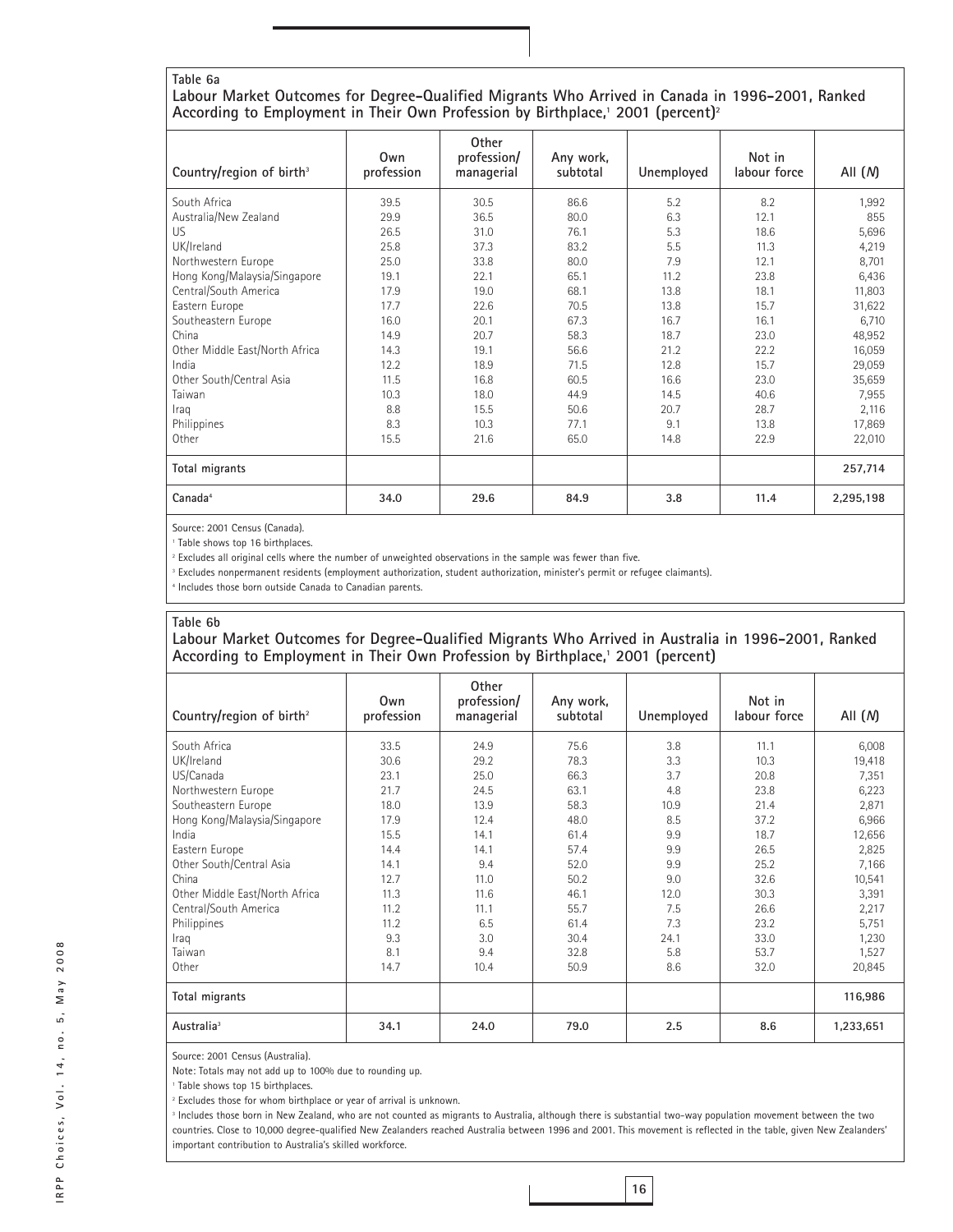of work access, with the worst employment rates being experienced by the Lebanese in Canada and the Vietnamese in Australia (not shown). Large numbers of degree-qualified migrants from the Philippines, India, Vietnam and Other South/Central Asia secured employment only by taking low-skill positions  $-$  a significant migration policy issue, given the scale of current migration from these regions.

#### **Differential tertiary training systems**

While racism and systemic barriers seem certain to influence these outcomes (Guo 2007; Goldberg 2007), it is important to note that degree-qualified migrants from Commonwealth nations with British-based education systems fared relatively well in both Canada and Australia. Professionals from Hong Kong, Malaysia and Singapore, for example, had reasonable outcomes: in Canada, they were far more likely to secure work in their own professions than similarly qualified Indian arrivals (19 percent versus 12 percent) (see figure 1).

There has been growing debate in Canada and Australia in the recent period concerning the presumed neutrality of human capital, with a focus on the factors influencing the transferability of education and other human capital attributes between radically different systems (Sweetman and McBride 2004; Ferrer, Green and Riddell 2004; Sweetman 2004, 2005). It is thus relevant to note that the latest available global

rankings suggest a substantial gulf between the calibre of tertiary institutions in developed nations and in developing ones, correlated with length of academic tradition and availability of resources. In 2006, for example, the well-regarded Shanghai Jiao Tong University ranking system (viewed as relatively unbiased) categorized the top 500 world institutions. It identified:

- 207 in Europe (overwhelmingly located in Northwestern Europe), including 43 in the UK and 40 in Germany
- 196 in the Americas 167 in the US, 22 in Canada and just 7 in all of Central and South America (including 1 in the top 150)
- 92 in the Asia-Pacific 32 in Japan, 16 in Australia, 14 in China (none ranked in the top 150, and with 2 of the top-ranked 4 institutions located in Hong Kong), 9 in South Korea, 7 in Israel, 5 in New Zealand, 5 in Taiwan, 2 in Singapore and 2 in India (neither ranked in the top 300)
- 5 in Africa 4 in South Africa and 1 in Egypt; no other African or Middle Eastern country was listed (Institute of Higher Education, Shanghai Jiao Tong University 2006)

Very comparable patterns were evident in the *Times Higher Education Supplement* Top-200 universities lists (2005; 2006), and in the 2005 Top-100-Asia-Pacific University rankings (Institute of Higher Education, Shanghai Jiao Tong University 2005). These data suggest

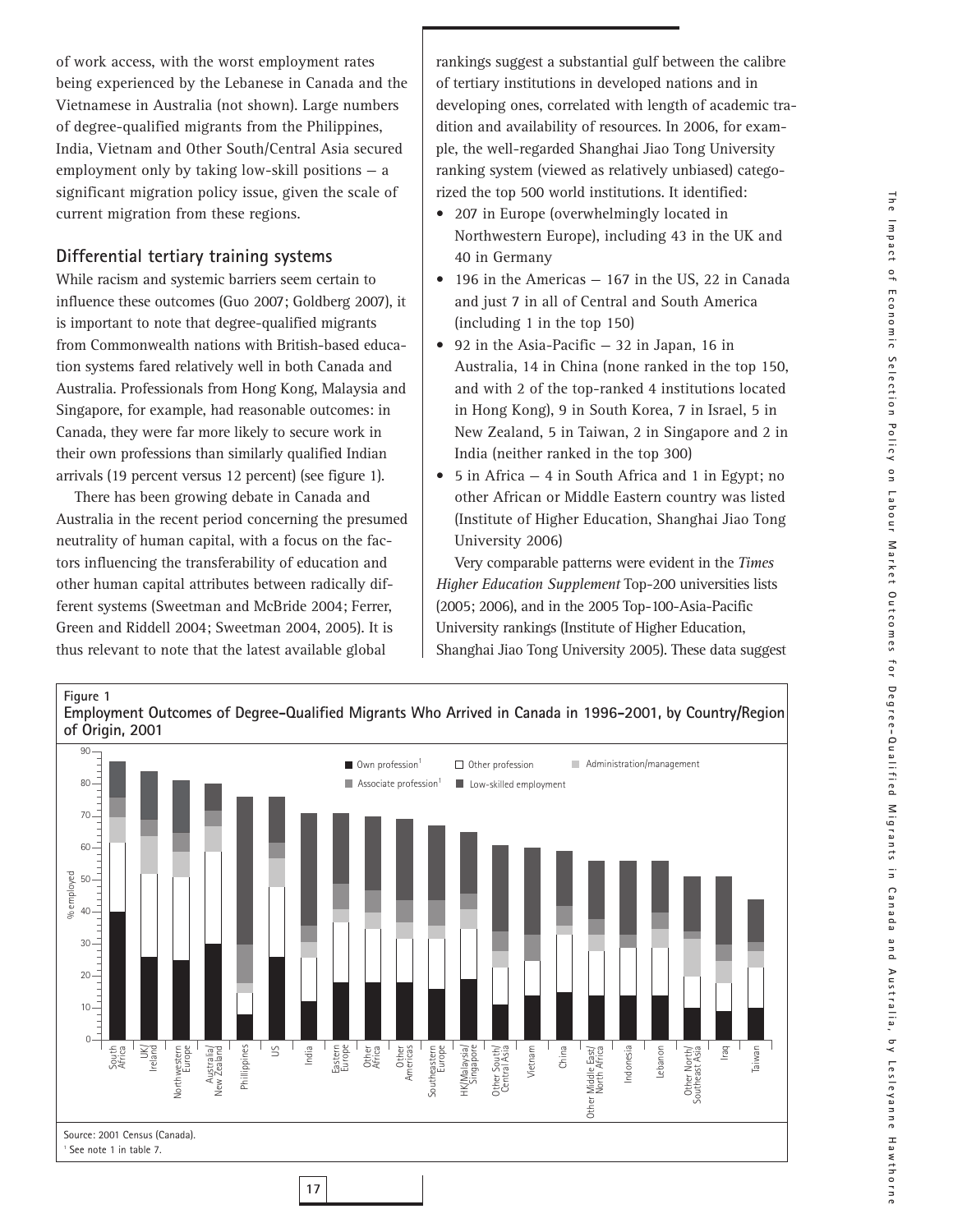that the quality of higher education is highly variable in the contemporary economic migrant source countries of Canada and Australia — the ranking of Indian institutions being particularly low, with just 2 listed in the top 500. In medicine, for instance, schools have proliferated globally in the past 30 years, principally in Asia (India, China and the Philippines) and Africa. By March 2005, 1,981 courses were listed by the *International Medical Education Directory* across 170 nations, with half of them in 10 countries (Foundation for Advancement of International Medical Education and Research 2005). Minimal data, however, are available concerning the calibre of curricula and clinical training, student selection and the length of training in many Asian and African degree programs (Boulet et al. 2005).

Perceived educational quality powerfully influences the decision of employers to hire professional staff, despite the undoubted intellectual and adaptive capacity of incoming migrants. Adams maintains that "[a]s the number of foreign-trained professionals in Canada increases, professional bodies are faced with an eclectic array of practitioners with training that may differ substantially from our own. There is no guarantee that they possess the skills, background and approach deemed essential by practitioners in Canada" (2007, 15). In dealing with the unknown, regulatory bodies and employers typically adopt risk-averse strategies. According to Kustec, Thompson and Li, "The extent to which credential recognition problems result from a lack of knowledge on newcomers' part on how to have skills recognised, a lack of knowledge on employers' part of foreign credentials, a lower quality of foreign credentials relative to domestic qualifications, versus market barriers caused by professional association protectionism, or broader societal discrimination, is not well understood" (2007, 26).

Despite such barriers, it is encouraging to note that the 2001 Census analysis confirmed outcomes to be fairly positive for degree-qualified migrants in both Canada and Australia. A total of 31.4 percent of recent migrants with degrees were employed in their own or some other profession by 2001 in Australia, compared to 23.5 percent of migrants with bachelor's degrees and 43.9 percent with master's degrees in Canada. Among 1996-2001 arrivals in Australia, 7.6 percent had found managerial or administrative work, compared to 5.2 percent with bachelor's degrees and 4.6 percent with master's degrees in Canada. In terms of outcomes by birthplace, a range of recently arrived degree-qualified migrants had performed better in Canada than in Australia. For example, 25.0 percent of Northwestern European migrants were

employed in their own profession in Canada by 2001 (compared to 21.7 percent in Australia), 19.1 percent from Hong Kong/Malaysia/Singapore (compared to 17.9 percent), 17.9 percent from Central/South America (compared to 11.2 percent), 14.9 percent from China (compared to 12.7 percent). However, the percentage of degree-qualified migrants from India employed in their own profession was higher in Australia (15.5 percent) than in Canada (12.2 percent). Factoring employment in other professions or managerial positions into the analysis intensified this pattern (see tables 6a and 6b).

Overall, however, newly arrived degree-qualified migrants from disadvantaged birthplace groups reported lower unemployment levels in Australia than in Canada at a time when national unemployment rates for the native-born with degrees were 4 percent in Canada and 2 percent in Australia. The unemployment rate for migrants from Other Middle East/North Africa was 21 percent in Canada (compared to 12 percent in Australia), 19 percent for China (compared to 9 percent), 17 percent for Other South/Central Asia (compared to 10 percent), 17 percent for Southeastern Europe (compared to 11 percent), 15 percent for Taiwan (compared to 6 percent), 14 percent for Eastern Europe (compared to 10 percent) and 13 percent for India (compared to 10 percent) (see tables 6a and 6b).

Many birthplace groups in Canada and Australia had high proportions of members categorized as not in the labour force — most notably, migrants from Taiwan, other North and Southeast Asia, Indonesia, Lebanon and Iraq. Substantial numbers of these migrants, it seems fair to presume, were learning English or French or repositioning themselves to enter the labour market by following a program of study related to achieving credential recognition (Hawthorne 2007b).

**Length of residence and employment outcomes** In line with the research literature, superior employment outcomes were achieved by long-established degreequalified migrants in both Canada and Australia (defined as resident 10 years or more in the host country). Encouragingly, this pattern included initially disadvantaged groups, whose unemployment rates more nearly approximated host country norms. For example, by 2001 ESB migrants who had been in Canada 10 years or more had achieved representation in the professions that was equal or superior to the Canadian-born. As in Australia, South Africans represented the most elite migrant group overall, with 87 percent of South African migrants working, compared to 85 percent of the Canadian-born, and a high 71 percent were occupying professional or managerial positions (compared to 64 percent of the Canadian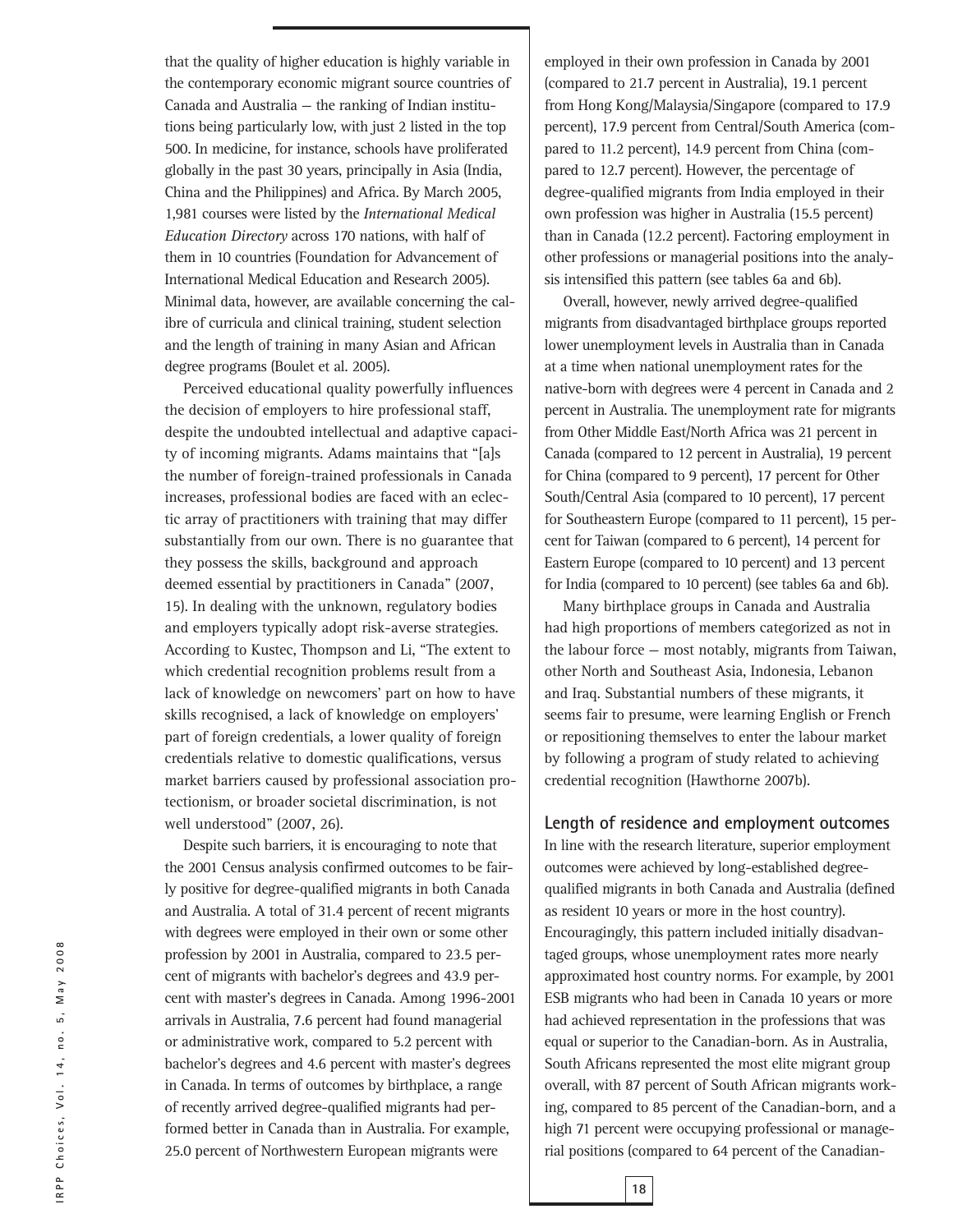born). Select Asian groups had also achieved representation in the professions equivalent to the Canadian-born, including those from Vietnam and Hong Kong, Singapore and Malaysia, with those born in Indonesia and China also faring well. Good rates of access to the professions had been achieved by other visible minority groups, including migrants from Other Middle East/North Africa — all had better representation in their own and other professions than migrants born in Eastern and Southeastern Europe, India, other parts of Asia, Taiwan and the Philippines.

Contemporary research, however, challenges the persistence of this pattern in Canada in the future (Thompson and Worswick 2004; Picot, Hou and Coulombe 2007). Moreover, long-established degreequalified migrants in Australia have achieved higher levels of employment in their own professions than those in Canada: most notably, those qualified in Hong Kong/Malaysia/Singapore (34 percent in Australia, compared to 25 percent in Canada); Other South/Central Asia (27 percent, compared to 18 percent); India (26 percent, compared to 18 percent); Southeastern Europe (24 percent, compared to 20 percent); and Iraq (18 percent, compared to 14 percent). This gives credence to the view that visible minorities experience greater disadvantage in Canada, despite the fact that 1996-2001 arrivals from a range of such groups had less initial access to their professions in Australia.

Australia's lower unemployment rates may reflect major investment in language and employment settlement services for disadvantaged groups — a strategy now strongly endorsed by Canada, and supported by a very impressive level of funding (Reitz 2005; Alboim and Cohl 2007; Hawthorne 2007b). By the early 1990s, Australia had developed the world's most comprehensive settlement services for skilled migrants, located primarily in Sydney and Melbourne (the major immigrant-receiving sites). English courses were free, and migrants were paid to take them, supported by immediate access to social security benefits. The Australian government simultaneously invested heavily in employment and credential recognition bridging programs, supported by payment of additional incentive allowances. As early as 1992-93, \$AUD99.7 million was being spent per year on specialist labour market programs for NESB professionals, in addition to \$AUD110.6 on English-language instruction, and a further \$AUD42.2 million was channelled through the technical education sectors (Hawthorne 2005, 1994). Ten different models of bridging courses had been developed for engineers, addressing, for instance, specific labour market disadvantages such as nonrecognition of credentials, lack of computer training, the need to acquire fieldspecific English language terminology or lack of local industrial experience. Despite fewer economic migrants now requiring such courses, this level of funding has been maintained (Australia, Department of Immigration and Citizenship 2007b).

#### **The influence of domestic labour demand by field on absorptive capacity**

General employment patterns aside, to what extent does supply and demand in specific professions influence labour market integration for recent degree-qualified migrants? A number of immigrant-receiving nations affirm the value of factoring in domestic demand — for example, the US Independent Task Force on Immigration and America's Future has recommended to Congress the introduction of "a new provisional category designed to allow workers meeting long-term labor market needs to transition from an initially temporary to a permanent immigration status" (Migration Policy Institute 2006; Abraham and Hamilton 2006).

Australia restored labour demand as a key selection criteria as of 1999, following a decade of evidence showing outcomes for skilled migrants to be strongly affected by domestic supply (Birrell and Hawthorne 1999). By July 2005, Australia's Migration Occupations in Demand List (MODL) had become the critical determinant of economic selection of migrants, including which principal applicants could avoid regional entry and enjoy unconstrained locational choice. Based on twice-yearly labour market analyses, 20 points are allocated to PAs in high-demand fields<sup>13</sup> (one-sixth of the total points required). MODL applications have risen dramatically as a consequence, from 9 percent of all skilled PAs in 2003-04 to 42 percent in 2004-05. Within the current environment this favours the selection of accountants, nurses, doctors and select tradespeople — fields characterized by sustained labour undersupply (Birrell, Hawthorne and Richardson 2006).

Canada, by contrast, does not factor employment demand by field into its economic selection process, reflecting:

- A national commitment to achieving 1 percent annual population growth (designed to nation-build while offsetting an aging population)
- The time lags inherent in the immigrant selection and arrival processes
- The difficulty of accurately predicting labour market demand by field
- The adoption of a human capital model of economic immigration based on the presumed flexibility of skilled migrant workers (Beach, Green and Reitz 2003)

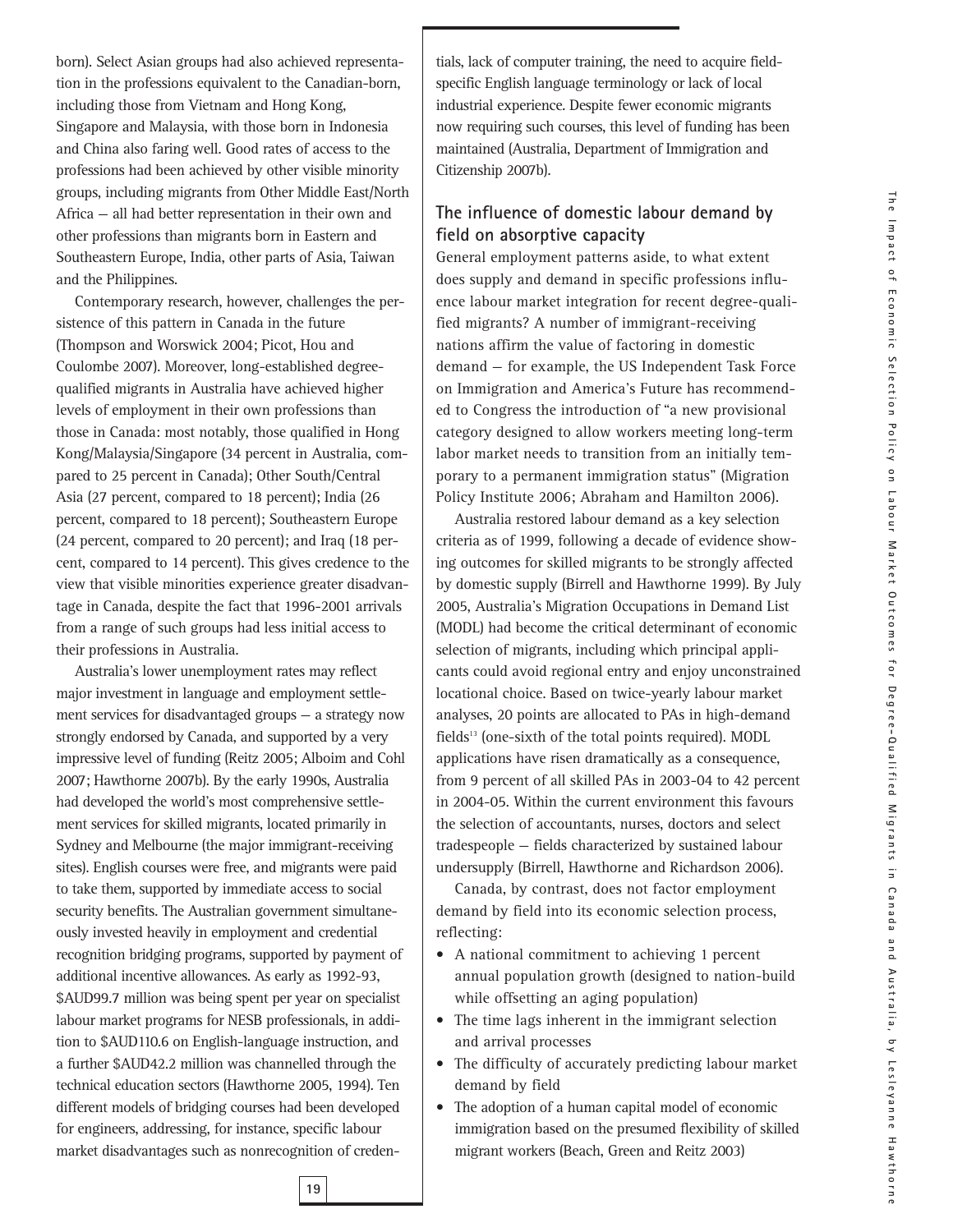| Table 7<br>Change in the Number of Employed Persons, by Major Occupational Group, Canada, 1991-2001 |           |           |           |                             |
|-----------------------------------------------------------------------------------------------------|-----------|-----------|-----------|-----------------------------|
| Occupational groups                                                                                 | 1991      | 1996      | 2001      | % Change<br>$(1996 - 2001)$ |
| Professionals <sup>1</sup>                                                                          | 2,272,752 | 2,504,848 | 3,030,278 | 17                          |
| ΙT                                                                                                  | 79,594    | 162,687   | 264,426   | 38                          |
| Engineering <sup>2</sup>                                                                            | 98,536    | 108,686   | 133,269   | 18                          |
| Architecture and building                                                                           | 57,467    | 53,152    | 63,307    | 16                          |
| Medical studies                                                                                     | 50,910    | 52,573    | 57,745    | 9                           |
| Nursing                                                                                             | 239,833   | 238,071   | 236,213   | $-1$                        |
| Teacher, education                                                                                  | 520,944   | 548,788   | 557,157   | $\overline{2}$              |
| Accounting                                                                                          | 102,222   | 112,893   | 161,797   | 30                          |
| Rest of management and commerce                                                                     | 666,905   | 693,153   | 928,443   | 25                          |
| Society and culture, creative arts                                                                  | 352,895   | 409,989   | 469,446   | 13                          |
| Natural and physical sciences                                                                       | 37,228    | 41,741    | 54,766    | 24                          |
| Administration/management                                                                           | 1,108,973 | 1,095,475 | 1,330,424 | 18                          |
| Associate professionals <sup>1</sup>                                                                | 862,662   | 833,049   | 1,092,200 | 24                          |
| Tradespersons                                                                                       | 1,929,099 | 1,833,422 | 2,063,760 | 11                          |
| Clerical, sales and service workers                                                                 | 4,888,605 | 5,151,787 | 5,126,599 | $\mathbf 0$                 |
| Production and technical workers, labourers                                                         | 1,516,770 | 1,516,659 | 1,643,668 | 8                           |

Source: 2001 Census (Canada).

<sup>1</sup> The terms "professional" and "associate professional" are based on equivalent occupations in NOC codes (Canada) and ASCO codes (Australia). For example, an engineer (who usually has a minimum 4-year qualification) is categorized as "professional," while a technologist (usually with a 2-3-year diploma) is categorized as "associate professional." A registered nurse is categorized as "professional" while a licensed practising nurse is categorized as "associate professional."

<sup>2</sup> The 2001 Census distinguishes between computer engineers (included in "engineering") and software engineers ("information technology") while in 1991 and 1996 both are included in "engineering."

This policy may merit reconsideration, though the challenges of predicting labour demand are clear. Alternatively, as Sweetman suggests, the solution may lie in "letting employers have greater input into the [selection] process by, for example, allocating more points in the immigration system for prearranged employment" (2005, 17). Either way, analysis of 2001 Census data for each country suggests a definite correlation between labour market demand and employment outcomes for recent degree-qualified arrivals, as exemplified by the five case studies examined below. It is important to acknowledge here the differences among occupations and between the two countries in employment growth and/or decline in select professional fields between 1996 and 2001 (see table 7 for Canada):14

- Information technology: +38 percent in Canada; +61 percent in Australia
- Engineering: +18 percent in Canada; -34 percent in Australia
- Nursing: -1 percent in Canada; +59 percent in Australia<sup>15</sup>
- Medical studies: +9 percent in Canada; -17 percent in Australia
- Accounting: +30 percent in Canada; +5 percent in Australia
- Teacher, education: +2 percent in Canada; -14 percent in Australia (see table 7)

#### *Engineering*

By 2001, 145,012 degree-qualified migrant engineers had been accepted by Canada, including 56,871 from 1996 to 2001 (constituting 19.8 percent of the total engineering workforce) (table 8). An additional 31,043 engineers migrated between 2001 and 2003, making engineering the primary professional field in Canada for recent arrivals. Demand favoured these engineers' employment; there was an 18 percent growth in professional engineering positions from 1996-2001, in marked contrast to the decline then evident in Australia. The great majority (90 percent) of 1991-2003 engineers had also been selected as economic migrants, and this involved the screening of their employment-related attributes.

Within this favourable context, new labour market entrants to Canada performed far better than their counterparts in Australia, despite their large numbers. Of recent ESB engineers arriving in Canada, 66 to 75 percent had secured some form of professional or managerial work by 2001, compared to 39 to 51 percent of all recently arrived engineers — a remarkable outcome in the light of local regulatory hurdles (Lemay 2007). Reflecting the significance of country of qualification, however, results were inferior for recently arrived engineers from India and Eastern Europe (19 percent were employed in engineering in Canada, compared to 9 percent and 8 percent, respectively, in Australia), Iraq (16 percent, compared to 6 percent), Other Middle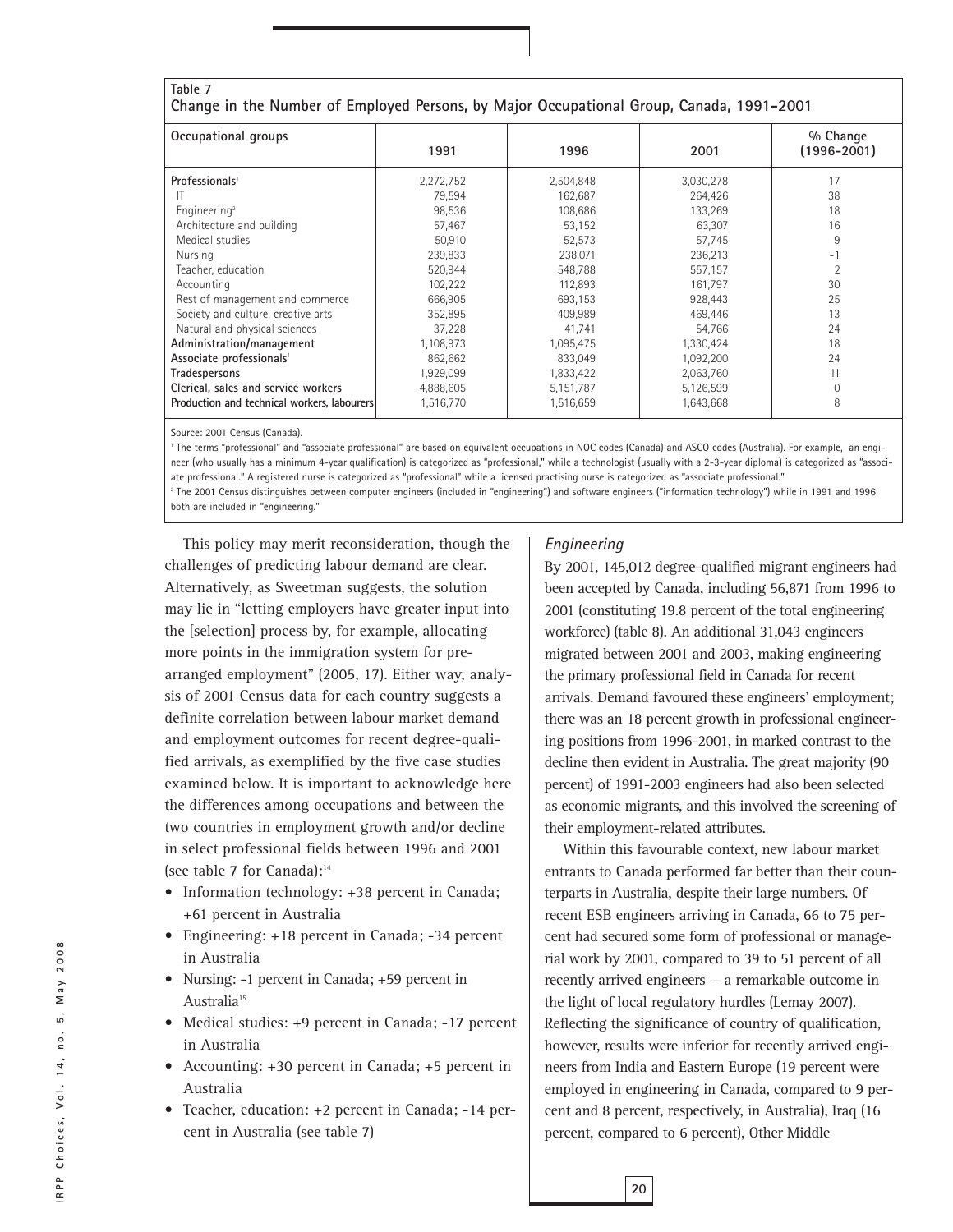#### **Table 8 Labour Market Outcomes for Degree-Qualified Migrant Engineers Who Arrived in Canada in 1996-2001, by Country/Region of Birth (percent)**

|                                      |                   | Employed                        |               |          |            |                        |           |
|--------------------------------------|-------------------|---------------------------------|---------------|----------|------------|------------------------|-----------|
| Country/region of birth <sup>1</sup> | Own<br>profession | Other profession/<br>managerial | Other<br>work | Subtotal | Unemployed | Not in<br>labour force | All $(M)$ |
| UK/Ireland                           | 25.2              | 48.7                            | 12.6          | 86.5     | $\sim$     | $\sim$                 | 633       |
| US                                   | 17.6              | 48.4                            | 11.9          | 77.9     | $\sim$     | $\sim$                 | 392       |
| South Africa                         | 19.0              | 56.2                            | 0.0           | 75.2     | $\sim$     | $\sim$                 | 215       |
| Australia/New Zealand                | $\sim$            | 75.3                            | 0.0           | 75.3     | $\sim$     | $\sim$                 | 81        |
| Southeastern Europe                  | 15.1              | 24.9                            | 35.1          | 75.1     | 12.8       | 12.13                  | 2,074     |
| Eastern Europe                       | 19.2              | 23.8                            | 31.7          | 74.7     | 12.9       | 12.4                   | 10,280    |
| Northwestern Europe                  | 17.4              | 53.1                            | 13.9          | 84.3     | 8.2        | 4.55                   | 1,110     |
| India                                | 19.0              | 30.9                            | 33.0          | 82.9     | 9.6        | 7.49                   | 4,933     |
| Other South/Central Asia             | 15.9              | 22.3                            | 31.2          | 69.4     | 17.1       | 13.53                  | 7,632     |
| Hong Kong/Malaysia/Singapore         | 16.7              | 29.3                            | 17.2          | 63.2     | 11.7       | 20.9                   | 817       |
| China                                | 12.0              | 24.4                            | 23.5          | 59.8     | 21.0       | 19.17                  | 15,234    |
| Taiwan                               | 8.3               | 20.8                            | 18.8          | 47.9     | 16.9       | 31.38                  | 1,020     |
| Philippines                          | 5.3               | 14.2                            | 58.7          | 78.2     | 11.4       | 10.38                  | 2,844     |
| Iraq                                 | 15.6              | 27.0                            | 17.6          | 60.2     | 14.4       | 17.6                   | 572       |
| Other Middle East/North Africa       | 14.9              | 23.7                            | 24.2          | 62.8     | 22.1       | 15.09                  | 3,566     |
| Central/South America                | 20.5              | 30.4                            | 28.3          | 79.2     | 9.3        | 11.54                  | 2,190     |
| Other                                | 17.8              | 34.7                            | 22.4          | 74.9     | 20.2       | 15.6                   | 3,278     |
| Total migrants                       |                   |                                 |               |          |            |                        | 56,871    |
| $Canadian-born2$                     | 27.9              | 45.1                            | 15.2          | 88.2     | 3.7        | 8.1                    | 142.774   |

Source: 2001 Census (Canada).

 $\sim$  number of observations in sample (unweighted observations) is fewer than five and is therefore excluded.

<sup>1</sup> Excludes nonpermanent residents (employment authorization, student authorization, minister's permit or refugee claimants).

<sup>2</sup> Includes those born outside Canada to Canadian parents.

East/North Africa (15 percent, compared to 6 percent), China (12 percent, compared to 8 percent) and the Philippines (5 percent, compared to 6 percent). Many such engineers had struggled to secure professional or subprofessional status — a serious issue, given the dominance of migrants from these source countries in contemporary Canadian flows (Canadian Council of Professional Engineers 2004).

As shown, outcomes were infinitely worse in Australia, where a contracting employment situation in engineering gave rise to a problem of labour oversupply similar to what had occurred a decade earlier. Within a low-demand context, employers became highly discriminatory toward migrant engineers, particularly those trained in parts of the Middle East and Asia (Hawthorne 1994).

#### *Information technology*

In information technology, 55,630 degree-qualified workers had migrated to Canada by 2001. Those who arrived between 1996 and 2001 represented 22.1 percent of the total IT workforce (24,192) (table 9); in Australia, the corresponding figure was 14.2 percent (see table 2b). An additional 9,320 IT professionals reached Canada between 2001 and 2003, 91 percent of them selected in the major economic categories. Until 2001, dynamic IT demand existed in both countries, facilitating the swift absorption of most recent arrivals. In Australia, 9,528 degree-qualified IT professionals were accepted from 1996 to 2001. Over this period, in virtually every birthplace group examined, the proportion of recent IT migrants working in their own profession was double or triple the standard employment outcome of recent degree-qualified migrants from the same source countries in all fields. Clearly, employers willingly overlooked perceived deficits in prior training or language ability due to their need for IT workers (see figure 2).

Very positive outcomes also prevailed for 1996-2001 arrivals in Canada in the IT sector: 57 percent of recent immigrants from Eastern Europe had secured professional work in their fields by 2001 (compared to 63 percent in Australia); 49 percent of those from Southeastern Europe (compared to 68 percent); 43 percent of those from Hong Kong/Malaysia/Singapore (compared to 27 percent); 37 percent of those from India (compared to 34 percent); 41 percent of those from China (compared to 36 percent); 38 percent of those from Other Middle East/North Africa (compared to 37 percent); 37 percent of those from South/Central Asia (compared to 46 percent); and 32 percent of those from the Philippines (compared to 42 percent).

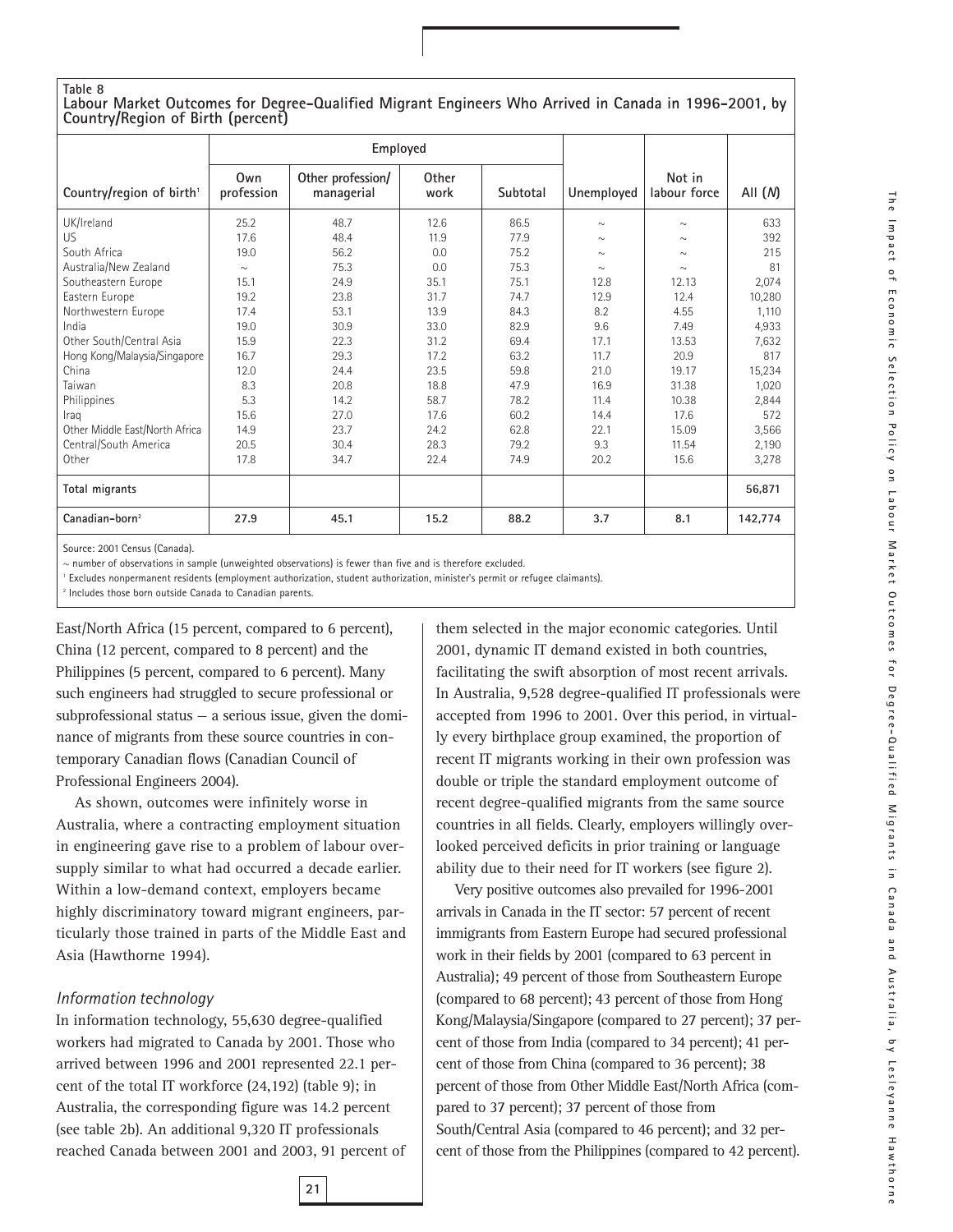## **Table 9**

#### **Labour Market Outcomes for Degree-Qualified Migrants in Information Technology Who Arrived in Canada in 1996-2001, by Country/Region of Birth (percent)**

|                                      |                   | Employed                        |               |          |            |                        |           |
|--------------------------------------|-------------------|---------------------------------|---------------|----------|------------|------------------------|-----------|
| Country/region of birth <sup>1</sup> | Own<br>profession | Other profession/<br>managerial | Other<br>work | Subtotal | Unemployed | Not in<br>labour force | All $(M)$ |
| UK/Ireland                           | 57.9              | 12.4                            | 0.0           | 70.3     | $\sim$     | $\sim$                 | 308       |
| US.                                  | 40.6              | 28.7                            | 0.0           | 69.2     | $\sim$     | $\sim$                 | 169       |
| South Africa                         | $\sim$            | 0.0                             | 0.0           | 0.0      | $\sim$     | $\sim$                 | 85        |
| Australia/New Zealand                | $\sim$            | 0.0                             | 0.0           | 0.0      | $\sim$     | $\sim$                 | 35        |
| Eastern Europe                       | 57.4              | 9.7                             | 14.1          | 81.2     | 11.3       | 7.5                    | 3,710     |
| Southeastern Europe                  | 48.9              | 11.4                            | 0.0           | 60.3     | $\sim$     | $\sim$                 | 446       |
| Northwestern Europe                  | 46.4              | 25.6                            | 9.0           | 80.9     | 4.6        | 8.8                    | 718       |
| India                                | 37.2              | 11.0                            | 22.7          | 70.9     | 12.4       | 15.5                   | 1,802     |
| Other South/Central Asia             | 37.0              | 12.3                            | 23.2          | 72.4     | 15.9       | 10.8                   | 2,399     |
| Hong Kong/Malaysia/Singapore         | 42.7              | 10.4                            | 19.3          | 72.4     | 11.0       | 13.4                   | 819       |
| China                                | 40.9              | 10.6                            | 14.4          | 65.9     | 20.3       | 13.7                   | 8,109     |
| Taiwan                               | 28.5              | 4.6                             | 13.3          | 46.4     | 22.0       | 29.5                   | 664       |
| Philippines                          | 31.8              | 7.0                             | 27.4          | 66.2     | 14.9       | 9.5                    | 531       |
| Iraq                                 | $\sim$            | 0.0                             | 0.0           | 0.0      | $\sim$     | $\sim$                 | 116       |
| Other Middle East/North Africa       | 38.4              | 17.6                            | 7.7           | 63.7     | 20.6       | 14.6                   | 1,783     |
| Central/South America                | 45.2              | 10.4                            | 13.8          | 69.4     | 14.6       | 10.6                   | 991       |
| Other                                | 31.4              | 25.3                            | 13.6          | 70.2     | 16.1       | 16.2                   | 1,506     |
| Total migrants                       |                   |                                 |               |          |            |                        | 24,192    |
| $Canadian-born2$                     | 44.9              | 30.4                            | 14.1          | 89.3     | 4.1        | 6.6                    | 53,613    |

Source: 2001 Census (Canada).

 $\sim$  number of observations in sample (unweighted observations) is fewer than five and is therefore excluded.

<sup>1</sup> Excludes nonpermanent residents (employment authorization, student authorization, minister's permit or refugee claimants).

<sup>2</sup> Includes those born outside Canada to Canadian parents.



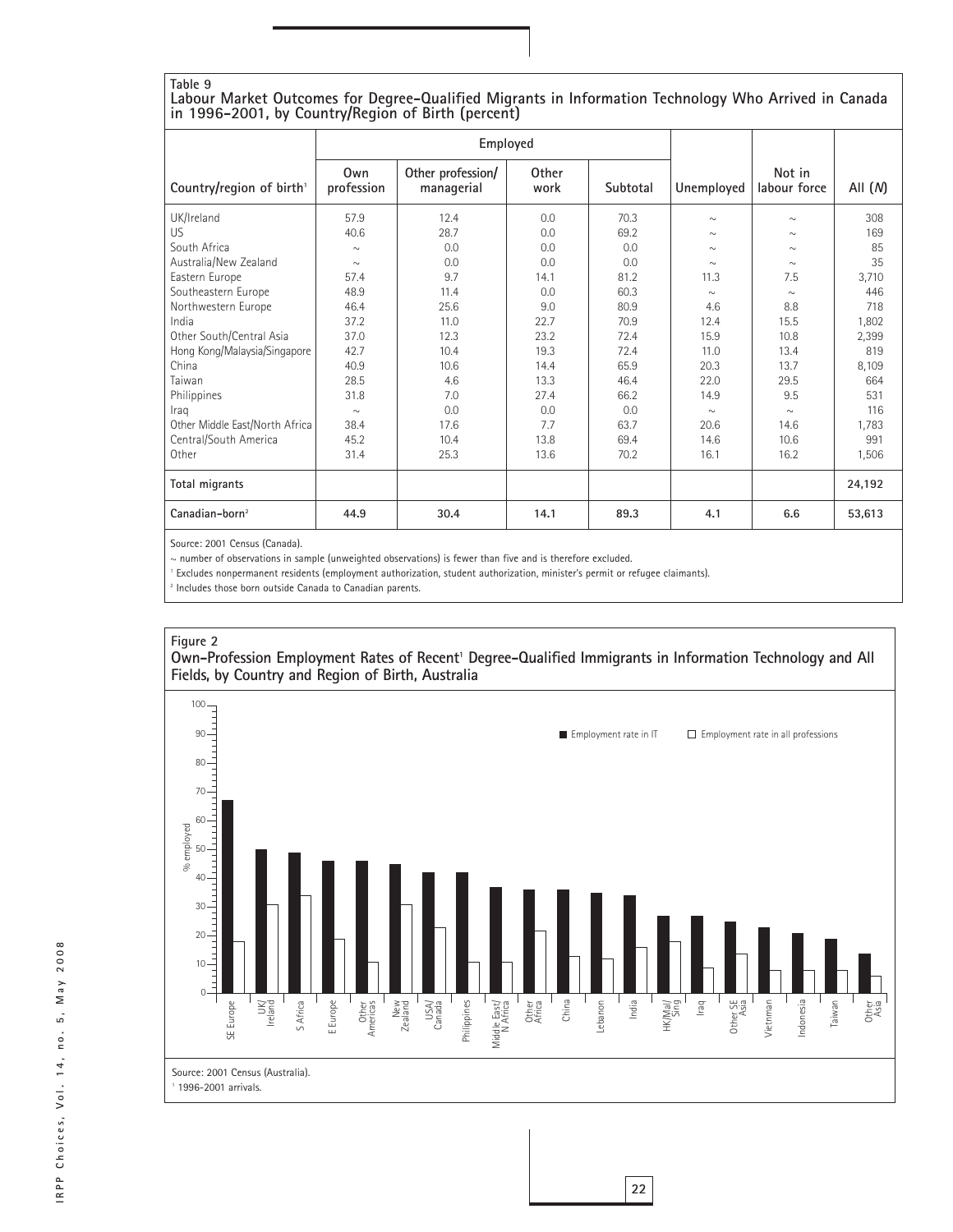#### *Nursing*

Sustained demand had a similarly beneficial impact on employment outcomes for recently arrived nursing and medical professionals in Australia, despite the existence of significant regulatory barriers in both professions. Currently, 5,500 internationally educated nurses are brought in by Australia each year (half as landed immigrants, and half as temporary workers), along with 6,500 medical graduates (5,500 of them on a temporary basis in order to meet regional workforce shortages). Demand constantly outstrips supply (Hawthorne, Hawthorne and Crotty 2007; Hawthorne 2001, 2002).

By 2001, virtually every category of the 3,100 permanent migrant nurses arriving in 1996-2001 had performed well in Australia — a process greatly facilitated by the provision of free government-supported credential recognition bridging programs (Hawthorne 2002). A very high proportion of UK/Ireland nurses (73 percent) had secured professional nursing work, together with an extraordinary 66 percent of nurses

fessionally employed within five years of arrival (in marked contrast to typical employment outcomes for degree-qualified Chinese migrants).

The contrast with outcomes for internationally educated nurses in Canada was stark, in a context where 4,462 degree-qualified nurses had migrated in the previous five years, but growth in professional degree-qualified positions was minimal (-1 percent) (table 10). Labour market barriers in Canada were severe, exacerbated by the selection of 62 percent of these nurses in non-economic categories. Just 22 percent of recently arrived Indian nurses had found work in their field by 2001 (compared to 66 percent in Australia), 22 percent of Filipino nurses (compared to 35 percent), and 32 percent from Northwestern Europe (compared to 45 percent). Large numbers of nurses arriving from China in 1996-2001 remained unemployed (28 percent) or categorized as not in the labour force (25 percent). These outcomes are a serious concern, given the scale of nurse arrivals to Canada from such countries in recent years (the Philippines dominating with 2,160 nurses).

#### **Table 10**

|                                      |                   | Employed                        |               |          |            |                        |           |
|--------------------------------------|-------------------|---------------------------------|---------------|----------|------------|------------------------|-----------|
| Country/region of birth <sup>1</sup> | Own<br>profession | Other profession/<br>managerial | Other<br>work | Subtotal | Unemployed | Not in<br>labour force | All $(M)$ |
| UK/Ireland                           | $\sim$            | 0.0                             | 0.0           | 0.0      | $\sim$     | $\sim$                 | 56        |
| <b>US</b>                            | 31.3              | 0.0                             | 0.0           | 31.3     | $\sim$     | $\sim$                 | 135       |
| South Africa                         | $\sim$            | 0.0                             | 0.0           | 0.0      | $\sim$     | $\sim$                 | 26        |
| Australia/New Zealand                | $\sim$            | 0.0                             | 0.0           | 0.0      | $\sim$     | $\sim$                 | 28        |
| Southeastern Europe                  | $\sim$            | 0.0                             | 0.0           | 0.0      | $\sim$     | $\sim$                 | 103       |
| Eastern Europe                       | 8.7               | 0.0                             | 0.0           | 8.7      | $\sim$     | $\sim$                 | 49        |
| Northwestern Europe                  | 32.2              | 0.0                             | 0.0           | 32.2     | $\sim$     | $\sim$                 | 81        |
| India                                | 22.2              | 0.0                             | 25.4          | 47.6     | $\sim$     | $\sim$                 | 178       |
| Other South/Central Asia             | 13.5              | 0.0                             | 31.2          | 44.7     | 14.0       | 35.1                   | 460       |
| Hong Kong/Malaysia/Singapore         | $\sim$            | 0.0                             | 0.0           | 0.0      | $\sim$     | $\sim$                 | 30        |
| China                                | $\sim$            | 0.0                             | 0.0           | 0.0      | 28.1       | 24.6                   | 182       |
| Taiwan                               | $\sim$            | 0.0                             | 0.0           | 0.0      | $\sim$     | $\sim$                 | 126       |
| Philippines                          | 21.8              | 2.7                             | 51.2          | 75.6     | 7.6        | 15.1                   | 2,160     |
| Other Middle East/ North Africa      | $\sim$            | 0.0                             | 0.0           | 0.0      | $\sim$     | $\sim$                 | 58        |
| Central/South Americas               | $\sim$            | 0.0                             | 34.3          | 34.3     | $\sim$     | $\sim$                 | 189       |
| Other                                | 27.2              | 2.7                             | 51.2          | 81.0     | 7.6        | 15.1                   | 600       |
| Total migrants                       |                   |                                 |               |          |            |                        | 4,462     |
| Canadian-born <sup>2</sup>           | 56.3              | 16.9                            | 12.1          | 85.3     | 2.3        | 12.4                   | 69,987    |

**Labour Market Outcomes for Degree-Qualified Migrant Nurses Who Arrived in Canada in 1996-2001, by Country/Region of Birth (percent)**

Source: 2001 Census (Canada).

 $\sim$  number of observations in sample (unweighted observations) is fewer than five and is therefore excluded.

<sup>1</sup> Excludes nonpermanent residents (employment authorization, student authorization, minister's permit or refugee claimants).

**23**

<sup>2</sup> Includes those born outside Canada to Canadian parents.

from India and from Hong Kong/Malaysia/Singapore, 63 percent from South Africa, and 49 percent from Other South/Central Asia. This pattern applied even to nurses qualified in China — 52 percent were pro-

#### *Medicine*

International medical graduates (IMGs) in Australia also achieved extremely positive outcomes, in the context of growing labour force undersupply. (The 2001

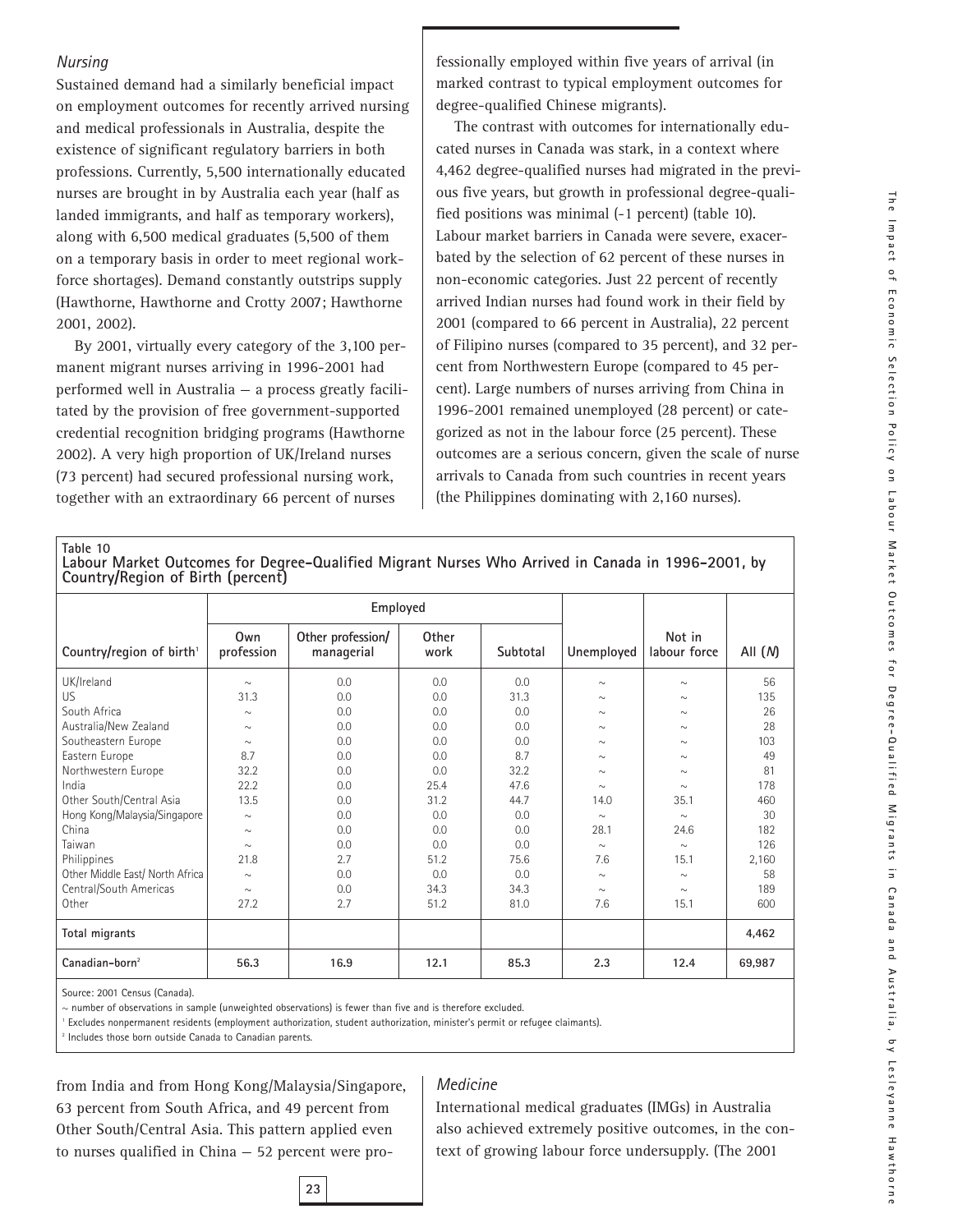Census data showing a 17 percent decline in the number of medical positions underestimates the real level of demand, given that Australia was having to bring in 6,500 temporary resident doctors each year, despite little growth in permanent medical positions.) Within the past decade the strength of workforce demand has in fact subverted credential requirements in Australia — as the most recent study on this issue confirms, 78 percent of recently arrived IMGs were

doctors from Eastern Europe (24 percent), the Philippines (33 percent), Southeastern Europe and Other Middle East/North Africa (36 percent) and Other South/Central Asia (39 percent) fared somewhat better.

As noted, Australia needs to bring in 6,500 temporary physicians per year. In the context of lower demand and more rigorous regulatory requirements, foreign-born doctors in Canada experienced far more negative outcomes (although

**Table 11 Labour Market Outcomes for Migrant Medical Graduates Who Arrived in Canada in 1996-2001, by Country/Region of Birth (percent)**

|                                      |                   | Employed                        |               |          |            |                        |           |
|--------------------------------------|-------------------|---------------------------------|---------------|----------|------------|------------------------|-----------|
| Country/region of birth <sup>1</sup> | Own<br>profession | Other profession/<br>managerial | Other<br>work | Subtotal | Unemployed | Not in<br>labour force | All $(M)$ |
| UK/Ireland                           | 47.5              | 26.3                            | 0.0           | 73.8     | $\sim$     | $\sim$                 | 272       |
| US.                                  | 45.6              | 24.8                            | 0.0           | 70.5     | $\sim$     | $\sim$                 | 330       |
| South Africa                         | 80.6              | 0.0                             | 0.0           | 80.6     | $\sim$     | $\sim$                 | 388       |
| Australia/New Zealand                | 60.4              | 0.0                             | 0.0           | 60.4     | $\sim$     | $\sim$                 | 49        |
| Southeastern Europe                  | 10.3              | 11.6                            | 21.7          | 43.5     | 16.6       | 32.4                   | 419       |
| Eastern Europe                       | 8.0               | 14.5                            | 31.5          | 54.0     | 23.0       | 23.0                   | 2.137     |
| Northwestern Europe                  | 35.8              | 23.5                            | 14.2          | 73.6     | 6.3        | 13.0                   | 477       |
| India                                | 18.9              | 9.1                             | 31.5          | 59.5     | 13.0       | 22.6                   | 1,604     |
| Other South/Central Asia             | 12.4              | 12.7                            | 25.9          | 51.0     | 17.0       | 32.0                   | 3,052     |
| Hong Kong/Malaysia/Singapore         | 30.7              | 13.5                            | 12.0          | 56.2     | $\sim$     | $\sim$                 | 271       |
| China                                | 4.3               | 25.5                            | 26.8          | 56.6     | 12.6       | 30.7                   | 3,587     |
| Taiwan                               | 11.2              | 27.7                            | 16.8          | 55.8     | 9.7        | 31.7                   | 500       |
| Philippines                          | 3.0               | 7.3                             | 67.2          | 77.4     | 6.9        | 15.7                   | 1,612     |
| Iraq                                 | 10.9              | 0.0                             | 0.0           | 10.9     | 25.6       | 50.2                   | 232       |
| Other Middle East/North Africa       | 15.0              | 13.9                            | 15.4          | 44.3     | 18.0       | 36.1                   | 1,714     |
| Central/South America                | 12.2              | 15.0                            | 19.6          | 46.8     | 16.5       | 29.6                   | 717       |
| Other                                | 14.3              | 11.7                            | 38.7          | 64.7     | 13.2       | 30.5                   | 1,031     |
| Total migrants                       |                   |                                 |               |          |            |                        | 18,392    |
| $Canadian-born2$                     | 65.7              | 13.1                            | 9.9           | 88.7     | 2.2        | 2.2                    | 134,659   |

Source: 2001 Census (Canada).

 $\sim$  number of observations in sample (unweighted observations) is fewer than five and is therefore excluded.

<sup>1</sup> Excludes nonpermanent residents (employment authorization, student authorization, minister's permit or refugee claimants).

Includes those born outside Canada to Canadian parents.

employed in the medical field, though only 41 percent had secured full accreditation (Hawthorne, Hawthorne and Crotty 2007).<sup>16</sup>

By 2001, the majority of IMG 1996-2001 arrivals from South Africa and the UK/Ireland had moved seamlessly into medical work in Australia. Their rates of professional employment came close to or exceeded those of Australian-born medical graduates (the three preregistration exams presented minimal barriers). Doctors qualified in India (66 percent), Hong Kong/Malaysia/Singapore (59 percent) and Taiwan (57 percent) had similarly high medical employment rates in the first five years of arrival. By contrast, recently arrived China-qualified doctors fared appallingly (just 5 percent were working in medicine by 2001), while

those resident 10 years or more did as well as IMGs in Australia). This problem was exacerbated by the fact that 42 percent of IMGs were selected through non-economic categories. Just 3 percent of Filipino doctors had secured medical work by 2001, compared to 4 percent from China, 8 percent from Eastern Europe, 11 percent from Iraq, 12 percent from Other South/Central Asia (probably predominantly Pakistan), 19 percent from India and 31 percent from Hong Kong/ Malaysia/Singapore. The level of medical skills discounting in Canada was severe: of the 21,799 IMGs who had migrated within the previous five years, 3,587 were from China and 3,052 were from Other South/Central Asia (table 11).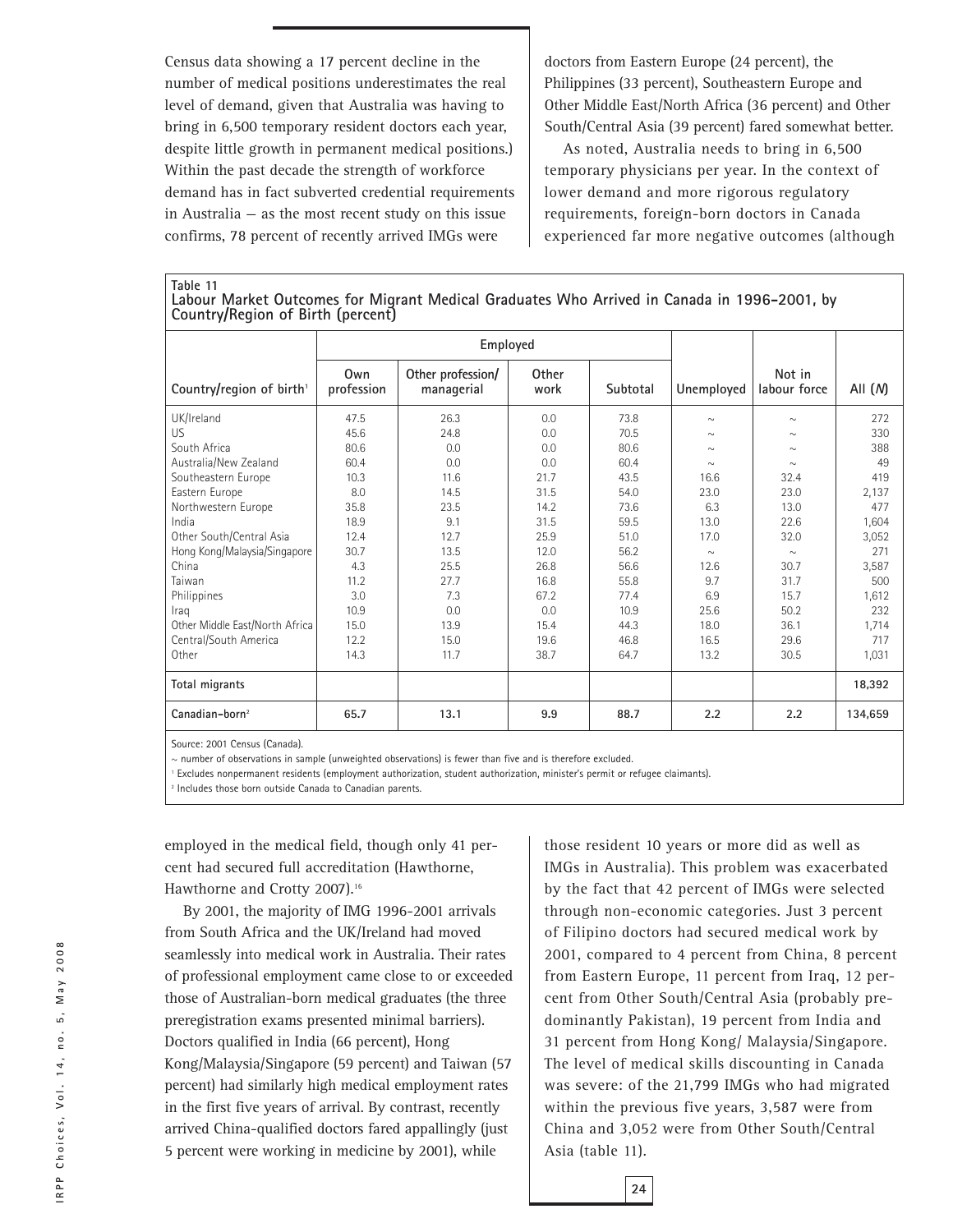It is important to acknowledge that C\$75 million has recently been allocated by Health Canada to bridge 1,000 medical migrants and 800 nursing migrants into employment. The aim is to offset the wastage and professional disadvantage afflicting the 21,799 migrant doctors who arrived in the 1996-2001 Census period (Baldacchino, Chandrasekere and Saunders 2007; Bourgeault 2007; Dauphinee 2007). In a period of growing health workforce migration (OECD 2007), this is a timely investment in immigrant labour market integration.

percent risk of subprofessional employment if qualified in society, culture and creative arts, compared to a 15 percent risk in engineering, 12 percent in IT, 11 percent in nursing and 9 percent in medicine. Comparable rates of subprofessional employment for pre-1991 arrivals from China were 40 percent if qualified in society, culture and creative arts, compared to 21 percent in IT or engineering, 18 percent in nursing and 19.5 percent in medicine (table 12). Substantial numbers of migrants qualified in society, culture and creative arts as well as in management and commerce had slipped into clerical, sales or

**Table 12** Proportion of Degree-Qualified Migrants in Subprofessional<sup>1</sup> Employment in Canada, by Country/Region of Birth, Vocational/Credential Field and Period of Arrival (percent)

| Period of<br>arrival | Vocational/<br>credential<br>field | UK/<br>Ireland | South<br>Africa | India | Hong Kong/<br>Malaysia/<br>Singapore | China | Philippines | Eastern<br>Europe |
|----------------------|------------------------------------|----------------|-----------------|-------|--------------------------------------|-------|-------------|-------------------|
| Before 1991          | Information                        |                |                 |       |                                      |       |             |                   |
|                      | technology                         | 12.2           | 19.0            | 20.3  | 17.2                                 | 20.9  | 25.9        | 15.3              |
|                      | Engineering                        | 15.2           | 14.5            | 29.3  | 17.4                                 | 21.4  | 60.4        | 32.4              |
|                      | Medicine                           | 8.8            | 5.6             | 14.4  | 8.3                                  | 19.5  | 65.1        | 19.6              |
|                      | Nursing                            | 11.4           | 23.4            | 32.9  | 17.9                                 | 18.1  | 28.2        | 27.8              |
|                      | Society, culture,<br>creative      |                |                 |       |                                      |       |             |                   |
|                      | arts                               | 26.8           | 26.3            | 55.5  | 40.0                                 | 40.4  | 55.6        | 38.3              |
| 1991-96              | Information                        |                |                 |       |                                      |       |             |                   |
|                      | technology                         | 10.7           | 9.5             | 26.3  | 20.0                                 | 12.5  | 41.9        | 8.3               |
|                      | Engineering                        | 12.0           | 26.3            | 34.2  | 20.1                                 | 24.3  | 71.8        | 30.8              |
|                      | Medicine                           | 6.2            | 3.7             | 37.6  | 20.0                                 | 43.4  | 74.2        | 33.1              |
|                      | Nursing                            | 16.2           | 20.3            | 29.0  | 16.1                                 | 30.4  | 52.5        | 36.8              |
|                      | Society, culture,                  |                |                 |       |                                      |       |             |                   |
|                      | creative arts                      | 31.4           | 31.9            | 67.9  | 43.9                                 | 36.5  | 62.1        | 42.7              |
| 1996-2001            | Information                        |                |                 |       |                                      |       |             |                   |
|                      | technology                         | 17.0           | 28.5            | 28.3  | 22.3                                 | 16.7  | 37.1        | 15.2              |
|                      | Engineering                        | 17.2           | 18.2            | 35.7  | 27.2                                 | 29.0  | 65.5        | 40.0              |
|                      | Medicine                           | 16.6           | 8.6             | 41.9  | 28.6                                 | 38.7  | 79.7        | 39.6              |
|                      | Nursing                            | 27.3           | 0.0             | 55.3  | 44.1                                 | 41.5  | 60.8        | 30.6              |
|                      | Society, culture,                  |                |                 |       |                                      |       |             |                   |
|                      | creative arts                      | 28.6           | 21.1            | 63.2  | 39.4                                 | 39.5  | 69.6        | 39.6              |

Source: 2001 Census (Canada).

Subprofessional employment refers to all work classified as other than professional and managerial.

#### *Generic degrees*

To what extent does possession of a generic rather than a vocational degree affect employment outcomes at a time when substantial numbers of such degree holders are being selected? The figures for 1996-2001 include 57,556 migrants to Canada qualified in society, culture and creative arts (compared to 28,377 to Australia); 30,591 qualified in the natural sciences (compared to 11,927); and 29,234 qualified in management/commerce (compared to 22,926).

Regrettably, inferior labour market outcomes were experienced by degree-qualified migrants holding generic degrees in both countries. In Canada, for instance, even pre-1991 UK/Ireland arrivals had a 27

service positions (22 percent). Less than half had secured any form of professional or managerial work (44 percent), compared to 61 percent of doctors, 59 percent of IT professionals, 50 percent of engineers and 48 percent of nurses. While there appeared to be less risk of skills discounting for immigrants qualified in the natural and physical sciences, far fewer were employed in any profession than was the norm in vocational fields. This phenomenon similarly influenced the level of opportunity for the Canadian-born with generic qualifications; the Australian data showed identical trends.

Policy-makers should be aware that disproportionate numbers of generically qualified migrants will fail to secure professional or managerial work, despite their pos-

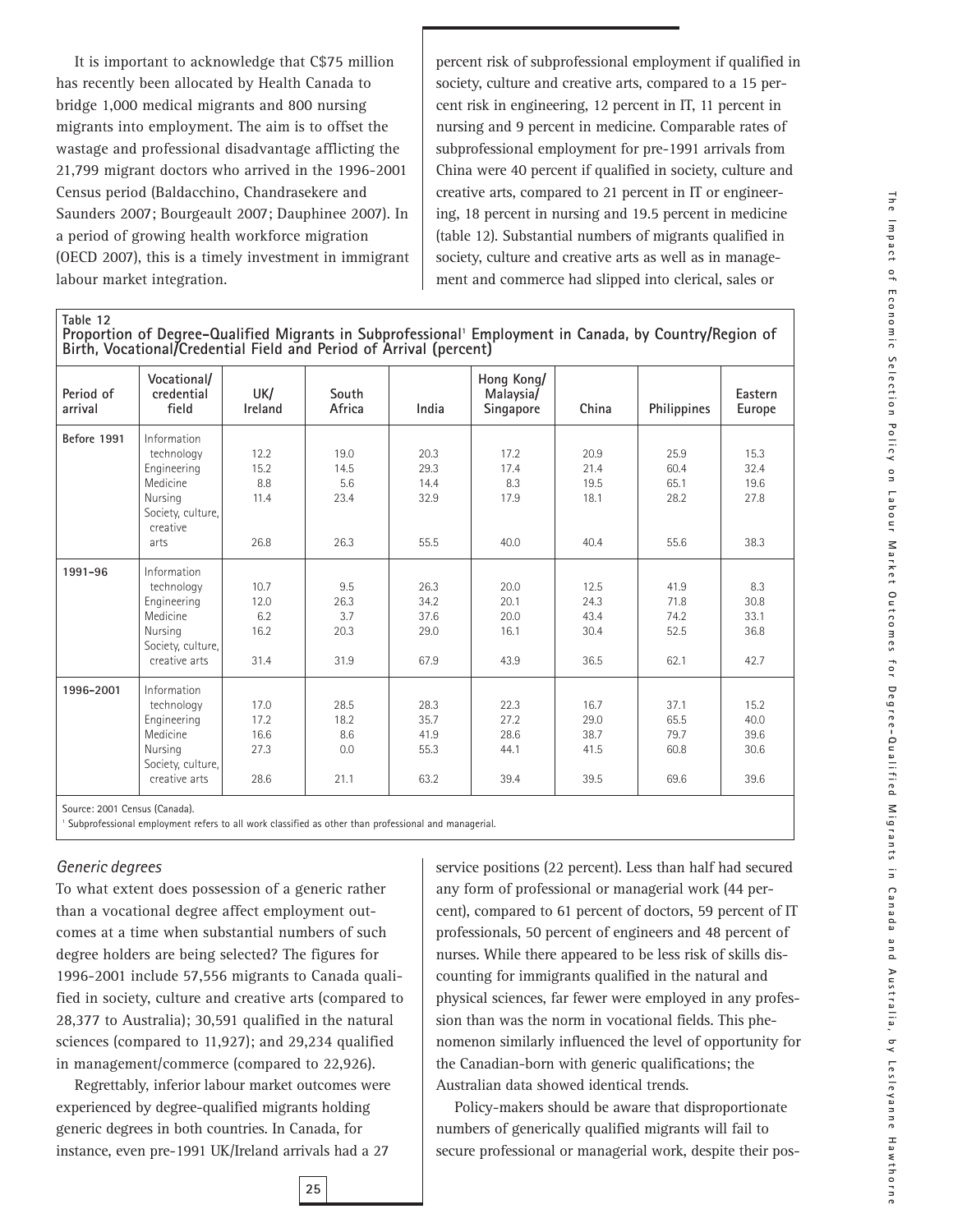session of degrees, and regardless of length of settlement. This form of credential also significantly worsens outcomes for degree-qualified females, older migrants and those from non-English-speaking backgrounds.

#### **The impact of gender on employment outcomes**

To what extent does the gender of degree-qualified migrants influence employment outcomes in both Canada and Australia? This is a significant issue, given the growing participation of women in economic migration and their disproportionate qualification in traditionally "male" fields such as engineering (OECD 2008).

According to a mid-1990s study, until the 1980s, the "role of women in international migration was largely unrecognised...[Their] economic and social contributions were considered trivial or non-existent because when women migrated, they were routinely viewed as dependents of male migrants or as passive participants in migration" (Lee 1996, 6-7). Indeed, there was a "taken-for-granted view" that women were "the appendages of either protective males or the patriarchal state" (Fincher et al. 1994, 150).

The past decade, however, has seen rising female participation in economic migration — a process facilitated by women's access to education, employment and contraception, as well as immigrant-receiving nations' establishment of nondiscriminatory entry policies. In 1976, fewer than 15 percent of the 146,400 Asian workers who left their countries to work overseas were female. By the early 1990s, the feminization of Asian labour movements was pronounced, with the majority of Asian temporary migrants being female (particularly those from the Philippines, Indonesia, Sri Lanka and Thailand). An increasing proportion of such women have sought employment throughout Asia, the Middle East and select Western countries as "nurses, doctors, teachers and secretaries — the feminized occupations," despite the persistent image of women as unskilled workers or "trailing spouses" (Lim and Oishi 1996, 26). Few governments to date have examined this feminization of skilled migration flows in terms of labour market outcomes, though academics have demonstrated a growing interest (see, for example, Hugo 1990; Boyd 1992a, 1992b; Boyd, DeVries and Simkin 1994; Fincher et al. 1994; Zlotnik 1995; Lee 1996; Yeoh and Khoo 1998; Hawthorne 1996, 2001).

The analysis of the 2001 Census undertaken for this study confirmed that degree-qualified migrant women had secured very different employment outcomes compared to men. It is thus essential to examine this

briefly, given that 33 percent of all female migrants to Canada from 1996 to 2001 were degree-qualified, compared to 41 percent of males (the comparable figures for Australia are 25 percent and 27 percent).

In Canada, female migrants (in all immigration categories) performed significantly worse than migrant males in the same age group and field and worse than the Canadian-born of either gender. For example, 66 percent of recent migrant female IT professionals had secured professional or managerial work by 2001, compared to 71 percent of migrant males, 78 percent of Canadian females and 81 percent of Canadian males (table 13a). The comparable figures for engineering were 51 percent versus 62, 72 and 80 percent; for architecture and building, 45 percent versus 58, 74 and 83 percent; for medicine, 62 percent versus 81, 87 and 93 percent; and for accounting, 54 percent versus 68, 83 and 87 percent. Employment outcomes were even worse for migrant women holding generic

#### **Table 13a**

**Professional/Managerial Employment among Recent Immigrants by Gender and Vocational Field, Canada, 2001 (percent)**

| Vocational       | Immigrants<br>1996-2001 |      | Canadian-born |      |  |
|------------------|-------------------------|------|---------------|------|--|
| field            | Female                  | Male | Female        | Male |  |
| Information      |                         |      |               |      |  |
| technology       | 66                      | 71   | 78            | 81   |  |
| Engineering      | 51                      | 62   | 72            | 80   |  |
| Architecture and |                         |      |               |      |  |
| building         | 45                      | 58   | 74            | 83   |  |
| Medicine         | 62                      | 81   | 87            | 93   |  |
| Accounting       | 54                      | 68   | 83            | 87   |  |
| Management and   |                         |      |               |      |  |
| commerce         | 49                      | 61   | 68            | 73   |  |

Source: 2001 Census (Canada).

#### **Table 13b**

**Professional/Managerial Employment among Recent Immigrants by Gender and Vocational Field, Australia, 2001 (percent)**

| Vocational       | 1996-2001 | Immigrants | Australian-born |      |  |
|------------------|-----------|------------|-----------------|------|--|
| field            | Female    | Male       | Female          | Male |  |
| Information      |           |            |                 |      |  |
| technology       | 57        | 67         | 67              | 78   |  |
| Engineering      | 38        | 57         | 67              | 75   |  |
| Architecture and |           |            |                 |      |  |
| building         | 47        | 58         | 65              | 68   |  |
| Medicine         | 72        | 87         | 89              | 95   |  |
| Accounting       | 49        | 67         | 71              | 78   |  |
| Management and   |           |            |                 |      |  |
| commerce         | n.a.      | n.a.       | n.a.            | n.a. |  |

Source: 2001 Census (Australia).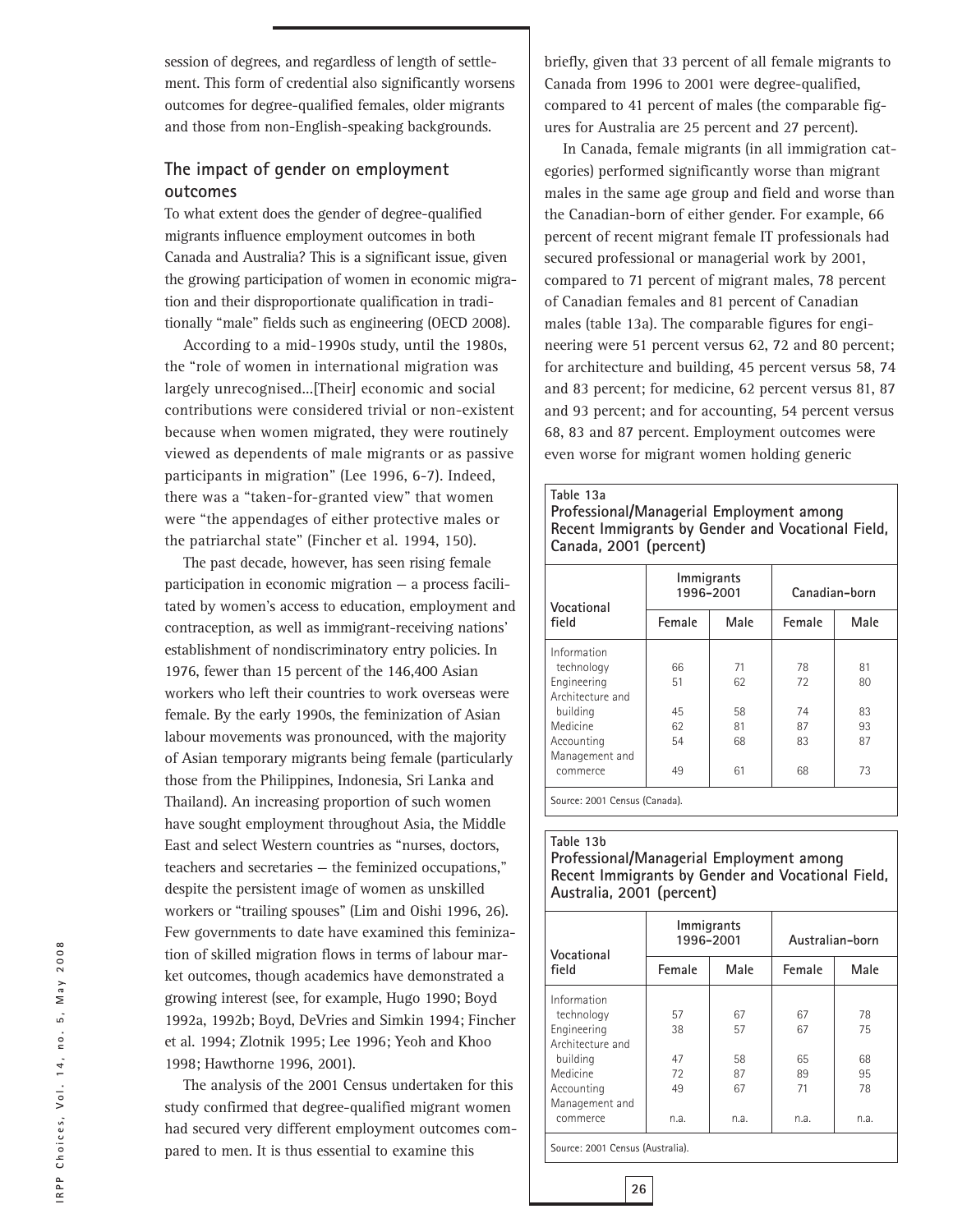degrees. In management and commerce, for instance, 49 percent of migrant females had secured professional or managerial work, compared to 61 percent of migrant males, 68 percent of Canadian females and 73 percent of Canadian males.

Highly comparable trends were evident for women who had recently migrated to Australia. For example, 57 percent of migrant female IT professionals had secured professional or managerial work, compared to 67 percent of migrant males, 67 percent of Australian females and 78 percent of Australian males. The figures for engineering were 38 percent (far worse than in Canada) versus 57, 67 and 75 percent; for architecture and building, 47 percent versus 58, 65 and 68 percent; for medicine, 72 percent versus 87, 89 and 95 percent; and for accounting 49 percent, versus 67, 71 and 78 percent. As in Canada, outcomes were inferior for migrant women qualified in generic fields (table 13b).

On a more positive note, the study found that young, recently arrived migrant women in Australia had approximated or exceeded male migrants' professional integration rates across a range of fields. Furthermore, they had achieved higher professional or managerial employment levels than comparable males in the natural and physical sciences, medicine, nursing, education, and management and commerce, with near equivalence in all other fields examined. Within this context, gender-related outcomes merit careful policy monitoring by the Canadian and Australian governments.

#### **The impact of age on employment outcomes**

To what extent does age at time of migration affect employment outcomes for recent degree-qualified professionals? Australia awards no economic points for applicants older than 44, while Canada deducts two points per year for PAs who are 50 and over. Is this policy decision justified by the Census analysis (in all immigration categories)? The answer is yes.

Age significantly influenced employment outcomes for 1996-2001 degree-qualified arrivals, although this pattern was mediated by level of demand by field. In both Canada and Australia, native-born recent graduates enjoyed greater access to work in every profession examined than 1996-2001 migrant arrivals (of all ages). Outcomes by age and gender were most similar to native-born workers for migrants from ESB source countries (UK/Ireland, US, Australia/New Zealand, Canada and South Africa), in addition to those from Northwestern Europe. Degree-qualified male migrants aged 25 to 44 fared best in Canada and Australia, outperforming the older age group (45 to 64 years) and doing infinitely better than newly arrived young graduates (aged 15 to 24 years; see the next section). Of the recently arrived 25-to-44-year-old male graduates from UK/Ireland in Canada, for example, 75 percent had secured work in their own or another profession by 2001, compared to 57 percent of 45-to-64-year-olds (the comparable figures for Australia were 74 percent and 67 percent).

A recent OECD analysis confirmed that young, overseas-qualified graduates, by contrast, faced catastrophic levels of labour market rejection if they did not come from ESB source countries (OECD 2006). For example, just 9 percent of young foreign-born accountants had found work in their field in Canada within the first five years of arrival, compared to 8 percent of engineers, 11 percent of commerce graduates, 16 percent of teachers and 22 percent of IT professionals (table 14). The comparable figures for Australia were: accounting, 20 percent; teaching, 26 percent; commerce, 5 percent; and IT, 16 percent. Given a choice between degree-qualified locals or new migrant graduates of identical age, Canadian and Australian employers emphatically preferred the former — this at a time when Canada was characterized by a more difficult employment context for young graduates.

#### **The value of host-country degrees to employment outcomes**

The Census confirmed that it is highly advantageous for young, degree-qualified migrants to possess hostcountry rather than overseas degrees. This finding affirms Australia's growing selection of "onshore" (that is, former international student) applicants (Birrell, Hawthorne and Richardson 2006; Birrell 2008). Length of residence in the host country mattered, however, as employers sought a high degree of acculturation.

Young migrants with local degrees residing in Australia between 5 and 10 years achieved less positive outcomes than those residing in Australia 10 years or more. For example, 77 percent of Australian-born new accounting graduates had secured work in 2001 compared to 70 percent of overseas-born local graduates resident 10 years or more, and just 55 percent of 1991- 96 arrivals. Overall employment rates for 1991-96 arrivals with Australian degrees were 34 percent for youth born in UK/Ireland, 39 percent for those born in Eastern Europe, 38 percent for Other Middle East/North Africa, 34 percent for Northwestern Europe, 31 percent for India and Other South/Central Asia, 28 percent for the Philippines, 26 percent for Hong Kong/Malaysia/ Singapore and 19 percent for China.

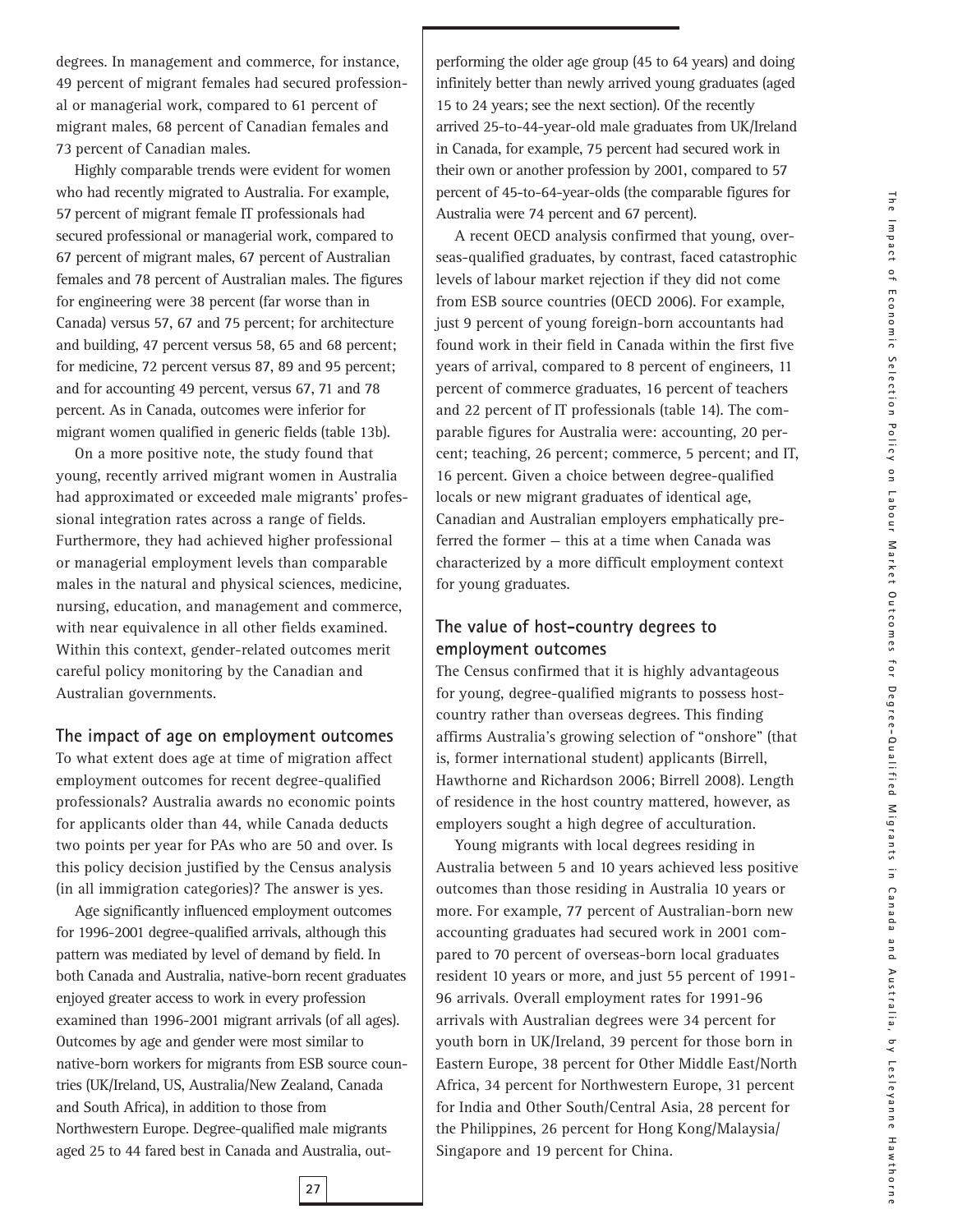This trend is confirmed by the most recent Australian data (May 2006). Of recent economic migrants with Australian degrees (in all fields), 83 percent had found work within six months — an excellent rate. However, just 46 percent of young graduates were immediately using their professional credentials to work, compared with 63 percent of older offshore applicants (the latter had 82 percent employment rates). New graduates with Australian degrees were also paid less than offshore migrants (drawing annual salaries of AUD\$33,000, compared to AUD\$52,500). Weekly earnings were correspondingly lower (AUD\$641, compared to AUD\$1,015), and job satisfaction was less (44 percent of former international students liked their work, compared to 57 percent of recent offshore migrants) (Birrell, Hawthorne and Richardson 2006).

**Table 14** Labour Market Outcomes of Recent Canadian- and Foreign-Born Graduates,<sup>1</sup> by Period of Arrival and **Vocational Field, 2001 (percent)**

| Vocational field                      | Origin                        | Period of arrival                   | Own profession                 | Any employment       | Unemployed                                   |
|---------------------------------------|-------------------------------|-------------------------------------|--------------------------------|----------------------|----------------------------------------------|
| Nursing                               | Canadian-born<br>Foreign-born | Before 1991<br>1991-95<br>1996-2001 | 17                             | 82<br>53<br>41<br>67 | 9                                            |
| Teaching                              | Canadian-born<br>Foreign-born | Before 1991<br>1991-95<br>1996-2001 | 30<br>19<br>$9\,$<br>16        | 80<br>67<br>38<br>35 | 9<br>10<br>13                                |
| Accounting                            | Canadian-born<br>Foreign-born | Before 1991<br>1991-95<br>1996-2001 | 46<br>44<br>33<br>9            | 79<br>75<br>60<br>41 | $\overline{7}$<br>$\overline{7}$<br>10<br>16 |
| Medical studies/medicine              | Canadian-born<br>Foreign-born | Before 1991<br>1991-95<br>1996-2001 | 25<br>16<br>17                 | 58<br>48<br>51       | $\overline{9}$<br>$\overline{7}$<br>10<br>18 |
| Information technology                | Canadian-born<br>Foreign-born | Before 1991<br>1991-95<br>1996-2001 | 40<br>38<br>33<br>22           | 71<br>65<br>55<br>50 | 13<br>11<br>18<br>19                         |
| Engineering                           | Canadian-born<br>Foreign-born | Before 1991<br>1991-95<br>1996-2001 | 22<br>20<br>20<br>8            | 67<br>58<br>49<br>44 | 14<br>13<br>19<br>19                         |
| Architecture and building             | Canadian-born<br>Foreign-born | Before 1991<br>1991-95<br>1996-2001 | 29<br>33<br>17                 | 68<br>33<br>32<br>33 | 14<br>20<br>20                               |
| Society, culture and<br>creative arts | Canadian-born<br>Foreign-born | Before 1991<br>1991-95<br>1996-2001 | 10<br>6<br>3<br>$\overline{4}$ | 73<br>61<br>55<br>50 | 13<br>17<br>17<br>16                         |
| Rest of management<br>and commerce    | Canadian-born<br>Foreign-born | Before 1991<br>1991-95<br>1996-2001 | 17<br>15<br>11<br>11           | 75<br>70<br>52<br>53 | 12<br>11<br>15<br>12                         |
| Natural and physical<br>sciences      | Canadian-born<br>Foreign-born | Before 1991<br>1991-95<br>1996-2001 | 6<br>$\,6$<br>$\overline{2}$   | 65<br>60<br>57<br>40 | 13<br>11<br>15<br>18                         |

Source: 2001 Census (Canada).

<sup>1</sup> For methodological purposes it is assumed here that 15-24-year-old degree-qualified migrants who arrived in Canada and Australia prior to 1996 would have completed their degrees in their host country, rather than their country of origin. (Please note that cell sizes for both Canada and Australia are sometimes very small in this part of the analysis, in particular for 1996-2001 arrivals.)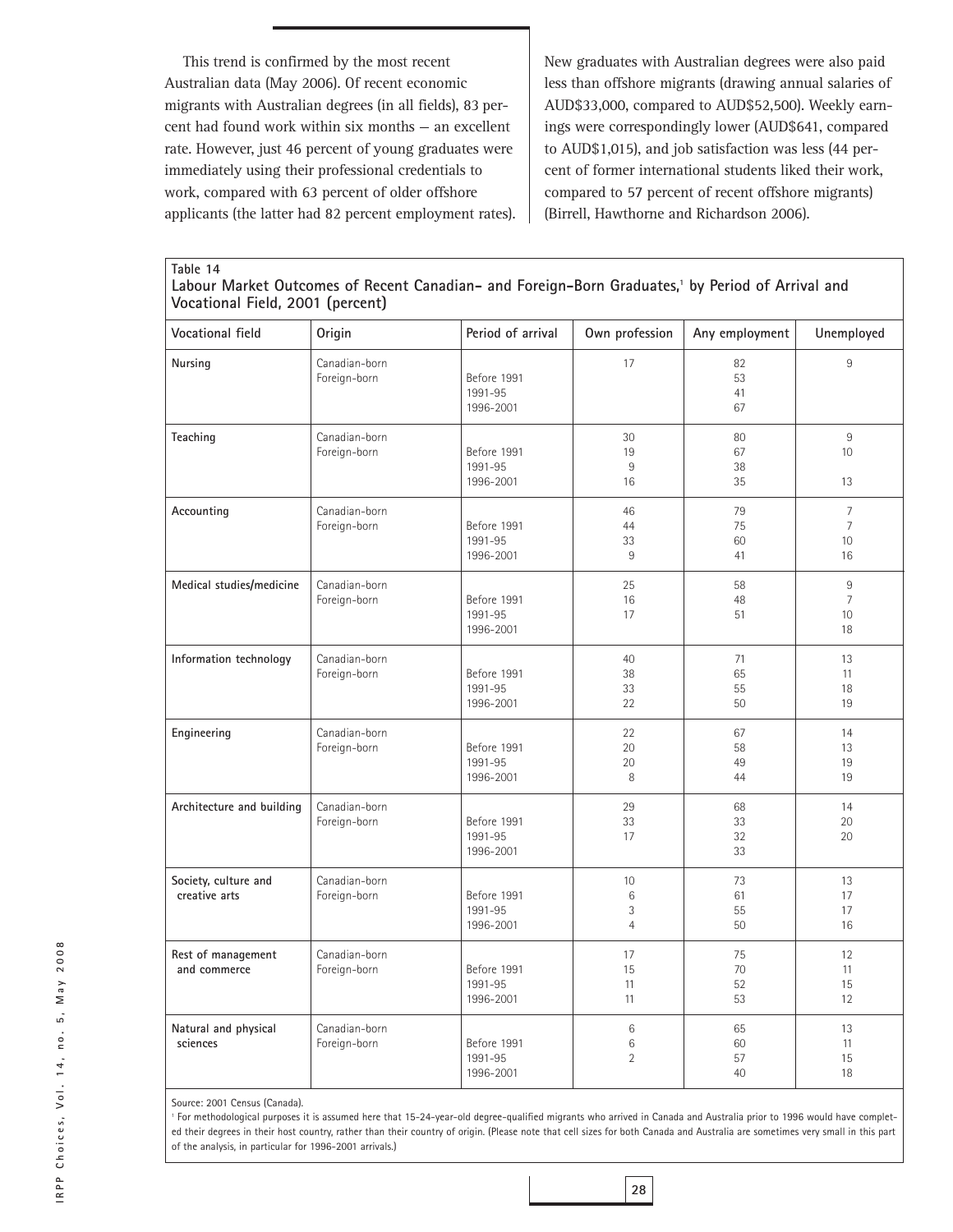The Canadian data confirmed the existence of a tougher overall entry market for new graduates. For each cohort of young migrant graduates examined, the level of professional employment was lower than it was for those who had resided in the country longer, despite possession of a Canadian degree,<sup>17</sup> which conferred a definite advantage (table 14). For example, 46 percent of recent Canadian-born accounting graduates had found work in their field, compared to 44 percent of foreignborn residents who had graduated in Canada and who had resided in the country for 10 years or more, and 33 percent of those who had lived in Canada between 5 and 10 years. As was the case in Australia, far lower employment outcomes were experienced by newly arrived young graduates qualified overseas. Just 6 percent (not shown) of such migrants qualified in medicine or medical science found work in their fields in Canada in the first five years, compared to 8 percent of those in engineering, 9 percent of those in accountancy, 22 percent of those in IT and 4 to 11 percent of those in generic fields. As in Australia, the combination of recent

foreign training and minimal work experience sharply reduced local employer interest.

#### **The impact of location on employment outcomes**

The impact of location on employment outcomes was found to be minimal in the 2001 Census analysis. Toronto attracted by far the largest number of degree-qualified immigrants arriving in Canada between 1996 and 2001 — 381,232 (compared to 141,245 for Vancouver, 112,234 for Montreal, 56,911 for Quebec City, 52,020 for Ottawa-Hull and 257,816 for the rest of Canada) — although Vancouver had received a disproportionate number of skilled migrants in terms of overall population share (see Schellenberg 2004).

In virtually every census metropolitan area (CMA) examined, the best labour market integration rates were secured by 1996-2001 migrants from source countries favoured by Canadian employers when selecting temporary foreign workers: degree-qualified arrivals from the UK/Ireland, the US, South Africa, Australia/New Zealand and Northwestern Europe (table 15a).

**Table 15a**

**Birthplaces of Degree-Qualified Migrants with Employment Rates of 75 Percent or More, by Select Census Metropolitan Area, 1996-2001 Arrivals, Canada, 2001 (percent)**

| Country/region of birth       | Toronto | Vancouver | Montreal | Quebec<br>City | Ottawa-<br>Hull | Rest of<br>Canada |
|-------------------------------|---------|-----------|----------|----------------|-----------------|-------------------|
| UK/Ireland                    | 86      | 85        | 81       |                | 84              | 82                |
| Northwestern Europe           | 86      | 82        | 84       | 77             | 81              | 83                |
| Australia/ New Zealand        | 82      | 79        |          |                | 78              | 79                |
| South Africa                  | 85      | 84        |          |                |                 | 87                |
| US                            | 85      | 84        | 80       | 82             | 80              | 82                |
| Central/South America         | 84      | 76        | 75       |                | 81              | 81                |
| Philippines                   | 83      | 79        |          |                |                 | 83                |
| Hong Kong/Malaysia/Singapore  | 79      |           |          |                | 85              | 81                |
| India                         | 79      | 79        |          |                | 77              | 77                |
| Eastern Europe                | 80      | 76        | 75       |                | 77              | 78                |
| Southeastern Europe           | 80      | 75        |          |                | 77              | 79                |
| Source: 2001 Census (Canada). |         |           |          |                |                 |                   |

#### **Table 15b**

#### Birthplaces of Degree-Qualified Migrants with the Lowest Employment Rates,<sup>1</sup> by Select Census **Metropolitan Area, 1996-2001 Arrivals, Canada, 2001 (percent)**

| Toronto | Vancouver | Montreal | Quebec<br>City | Ottawa-<br>Hull | Rest of<br>Canada |
|---------|-----------|----------|----------------|-----------------|-------------------|
|         |           |          | 31             |                 |                   |
| 70      | 68        |          | 38             |                 | 68                |
| 68      | 63        | 49       | 37             |                 |                   |
| 64      | 47        | 48       |                | 63              | 55                |
|         |           |          | 52             |                 |                   |
| 71      | 30        | 50       |                | 39              | 64                |
|         |           |          |                | 72              | 67                |
|         |           | 50       |                |                 |                   |
|         |           |          |                | 66              |                   |
|         |           |          |                |                 |                   |

Source: 2001 Census (Canada).

The table shows the four birthplaces with the lowest employment rates.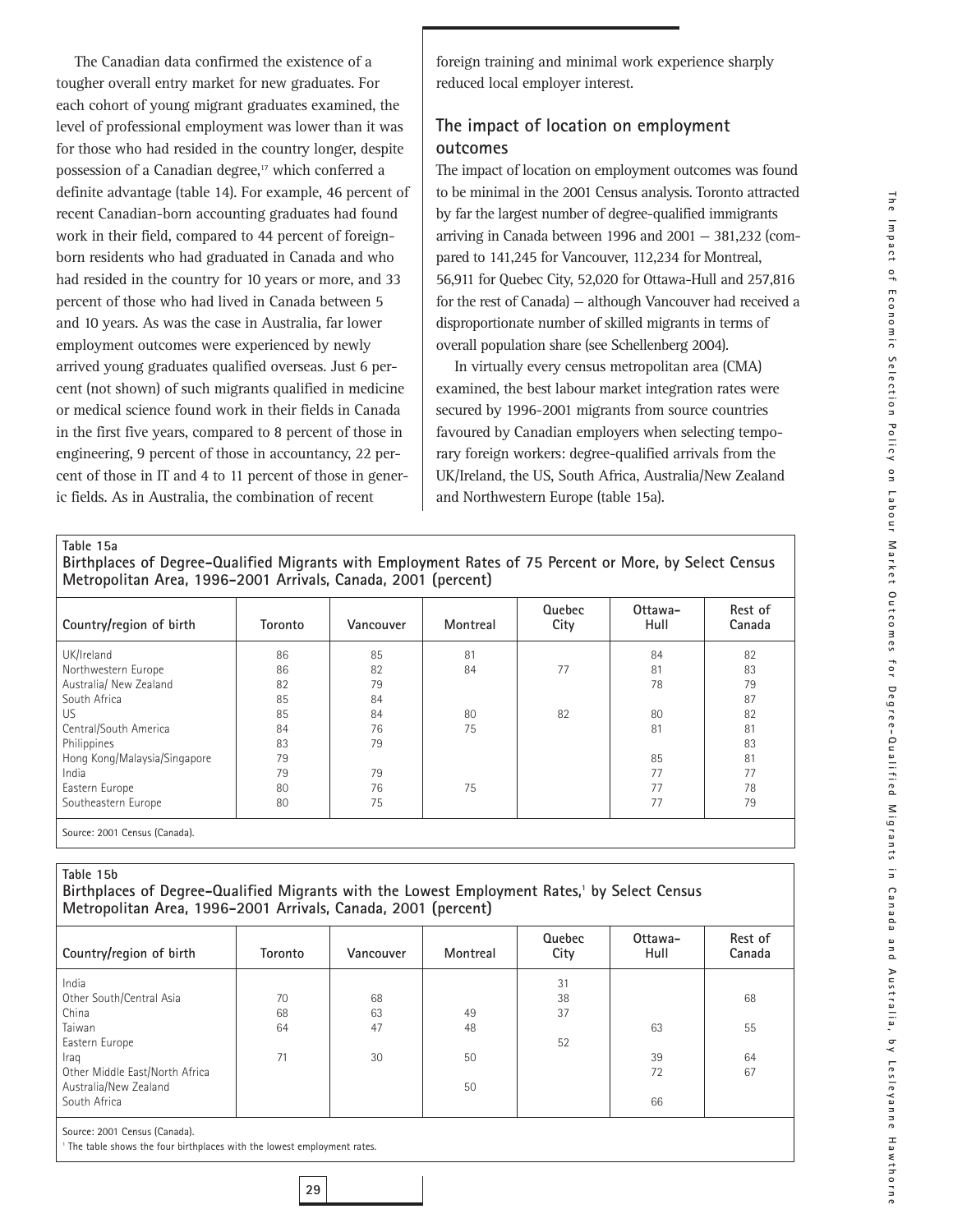As table 15b shows, certain birthplace groups of recently arrived degree-qualified migrants were the least likely to have found any form of work in the CMAs examined, with strikingly poor employment outcomes for select birthplace groups in Montreal, Quebec City and Vancouver (although they had a lower risk of poor employment outcomes in Toronto and the rest of Canada). It is important to note the numerical importance of some groups who were among the least likely to be employed in the stated CMA, but also happened to belong to the top-four arrival groups for each location in 1996-2001:

- Toronto Other South/Central Asia (42,264) and China (33,887)
- Vancouver China (17,857) and Taiwan (11,554)
- Montreal China (9,390)

Identical trends were found in the impact of location on employment outcomes in Australia.

#### Employment Outcomes for Economic Principal Applicants **The migration context**

aving demonstrated with the 2001 Census analysis that there are minor differences in employment outcomes for most recent degree-qualified migrants to Canada and Australia (in all immigration categories), this study will now assess the extent to which Australia's divergence from the human capital model of economic selection had resulted in improved economic outcomes.

Canada's and Australia's economic migration programs include a range of subcategories, with variable terms and conditions. For the purposes of the current study, the two numerically dominant and most directly equivalent subcategories were selected for all data analysis; both are points-tested:

- The "skilled worker" category for Canada and the "independent" category for Australia — where PAs are selected wholly on the basis of their perceived capacity for labour market integration, including the potential to use their skills at an appropriate level (points allocated on the basis of attributes such as qualification level, prior work experience, age, etc); and
- The "assisted relatives" category for Canada and the "concessional family/skilled Australia-Linked" category for Australia — where PAs require slightly lower points for eligibility, given selection on the

basis of relationship to family members established in the host country, in addition to the allocation of points (as above) related to their perceived capacity for labour market integration.

Three longitudinal data sources were used:

- The Longitudinal Survey of Immigrants to Australia (LSIA), based on recurrent interviews, commencing six months after arrival, with a representative sample (5 percent) of migrants and refugees entering Australia, administered to date three times (LSIA 1 in 1993-95, LSIA 2 in 1999- 2000 and LSIA 3 in October 2005)
- The Longitudinal Survey of Immigrants to Canada (LSIC), based on recurrent interviews with a representative sample of migrants and refugees to Canada conducted six months, two years and four years after arrival (LSIC 1 was administered in 2000-01)
- The Longitudinal Immigration Database Canada (IMDB), a semilongitudinal database that tracks individual migrants through tax returns from their first year of filing. For this study, analysis of data for recently arrived economic migrants who had filed their first returns in 1994-95 and in 1999-2000 (up to a year after arrival) was used, facilitating comparison with LSIA 1 and LSIA 2 data for similar vintages of degree-qualified migrants. By definition, the IMDB provides indicative rather than identical data.

The research assessed employment patterns of recently arrived economic PAs in their first 6 to 12 months of residence in Canada and Australia<sup>18</sup> - a far more immediate time frame than that accessible through 2001 Census data, and one that is highly predictive of longer-term outcomes (Birrell, Hawthorne and Richardson 2006). Key findings from this analysis are summarized in turn below.

#### *Employment outcomes for economic migrants to Canada and Australia were comparable in the mid-1990s, but only those of Australian economic PAs had greatly improved by 1999-2000*

Following the significant changes to migration selection criteria that were introduced in Australia in 1999, independent migrants' employment rates within six months of arrival had surged from 57 percent in 1993-95 to 81 percent in 1999-2000. Unemployment had dropped, and labour market participation rates had increased. Excellent employment gains were also evident for the concessional family category (rising from 46 percent to 69 percent). By contrast, in Canada, where immigrants' education levels were higher but the source countries were rapidly diversifying, there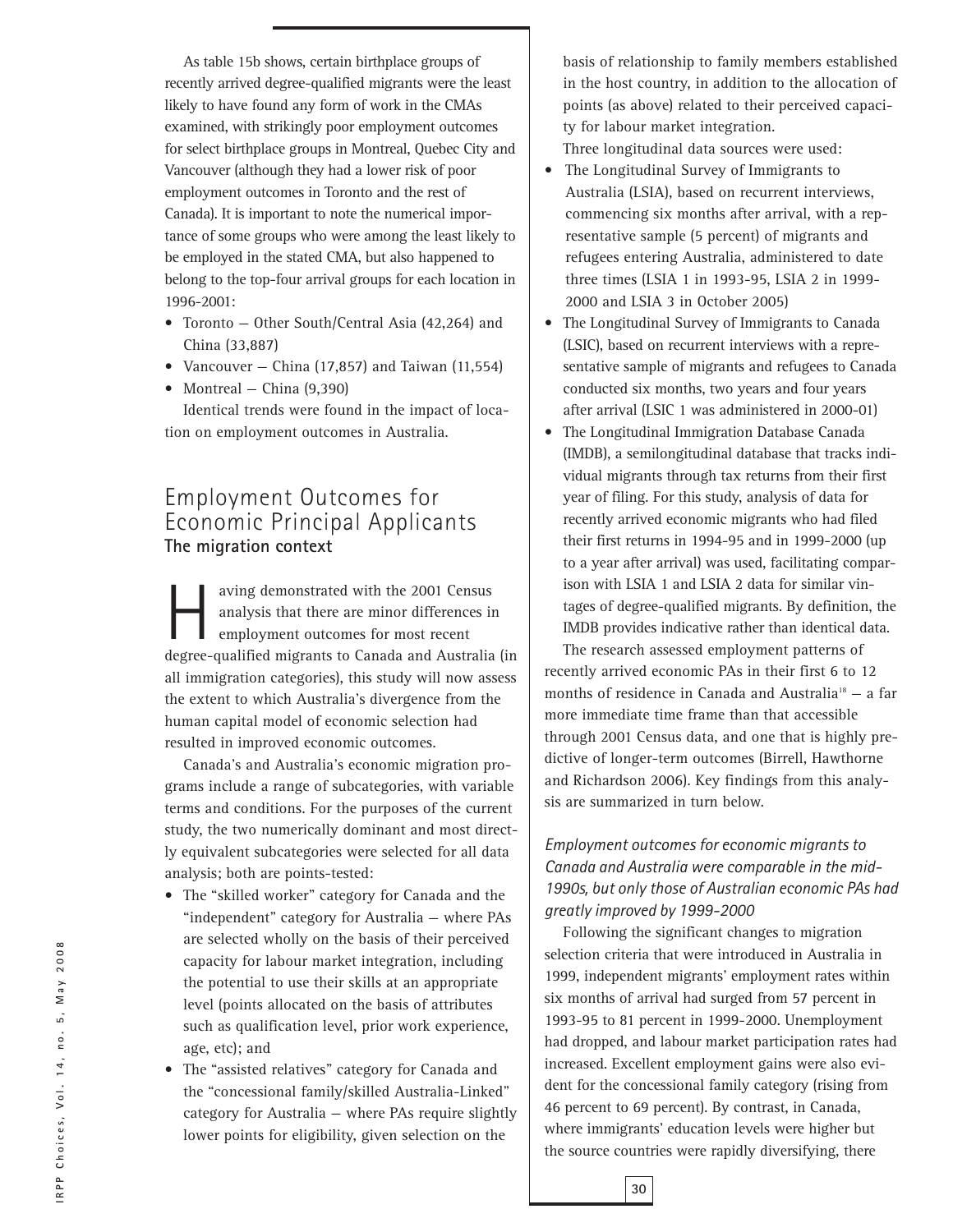appeared to have been a slight decline in employment rates for skilled workers (from 64 percent in 1994-95 to 60 percent in 2000-01, with assisted relatives faring much worse (dropping from 57 percent in 1994-95 [IMDB approximation] to just 36 percent in 2000-01).

Outcomes have continued to improve for PAs in both economic categories in Australia in the past five years: LSIA 3 data for 2005 confirm that 83 percent of independent PAs have found work within six months (as have 72 percent of comparable Australian-sponsored migrants); 12 percent of economic PAs were unemployed, and just 5 percent were not in the labour force — a marked improvement since 1999-2000, when the corresponding rate was 15 percent.

#### *Levels of employment and job satisfaction had substantially improved for economic PAs in Australia since the mid-1990s; select outcomes were also improving in Canada*

In line with Australia's generally superior employment outcomes, professional/managerial positions proved more accessible to independent migrants in Australia, the rates rising from 55 percent in 1993-95 to 60 percent by 1999-2000. Concessional family rates, however, remained comparable to those in Canada (reflecting these migrants' lower points requirement): just 32 percent of the employed found high-skilled positions by 1999-2000. At that time, 85 percent of employed independent PAs also stated they were actively using their credentials within six months, compared to just 64 percent of concessional family workers (a modest improvement over 1993-95).

The latest available Australian data, for 2005, confirm that 63 percent of all independent arrivals were using their qualifications to work, compared to 49 percent of the Australian-sponsored. This is a positive outcome, given that the figures now include substantial numbers of recently graduated international students. (Comparable data were not available for Canada.)

The data confirmed job satisfaction to be good but static for concessional family PAs in Australia — about 45 percent for both 1993-95 and 1999-2000. By contrast, independent PAs had become increasingly satisfied with their positions: in 1999-2000 61 percent claimed to "love or really like" their work, compared to 50 percent six years earlier. Data for 2005 confirmed this generally positive result: 57 percent of independent migrants liked their work and 31 percent considered it "okay," compared to 50 and 37 percent, respectively, of offshore Australian-sponsored migrants and 44 and 40 percent of former international students (the latter were far more likely to be working in lessskilled positions, given their new graduate status).

Data categorizing the type of positions secured by employed economic PAs in Canada were not provided in LSIC 1. However, IMDB data suggested that positive trends occurred from 1994-95 to 1999-2000: 32 percent of skilled workers had managerial or professional work by the mid-1990s, compared to 54 percent by the end of the decade. Growth in professional/managerial positions from 22 to 36 percent also occurred for assisted relatives. The IMDB does not provide job satisfaction data; however, LSIC 1 demonstrated that 73 percent of skilled workers in Canada were "positive" about their employment by 2000-01, along with 70 percent of assisted relatives. LSIC data confirmed that two years after arrival, 84 percent of those in work were satisfied with their employment.

#### *Salaries had risen markedly for economic PAs in Australia by 1999-2000, but not for those in Canada*

In Australia, weekly earnings also greatly improved for employed independent PAs between 1993-95 and 1999- 2000: 57 percent earned AUD\$674 or more, compared to just 39 percent six years earlier. By 1999-2000, 76 percent of employed independent migrants were earning more than the median wage (AUD\$154), along with 63 percent of concessional family migrants. Growth in income was also positive for concessional family workers, with the proportion of PAs in this category earning above the median wage rising from 23 to 34 percent. While trend data for Canada were not available, earnings at the time of LSIC 1 (2000-01) were significantly lower in Canada than in Australia: 33 percent of skilled economic migrants were paid C\$618 or more per week, compared to just 11 percent of employed assisted relatives.

Australian data for 2005 reveal that income levels rose even higher after 1999-2000 (in stark contrast to the trend now evident in Canada): 65 percent of independent PAs were earning over AUD\$674 per week; their average weekly wage was an extraordinary AUD\$1,015. This compared to 46 percent of offshore Australiansponsored PAs (who earned an average weekly wage of AUD\$779) and 40 percent of onshore former international students, who were new graduates lacking professional experience (they averaged AUD\$641 per week, but this will likely increase over time).

#### *Employment outcomes had also improved for economic PAs in Australia for all birthplace groups, including those that were typically disadvantaged*

As established by the Census data analysis, select developing-country birthplace groups were at risk of

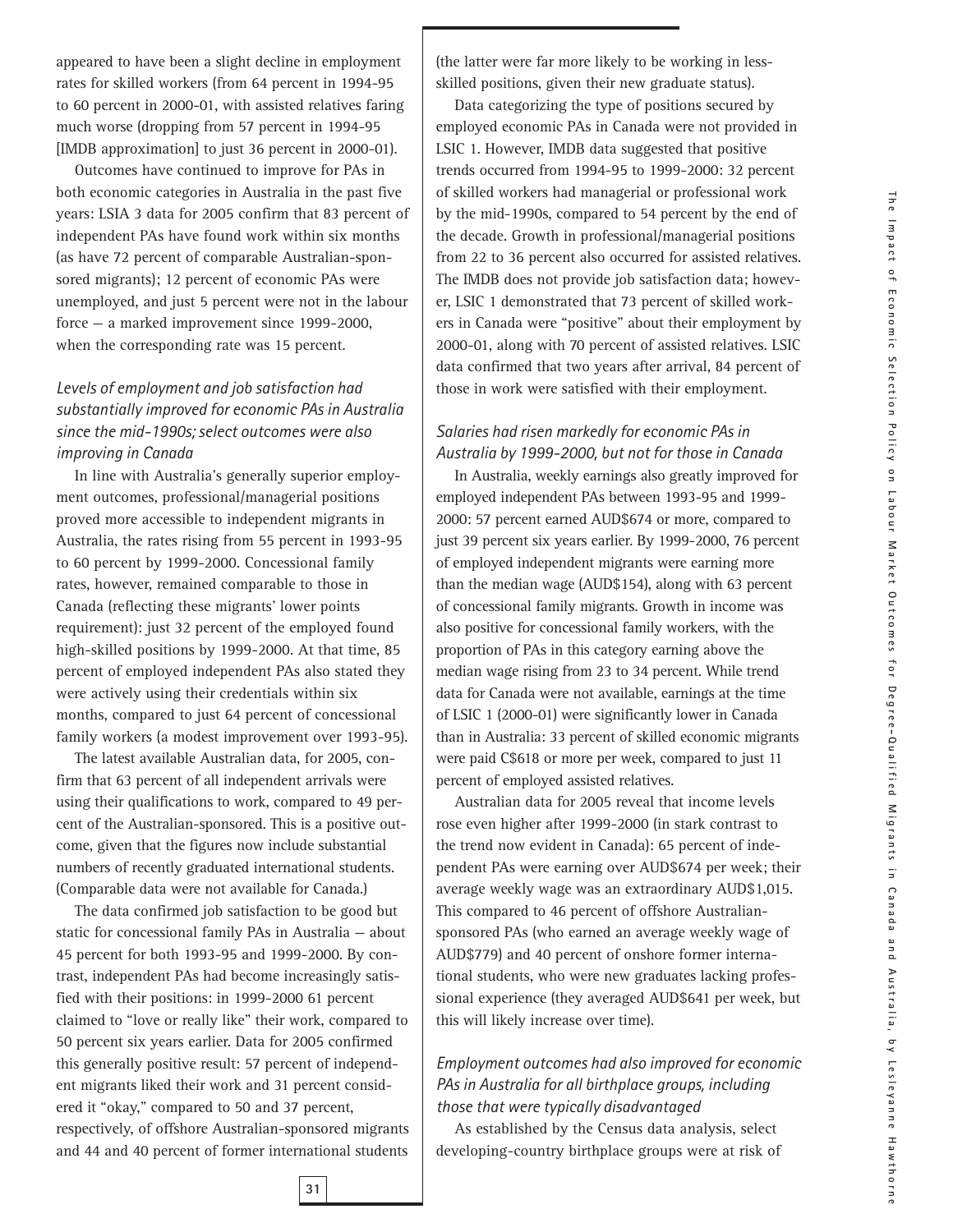severe labour market disadvantage in both countries (in all immigration categories). The Australian data, however, confirmed tremendous gains in early

#### **Table 16a**

**Short-Term Employment Rates<sup>1</sup> among Newly Arrived Principal Economic Applicants, Pre- and** Post Immigration Reform,<sup>2</sup> by Birthplace, Australia

| Country/<br>region of birth | 1993-95<br>arrivals $(%)$ | 1999-2000<br>arrivals $(%$ |
|-----------------------------|---------------------------|----------------------------|
| UK/Ireland                  | 85                        | 86                         |
| South Africa                | 76                        | 89                         |
| Northwestern Europe         | 73                        | 83                         |
| Eastern Europe              | 31                        | 79                         |
| Philippines                 | 57                        | 76                         |
| India                       | 56                        | 73                         |
| Hong Kong/Malaysia/         |                           |                            |
| Singapore                   | 53                        | 68                         |
| China                       | 45                        | 61                         |
| Middle East/North Africa    | 42                        | 72                         |
| North, Southeast, Central   |                           |                            |
| Asia                        | 40                        | 77                         |
|                             |                           |                            |

Sources: LSIA1 (1993-95) and LSIA2 (1999-2000).

Rate of employment within six months of arrival.

The reforms were introduced in 1999.

employment outcomes for such migrants when screened by the new selection criteria, with more recent economic PAs proving far more acceptable to employers than their previous birthplace counterparts. This was a very encouraging finding.

In 1993-95, for example, 85 percent of UK, 76 percent of South African and 73 percent of Northwestern European economic migrants were employed within six months of arrival. This compared to 56 percent of economic migrants from India, 53 percent from Hong Kong/Malaysia/ Singapore, 45 percent from China, 42 percent from the Middle East/North Africa and 31 percent from Eastern Europe (table 16a). By 1999-2000, this Australian disadvantage gap had largely closed: 86 percent of UK, 89 percent of South African and 83 percent of Northwestern European PAs were working within six months, compared to 73 percent from India, 72 percent from the Middle East/North Africa, 68 percent from Hong Kong/Malaysia/ Singapore, 61 percent from China, and 79 percent

#### **Table 16b**

Short-Term Employment Outcomes<sup>1</sup> of Newly Arrived Principal Economic Applicants, by Birthplace, Select **Years, Canada (percent)**

|                              | 1994     |       | 1999     |       |          | 2000-01 |  |
|------------------------------|----------|-------|----------|-------|----------|---------|--|
| Country/region of birth      | Employed | Other | Employed | Other | Employed | Other   |  |
| UK/Ireland                   | 86.9     | 13.1  | 88.7     | 11.3  |          |         |  |
| <b>US</b>                    | 89.5     | 10.5  | 83.0     | 17.0  |          |         |  |
| South Africa                 | 76.7     | 23.3  | 81.6     | 18.4  |          |         |  |
| Australia/New Zealand        | 84.6     | 15.4  | 100.0    | 0.0   |          |         |  |
| India                        | 71.8     | 28.2  | 78.9     | 23.7  | 76.1     | 23.9    |  |
| Pakistan                     | 56.5     | 43.5  | 59.6     | 40.4  | 65.8     | 34.2    |  |
| Hong Kong/Malaysia/Singapore | 38.5     | 61.5  | 53.1     | 46.9  |          |         |  |
| China                        | 72.9     | 27.1  | 57.3     | 42.7  | 48.0     | 52.0    |  |
| Taiwan                       | 37.5     | 62.5  | 24.7     | 75.3  |          |         |  |
| Philippines                  | 78.0     | 22.0  | 83.2     | 16.8  | 84.1     | 15.9    |  |
| Vietnam                      | 67.7     | 32.3  | 62.5     | 37.5  |          |         |  |
| Indonesia                    | 66.7     | 33.3  | 66.7     | 33.3  |          |         |  |
| Lebanon                      | 52.5     | 47.5  | 46.3     | 53.7  |          |         |  |
| Iraq                         | 58.8     | 41.2  | 44.7     | 55.3  |          |         |  |
| Iran                         |          |       |          |       | 49.2     | 50.8    |  |
| Romania                      |          |       |          |       | 69.9     | 30.1    |  |
| Russia                       |          |       |          |       | 63.6     | 36.4    |  |
| Sri Lanka                    |          |       |          |       | 81.3     | 18.7    |  |
| South Korea                  |          |       |          |       | 32.6     | 67.4    |  |
| Morocco                      |          |       |          |       |          |         |  |
| Other Africa/Middle East     | 57.6     | 42.4  | 54.8     | 45.2  |          |         |  |
| Other Europe                 | 61.4     | 38.6  | 65.2     | 34.8  |          |         |  |
| Northwestern Europe          |          |       |          |       |          |         |  |
| Eastern Europe               |          |       |          |       |          |         |  |
| Southeastern Europe          |          |       |          |       |          |         |  |
| Other Asia/Pacific           | 58.7     | 41.3  | 49.7     | 50.3  |          |         |  |
| Other South/Central America  | 74.5     | 25.5  | 74.1     | 25.9  |          |         |  |
| Other countries              |          |       |          |       | 61.5     | 38.5    |  |
| Not stated                   | 25.0     | 75.0  | 40.0     | 60.0  |          |         |  |
| Total                        | 64.2     | 35.8  | 62.0     | 38.0  |          |         |  |
|                              |          |       |          |       |          |         |  |

**32**

<sup>1</sup> Employment status within six months of arrival.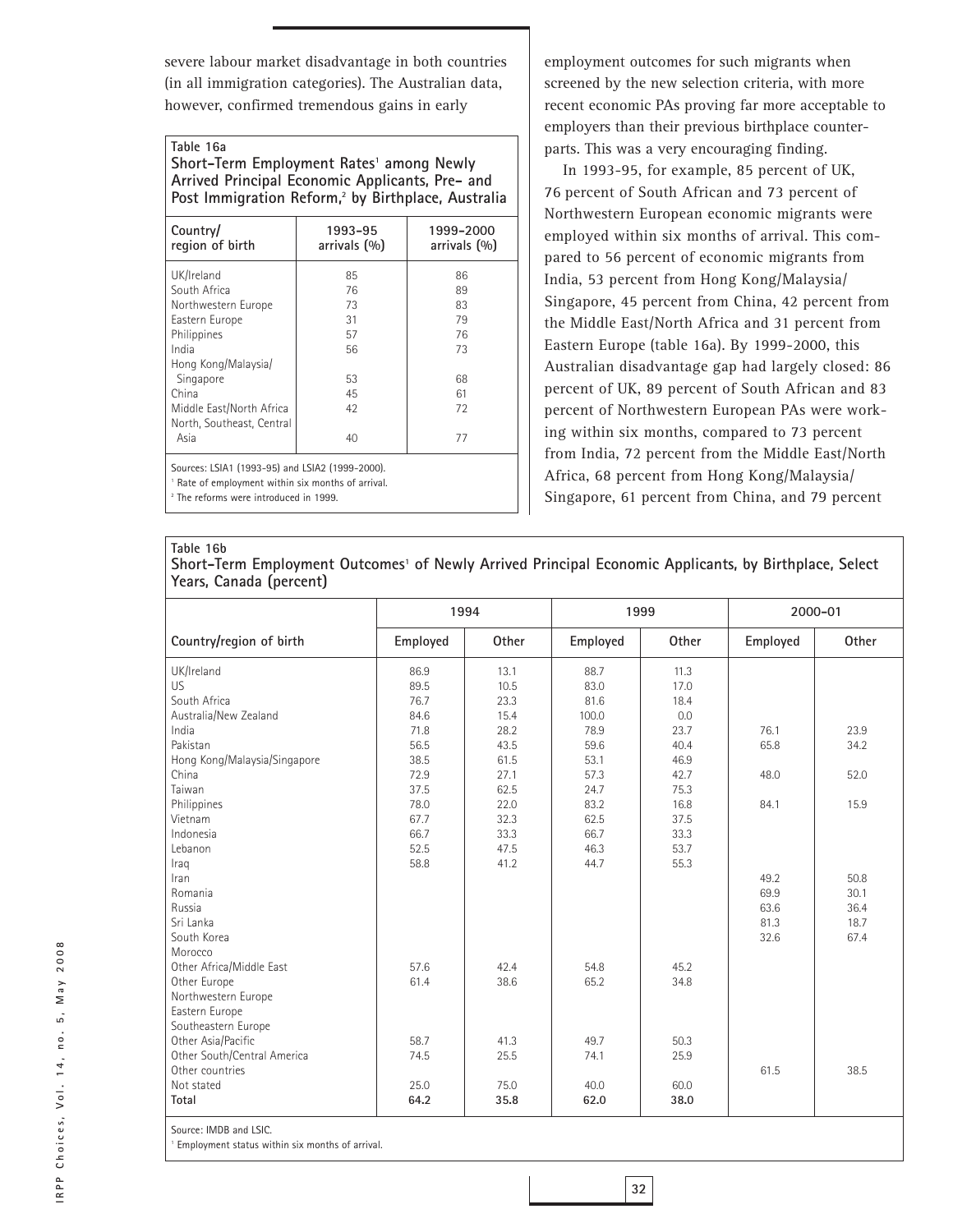from Eastern Europe (the improved outcomes for Eastern European arrivals are particularly notable).

In Canada, improved labour market integration rates were also achieved by economic PAs from the UK (87 percent in 1994-95, rising to 89 percent in 1999- 2000 based on IMDB data), from the Philippines (78 percent, rising to 84 percent in 2000-01), from India (72 percent, rising to 76 percent) and from Pakistan (57 percent, rising to 66 percent). However, far more variable labour market integration rates remained the norm for other economic PA groups: 53 percent from Hong Kong/Malaysia/Singapore were employed in 1999 (compared to 39 percent in the mid-1990s) and 48 percent from China in 2000-01 (apparently declining from 73 percent). These outcomes almost certainly reflected nonrecognized credentials, as well as Canadian employer wariness regarding the calibre of foreign training systems and applicants' ability to speak French or English (see table 16b).

#### *Australian labour market integration rates had markedly improved for both male and female economic PAs, as well as across all age groups*

Australia's changed economic selection criteria have diminished both female and male economic migrants' disadvantage to a high degree: employment rates for female PAs rose from 49 to 71 percent between 1993-94 and 1999-2000; comparable male rates were only slightly higher (rising from 53 to 78

percent). By contrast, female economic PAs in Canada appeared to have experienced employment decline in this period (assuming comparability between the LSIC and the IMDB). The 2000-01 employment rate for female immigrants six months after arrival was 55 percent, compared to 63 percent in 1994-95. For male immigrants, the rates were 62 and 65 percent. This finding is problematic, given the increasing flow to Canada of female immigrants with relatively high qualifications, as demonstrated in the previous analysis (OECD 2008).

Age-related selection changes have also been beneficial to Australia. By the late 1990s, older migrants (44 years and older) were receiving no economic category points for age at all. This change is associated with very positive outcomes (older applicants are now obliged to score high on other employment-related measures). By 1999-2000, 77 percent of 25-to-44-year-old economic PAs had secured work in Australia within six months, compared to 70 percent of 15-to-24-year-olds and 59 percent of 45-to-64-year olds. These results for older workers are noteworthy: their employment rate nearly doubled within six years (reflecting their premigration screening for credential recognition, English-language ability and other employer-desired attributes that offset the disadvantage typically associated with older age) (see table 17).

Canada continued to accept substantial numbers of economic PAs over 45 years of age from 1991 to 2003, despite some decline in this trend. However, Canadian

**Table 17**

**Short-Term Employment Outcomes1 among Newly Arrived Economic Principal Applicants, by Age, Select Years, Canada and Australia (percent)**

|               |          | Canada    |                                    |          |           |                                    |
|---------------|----------|-----------|------------------------------------|----------|-----------|------------------------------------|
|               | 1994     |           | 1999                               |          |           | 2000-01                            |
| Age group     | Employed | Other     | Employed                           | Other    | Employed  | Other                              |
| 15-24 years   | 78.8     | 21.2      | 76.4                               | 23.6     | 80.4      | 19.6                               |
| 25-44 years   | 64.9     | 35.1      | 62.5                               | 37.5     | 60.7      | 39.3                               |
| 45-64 years   | 51.6     | 48.4      | 50.3                               | 49.7     | 50.2      | 49.8                               |
| All           | 64.4     | 35.6      | 62.1                               | 37.9     | 60.0      | 40.0                               |
|               |          | Australia |                                    |          |           |                                    |
|               |          | 1993-95   |                                    |          | 1999-2000 |                                    |
| Age group     | Employed |           | Unemployed/<br>not in labour force | Employed |           | Unemployed/<br>not in labour force |
| $15-24$ years | 54.7     |           | 45.3                               | 69.6     |           | 30.4                               |
| 25-44 years   | 53.3     |           | 46.7                               | 77.1     |           | 22.9                               |
| 45-64 years   | 32.1     |           | 67.9                               | 59.4     |           | 40.6                               |
| All           | 51.9     |           | 48.1                               | 75.8     |           | 24.2                               |

Sources: Canada — IMDB and LSIC: Australia — LSIA.

**33**

Employment status within six months of arrival.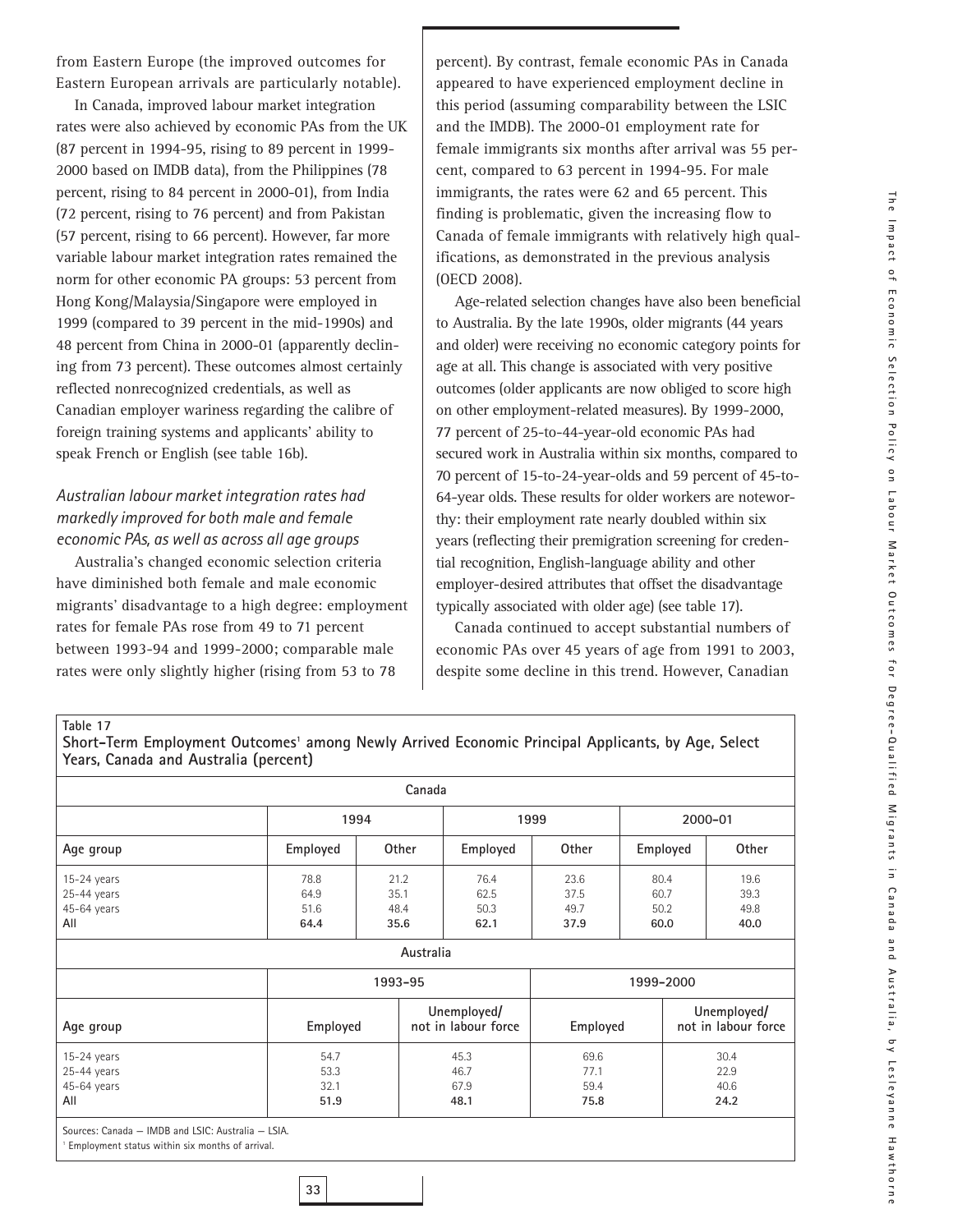employers strongly favoured young skilled workers in all three periods examined: 80 percent of 15-to-24 year-olds were employed in 2000-01 (in all fields, compared to 79 percent in 1994), 61 percent of 25-to-44-year-olds (compared to 65 percent) and 50 percent of 45-to-64-yearolds (compared to 52 percent). This policy issue may be worth examining.

#### *Externally validated host-country language screening was associated with greatly improved work outcomes*

As has been established by many reports, facility in the host-country language(s) is a critical determinant of employment outcomes in knowledge economies, an issue not examined with 2001 Census data, given the notorious unreliability of self-reporting.<sup>19</sup>

According to two recent Canadian studies, hostcountry language ability is "the particular form of human capital that seems to matter most," while "the higher…an immigrant's official language capability, the greater the employment and earnings opportunities" (Thompson and Worswick 2004; Hiebert 2006). An identical trend is evident in Australia. A series of labour market reports on economic migrants have confirmed the inferior employment outcomes achieved by NESB migrants, despite their possession of generally higher qualifications. NESB workers secured worse outcomes at every age, with recessions rendering them particularly vulnerable in terms of employment. They had difficulty converting overseas credentials into appropriate-status work, locating this work in the fields for which they were qualified and securing adequate earnings. By 1981, it had been demonstrated that poor English-language competence "doubled the probability of [males] being unemployed"; with unemployment predictors including English-language ability, birthplace, period of residence in Australia and country in which formal qualifications had been gained (Australia, Bureau of Labour Market Research 1986, 86). By 1989, poor English-language ability was considered to represent "an awesome and devastating barrier" at every stage of the employment life cycle in Australia (Australia, Office of Multicultural Affairs 1989, 39). Moreover, the Australian evidence up to 1994 demonstrated that as the education level increased, "the labour market position of immigrants vis à vis the Australian-born systematically deteriorate[d]" (Wooden 1994, 230).

Comparable trends are evident in Canada, demonstrating that the higher an immigrant's official-language capability, the greater that person's employment and earnings opportunities (see, for example, Citizenship and Immigration Canada 1998; Chiswick and Miller 2000a, 2000b). Analyzing the effect of language literacy on earnings based on national data, a recent Canadian study stated that

immigrants and the native born appear to obtain the same return for their literacy skills. We argue that this does not support a discrimination explanation for immigrantborn earnings differentials. Immigrant shortfalls in literacy can account for about one-half of the earnings gap between university educated immigrants and similarly educated native-born workers. However, low returns to foreign acquired experience have a larger impact in the differential and those low returns are not related to literacy differences. Thus, low literacy among immigrants is an important input to understanding immigrant-native born earnings differentials but is not the dominant explanation. (Ferrer, Green and Riddell 2004, 3)

Increasingly, the argument is made that migrants cannot take their place in the knowledge economy without spoken and written fluency in the hostcountry language(s). Host-country language facility also interacts with other labour market attributes, such as gender (Boyd, De Vries and Simkin 1994); and in communicative professions such as medicine, nursing, teaching and engineering, it is regarded as critical (see, for example, Hawthorne and Toth 1996; Pawlikowska-Smith 2000; Centre for Canadian Language Benchmarks 2002). Canada's medical, nursing and engineering regulatory bodies, for example, have now all identified high-level English/French language ability as an essential entry requirement for professional practice.

To what extent are these language-related findings confirmed by the longitudinal data analysis, now that Australia has mandated externally validated premigration English-language assessment for economic PAs while Canada continues to allow for English/French self-assessment?<sup>20</sup>

The LSIA showed a marked recent increase in the proportion of economic PAs using English well or very well in Australia (45 percent in 1993-95, compared to 73 percent in 1999-2000). The employment gap between immigrants with high-level and lowlevel English was also vast by 1999-2000: 73 percent of the former secured work, compared to just 41 percent of the latter (table 18). The LSIA further allows us to assess English-language ability for recent immigrants by gender. Female economic PAs selected by Australia had matched or exceeded comparable males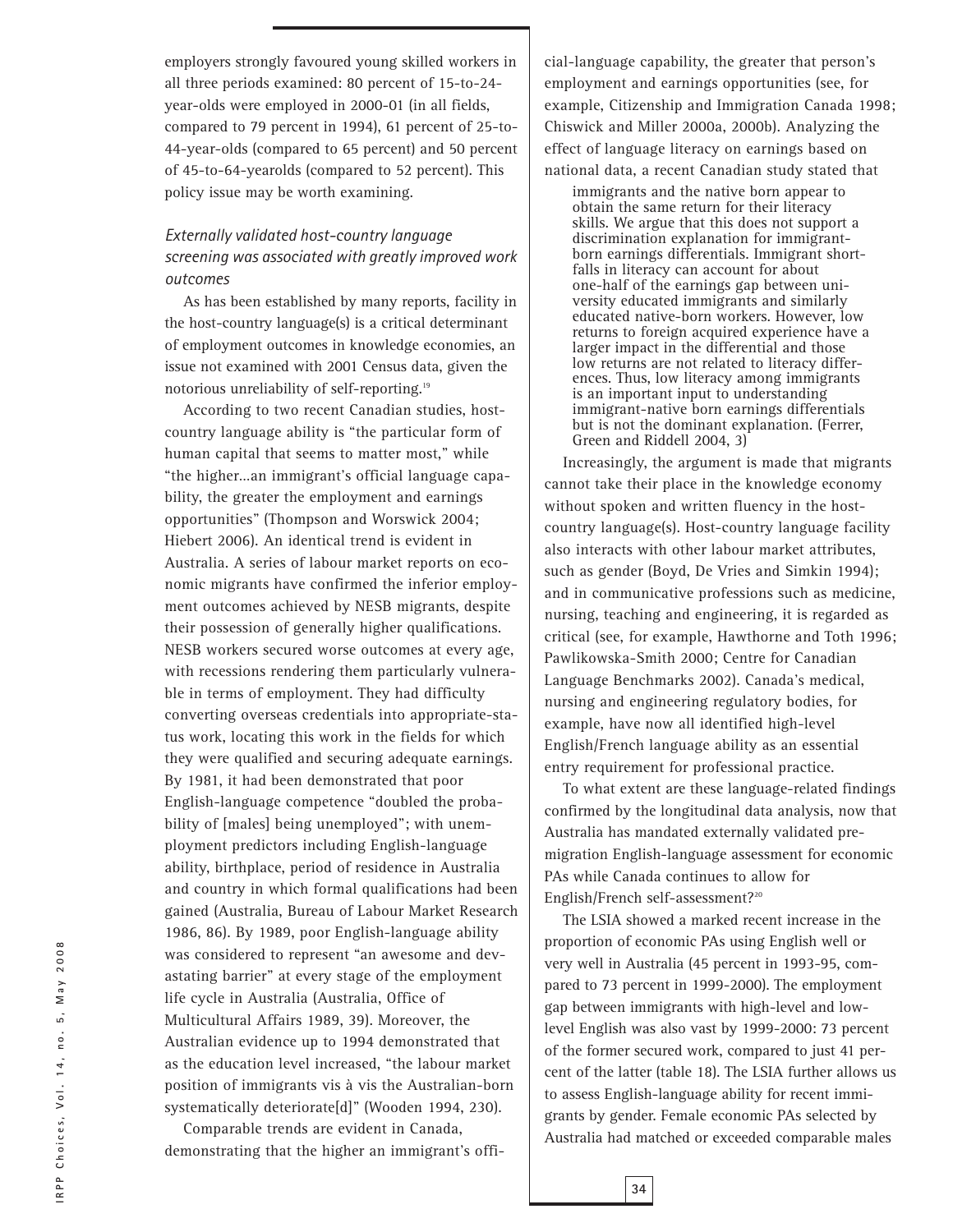#### **Table 18**

#### **Short-Term Employment Outcomes among Newly Arrived<sup>1</sup> Principal Economic Applicants, by Language Ability, Various Survey Years, Canada and Australia (percent)**

|                                                           |                                                                               |                                      | Canada                                            |                                      |                                      |                      |                                    |
|-----------------------------------------------------------|-------------------------------------------------------------------------------|--------------------------------------|---------------------------------------------------|--------------------------------------|--------------------------------------|----------------------|------------------------------------|
|                                                           |                                                                               |                                      | 1994                                              |                                      | 1999                                 |                      | 2000-01                            |
| Language                                                  | Level                                                                         | Employed                             | Other                                             | Employed                             | <b>Other</b>                         | Employed             | Other                              |
| English<br>French<br>English and French<br>Neither<br>All | English and/or French   Knows very well/well<br>Knows not well/<br>not at all | 64.6<br>65.6<br>64.7<br>62.3<br>64.5 | 35.4<br>34.4<br>35.3<br>37.8<br>35.5<br>Australia | 62.9<br>62.3<br>62.9<br>52.9<br>62.2 | 37.1<br>37.7<br>37.1<br>47.1<br>37.8 | 61.5<br>50.8<br>60.0 | 38.5<br>49.2<br>40.0               |
|                                                           |                                                                               |                                      | 1993-95                                           |                                      |                                      | 1999-2000            |                                    |
| Category                                                  | Level                                                                         | Employed                             |                                                   | Unemployed/<br>not in labour force   | Employed                             |                      | Unemployed/<br>not in labour force |
| English                                                   | Knows very well/well<br>Knows not well/<br>not at all                         | 44.5<br>28.1                         |                                                   | 55.5<br>71.9                         | 73.1<br>40.9                         |                      | 26.9<br>59.1                       |
| All                                                       | Sources: Canada - IMDB and LSIC: Australia - LSIA.                            | 39.8                                 |                                                   | 60.2                                 | 71.1                                 |                      | 28.9                               |

Employment status within six months of arrival.

in terms of host-country language ability: 93 to 98 percent of female independent PAs spoke English well or very well, despite somewhat lower rates in the concessional family category. This seems certain to have

contributed to the positive employment outcomes

reported by females. Australia's 2005-06 skilled migration review confirmed the critical association between independently assessed English-language ability and the speed with which migrants integrated into the labour market: 89 percent of economic PAs with English as their "only or best" language were employed within six months of arrival, compared to 86 percent of those who spoke English "very well," 76 percent of those who spoke it "well" and 59 percent of those who spoke it "not well." PAs with the best command of English were also the most likely to be using their professional qualifications to work (61 percent, compared to 60, 44 and 37 percent), and they were most likely to be employed in professional or managerial positions.

The LSIC data confirmed that migrants with knowledge of English and/or French were highly advantaged in terms of access to employment. Given the lack of language levels for LSIC and IMDB data, however, it was not possible to make more meaningful comparisons in relation to this over time.

#### *Improved employment outcomes for economic migrants were found in major migration settlement locations in both countries*

In line with the 2001 Census data, employment outcomes for economic PAs varied across the Australian locations analyzed: by 1999-2000, 81 percent had secured work within six months of arrival in Sydney, compared to 73 percent in other Australia and 70 percent in Melbourne; there were markedly better outcomes in each location than there were in 1993-95. Similarly, analysis of the longitudinal data confirmed that economic PAs located in Toronto (65 percent) and in other Canadian CMAs (69 percent) had better immediate employment outcomes than migrants settling in Vancouver (56 percent) or Montreal (just 38 percent).

#### *Welfare dependence had also declined among economic PAs in both countries*

Welfare dependence had virtually disappeared in Australia for independent and concessional family immigrants by 1999-2000, reflecting government policy barring access to welfare in the first two years of arrival. While in 2005, 12 percent of economic PAs were categorized as unemployed after six months of arrival, these people would have been ineligible to receive benefits. In Canada, reliance was also very low for other skilled worker and assisted relative PAs in 2000-01 (just 8 percent of households).

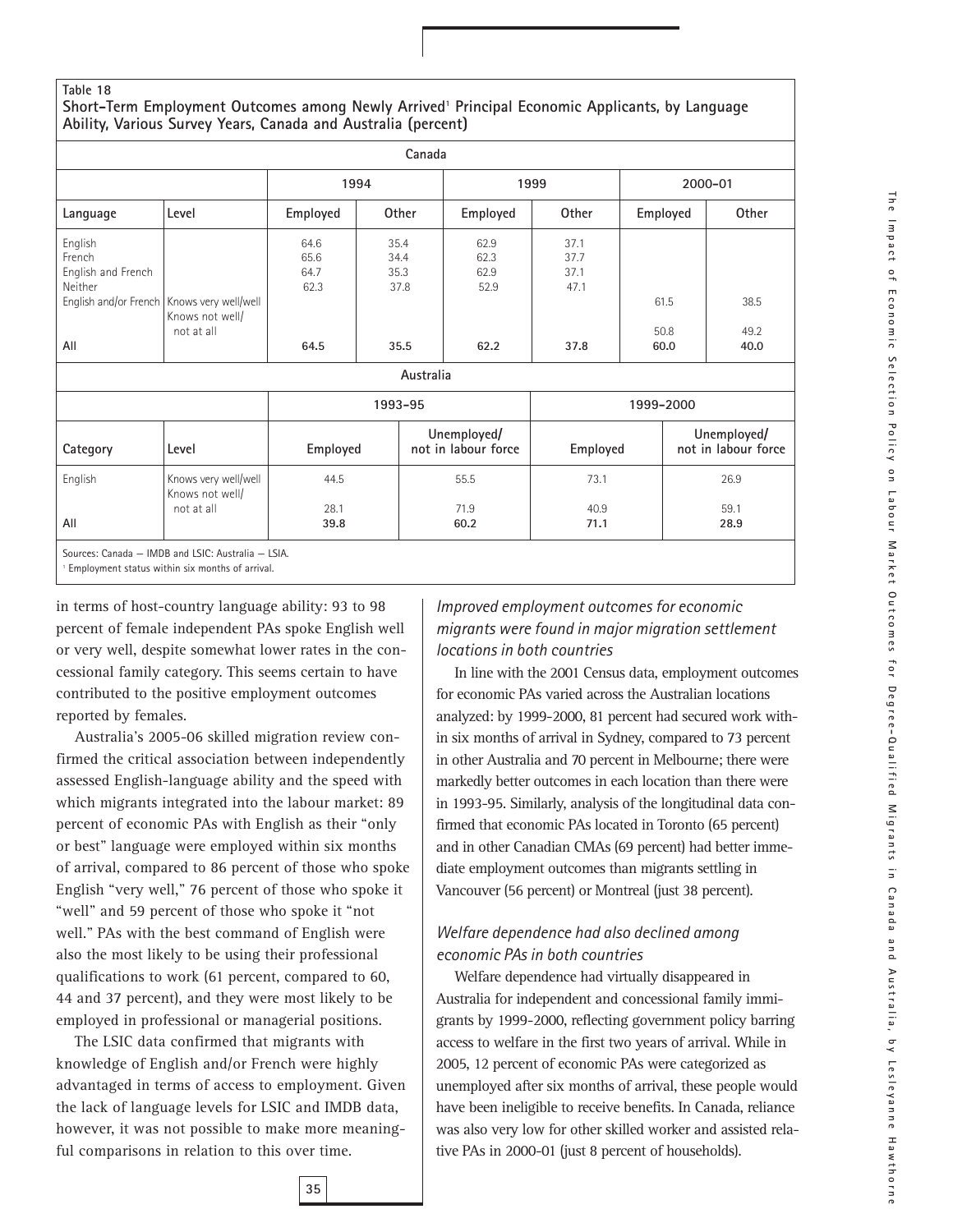#### Conclusion

S established by the Census data analysis,<br>Canada and Australia are highly compara<br>settlement sites for degree-qualified Canada and Australia are highly comparable settlement sites for degree-qualified migrants (in all immigration categories). However, economic immigrants perform indisputably better in Australia: their employment outcomes within six months of arrival are also strongly correlated with longer-term labour market integration rates (Birrell, Hawthorne and Richardson 2006). Compared to their counterparts in Canada, far greater proportions of new immigrants in Australia secure positions fast, gain professional or managerial status, earn high salaries and use their credentials to work. In the process, unprecedented numbers are avoiding the labour market displacement typically associated with select birthplace, language, age and gender groups. The latest available Australian data (released in May 2006) confirm the ongoing benefits of recent policy refinements.

In redesigning its economic selection criteria in 1999, the Australian government affirmed the program's original intent: to select economic migrants who can make an immediate contribution to the economy by employing their skills at an appropriate place in the labour market. Parallel goals were to reduce skills wastage among recent arrivals and to reduce the level of government investment required to support their labour market adjustment needs (by the mid-1990s, this amounted to some AUD\$250 million of annual federal funding for employment, credential recognition and English-language bridging programs, and even this was inadequate).

The transformation of Australia's economic migration program was viewed as legitimate and essential, given that in Australia, government frames policy but employers retain the power to offer or withhold work. The previous model of selection had proven to be flawed: it delivered PAs lacking the knowledge economy attributes employers sought (sophisticated English-language ability, recognized credentials and qualification in fields associated with buoyant labour market demand).

Since 1999, in consequence of research findings, perceived "employability" has determined PAs' capacity to proceed with economic migration to Australia. In terms of credential recognition, PAs qualified in regulated fields have been required to apply for premigration screening by the relevant Australian

national or state licensing bodies (typically, a threemonth postal process). This strategy is designed to avoid years of forced labour market displacement due to nonrecognition of skills. Given the existence of niche economies, priority processing has been granted and up to 20 bonus points awarded to applicants qualified in high-demand fields, a measure clearly associated with beneficial outcomes. In recognition of the importance of host-country language ability, candidates have been required to achieve vocational- or higher-level scores on the independently administered International English Language Testing System (or an approved equivalent), administered internationally and monthly by the British Council for a modest fee. The standard is not draconian: the minimum for economic eligibility is defined as "Has partial command of the language, coping with overall meaning in most situations, though is likely to make many mistakes. Should be able to handle basic communication in own field" (English for International Opportunity 2007).

It is essential to note that in terms of overall impact, these policy changes from 1999 have not discouraged or distorted skilled migrant flows to Australia. Intakes of economic immigrants increased to 97,500 in 2005-06 from 77,800 in 2004-05 (they were a third that level in the mid-1990s); the 2007-08 target has since been raised to 102,500. Racial and ethnic diversity have been maintained: in 2006-07, the top five source countries were the UK (18 percent), India (15 percent), China (11 percent), Malaysia (4 percent) and the Philippines (3 percent). Two years earlier, the top 10 were India (19 percent), China (18 percent), the UK (16 percent), Malaysia (4 percent), the Philippines (3 percent), Indonesia (3 percent), Hong Kong (3 percent), Korea (3 percent), Sri Lanka (3 percent) and Singapore (2 percent). Rather than diminishing ethnic diversity, Australia's changed selection criteria have resulted in applicants being far more effectively screened.

In terms of Australia's changed selection framework, it is important, finally, to highlight the positive employment gains achieved by traditionally disadvantaged groups (see table 16a). While the labour market integration of economic PAs from all source countries had improved by 1999-2000, in the case of economic PAs from Eastern Europe, the Middle East/North Africa, India, the Philippines and China, the scale of change had been dramatic. For example, 79 percent of economic PAs arriving from Eastern Europe had found work within six months of arrival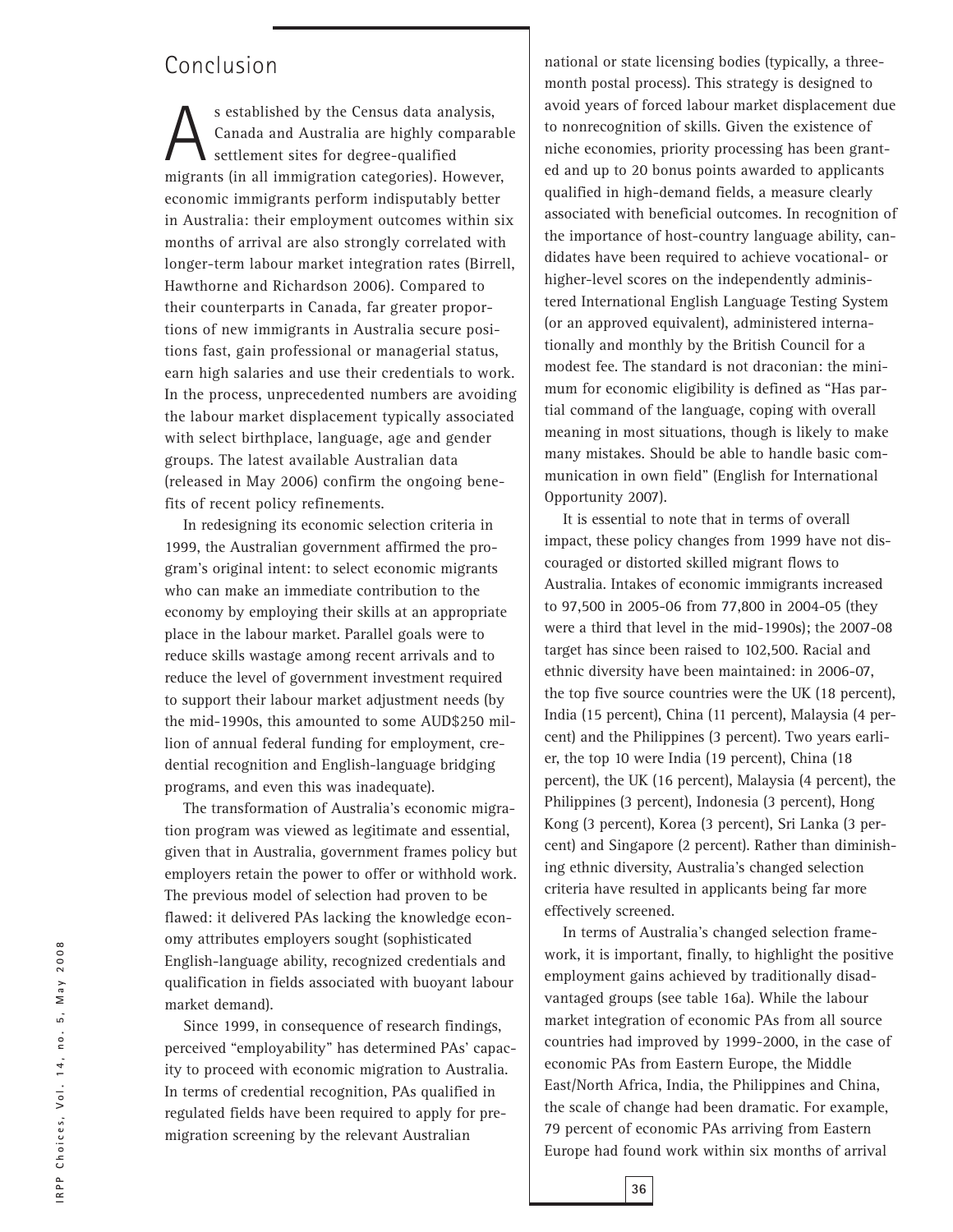by 1999-2000, compared to 31 percent in 1993-95. The comparable rate for the Philippines was 76 percent (versus 57 percent), with further gains being reported by the time the LSIA 3 was conducted in October 2005. Impressive employment rates had also been achieved by other at-risk groups, including women of all ages and older skilled migrants.

Many former international students had become economic migrant program participants by 2005 (accounting for 52 percent of the total). By definition, such migrants had paid out of their own pockets to meet Australian employers' English-language and credential needs, thus supporting the development of the country's education export industry. Their selection as economic migrants was not viewed as ethically problematic, despite the international debate on this issue. Parents, rather than source countries, had financed these students' tertiary education, with scholarship holders systematically excluded from selection. From an ethical perspective, the recruitment of mature-age professionals who have been fully trained abroad could seem less defensible, even though this has been the recruitment norm in Canada and Australia for many years. Finally, it is important to acknowledge that Australia's skilled migration review uncovered emerging problems in relation to international student flows, most notably a degree of institutional compromise on training quality and acceptable English-language standards (Birrell, Hawthorne and Richardson 2006; Hawthorne 2007b; Birrell, Healy and Kinnaird 2007; Watty 2007).

Since September 2007, decisive steps have been taken to address this issue. Former international students are no longer exempt from English-language testing because it is impossible for the Department of Immigration and Citizenship to police education providers' academic entry and progression standards. For all economic migrants, the International English Language Testing Scheme (IELTS) band 6 has been declared the threshold competence score in the four language skills  $-$  significantly up from band  $5<sup>21</sup>$  (there are 9 bands in all). Liberalized access to postcourse visas will allow former international students an additional 18 months' stay (if required) to gain work experience, improve their English-language skills or undertake a "professional year" related to their field of study. Only passport holders from the UK, Ireland, the US, Canada and New Zealand will be exempt from English testing on transition to economic migration. Significant bonus points will also be awarded to proficient English speakers (25 points for candidates rated

IELTS 7 or above), now a major determinant of selection. The practices of education providers will be better monitored — in particular, those providers operating in the fast-growing, migration-driven vocational training sector. More migration points will be awarded to graduates of Australian institutions who have completed postgraduate programs: most notably, those possessing doctoral degrees (25 points) or three-year qualifications (15 points) (Australia, Department of Immigration and Citizenship 2007a).

Such steps are viewed as essential to maintaining the integrity of Australia's skill migration program. In terms of language measures, they are justified by the review's finding that English-language ability is the major determinant of professional employment outcomes: "We conclude that in most dimensions of labour market success, the key is to have a level of English language competence that enables the respondent to report that they speak English at least 'very well'...[Those who do not] were much more likely to be unemployed; about half as likely as those with better English to be employed in a job commensurate with their skills; and about twice as likely to be employed in a relatively low skilled job" (Birrell, Hawthorne and Richardson 2006, 86-7).

It is beyond the scope of this paper to conclude with policy recommendations, since the mandate of the report on which it is based (as commissioned by Citizenship and Immigration Canada, Statistics Canada and Human Resources and Skills Development Canada) was to compare labour market outcomes for degreequalified professionals in Canada and Australia based on the available statistical evidence. At the same time, the study demonstrates the extent to which labour market outcomes are amenable to influence by policy change, given the sustained benefits flowing to Australia, following its skilled migration reform undertaken in 1999.<sup>22</sup>

The impact of Canada's *Immigration and Refugee Protection Act* will be assessed at a later date. Important Canadian initiatives are also underway in relation to foreign credential recognition, the transition of former international students and temporary workers to economic migration (the "Canadian experience" class) and the growth of the Provincial Nominee Program (Citizenship and Immigration Canada 2008; Hawthorne 2007b). Major sums are currently being invested to address labour market barriers for skilled migrants, including well-targeted language and labour market interventions. Alongside such measures, introduction of mandatory premigration English/French-

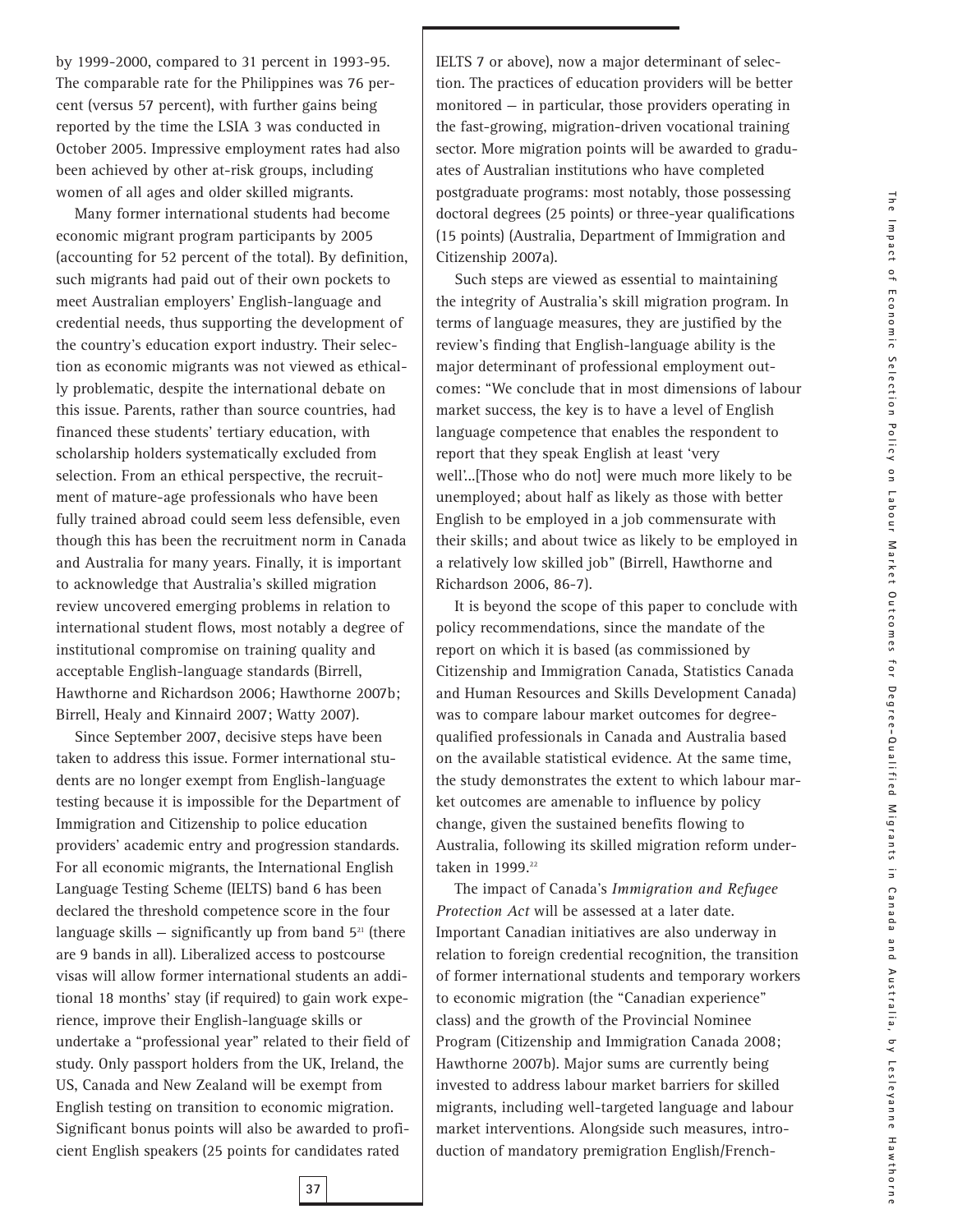language assessment may seem warranted for economic PAs, with threshold levels of ability set and test results externally validated. Furthermore, it could make sense to re-evaluate the proportion of points allocated to premigration work experience in a context where "[v]irtually all of the decline in immigrant entry earnings since the 1980s can be explained by a combination of: (1) a change in the source country composition and associated factors including English and French language skills and discrimination, (2) a fall in the return to pre-Canadian labour market experience, and (3) a general fall in new [labour market] entrant earnings" (Sweetman 2005, 8).<sup>23</sup> Recently, the federal government proposed changes to the *Immigration and Refugee Protection Act* to modernize the immigration system and make it more responsive to Canada's labour market needs. Under the proposed changes, the minister would get the authority to identify priority occupations and issue instructions to officers to enable rapid acceptance of applicants with skills and experience that correspond to employers' needs.

In an increasingly competitive global environment where governments promote economic migration to support national development goals, the stakes will remain high for both economic migrants and Canada. As established by a recent Statistics Canada review, "If immigrants [escape] low income in their first year, the likelihood of entry in subsequent years [will fall] dramatically to below 10 percent." However, "by the early 2000s, skilled class entering immigrants [to Canada] were actually more likely to enter lowincome and be in chronic low-income than their family class counterparts, and the small advantage that the university educated entering immigrants had over, say, the high school educated in the early 1990s had largely disappeared by 2000, as the number of highly educated rose. What did change was the face of the chronically poor immigrant; by the late 1990s one-half were in the skilled economic class, and 41% had degrees (up from 13% in the early 1990s)" (Picot, Hou and Coulombe 2007, 5-6).

Given that newly arrived migrants are more than twice as likely as the Canadian-born to possess degrees, it seems essential to redress this skills wastage.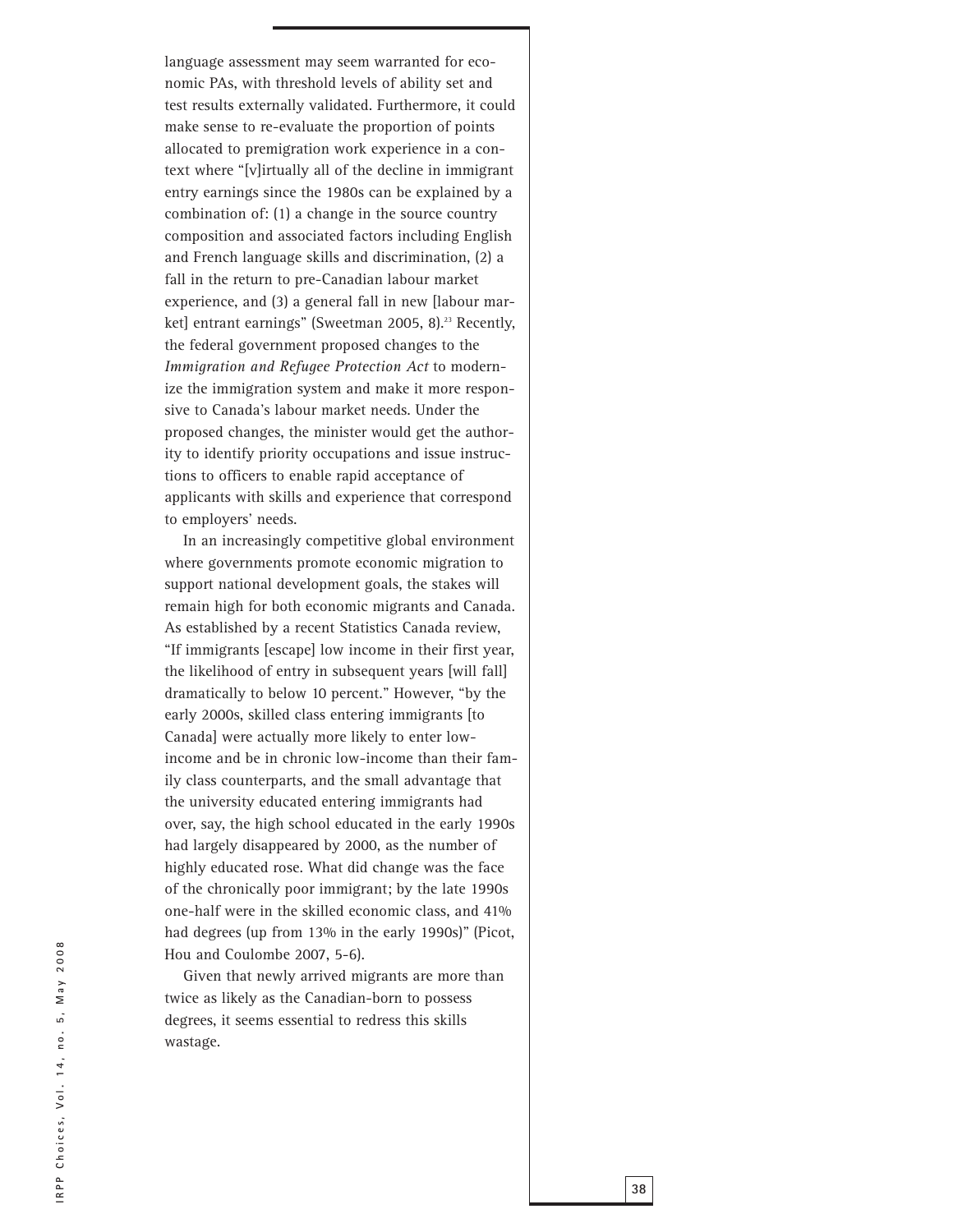| . . |  |
|-----|--|
|     |  |
| Ļ.  |  |
|     |  |
|     |  |
|     |  |

 $\overline{a}$ 

| $\frac{1}{2}$ | I                                                                |
|---------------|------------------------------------------------------------------|
|               |                                                                  |
|               |                                                                  |
|               |                                                                  |
|               |                                                                  |
|               |                                                                  |
|               |                                                                  |
|               |                                                                  |
|               |                                                                  |
|               |                                                                  |
|               |                                                                  |
|               |                                                                  |
|               |                                                                  |
|               |                                                                  |
| I             |                                                                  |
|               |                                                                  |
|               |                                                                  |
|               |                                                                  |
|               |                                                                  |
|               |                                                                  |
|               |                                                                  |
|               |                                                                  |
|               | ׇ֚֘                                                              |
|               |                                                                  |
|               |                                                                  |
|               |                                                                  |
|               | l                                                                |
|               | l                                                                |
| j             |                                                                  |
|               |                                                                  |
|               | i                                                                |
|               | ׇ֖֖֖֖֖֖֖ׅ֖֧֖֖֧֖֧֪ׅ֚֚֚֚֚֚֚֚֚֚֚֚֚֚֚֚֚֚֚֚֚֚֚֚֚֚֚֚֚֚֚֚֬֝֓֞֝֬֞֝֬<br>l |
|               |                                                                  |
|               |                                                                  |
|               |                                                                  |
|               |                                                                  |
|               |                                                                  |
| I             | ı                                                                |
|               |                                                                  |
|               |                                                                  |
| l             |                                                                  |
|               |                                                                  |
|               | Ξ                                                                |
|               |                                                                  |

| Attribute                     | Canada (2003)                                                                                                                                                                                                                       | Australia (2005)                                                                                                                                                                                                                                                                                                                                                       | New Zealand (2004-05)                                                                                                                                                                                                                                                                                                    | United Kingdom (2005)                                                                                                                                                                                                                                                                            |
|-------------------------------|-------------------------------------------------------------------------------------------------------------------------------------------------------------------------------------------------------------------------------------|------------------------------------------------------------------------------------------------------------------------------------------------------------------------------------------------------------------------------------------------------------------------------------------------------------------------------------------------------------------------|--------------------------------------------------------------------------------------------------------------------------------------------------------------------------------------------------------------------------------------------------------------------------------------------------------------------------|--------------------------------------------------------------------------------------------------------------------------------------------------------------------------------------------------------------------------------------------------------------------------------------------------|
| Skill                         | · lower-school/post-school qualifications<br>· 2 or more bachelor's degrees or trade<br>• 2-year university degree or trade<br>• Master's or Ph.D.: 25 points'<br>credential (22 points)<br>credential (20)<br>$(5 - 15)$           | • Occupation-specific training (60 points)<br>Only for officially recognized credentials<br>General professional occupations<br>Other general skilled occupations<br>(50 points)<br>(40 points)                                                                                                                                                                        | Only for officially recognized credentials<br>• Master's or Ph.D. (55 points)<br>• Trade/tertiary (50 points)                                                                                                                                                                                                            | Trades or professional qualifications, to be<br>assessed based on equivalency to the<br>above UK qualifications (TBA)<br>MBA from one of the world's top 50<br>Bachelor's (15 points)<br>Master's (25 points)<br>schools (65 points)<br>Ph.D. (30 points)<br>$\bullet$<br>$\bullet$<br>$\bullet$ |
| Age                           | • For each year over 49 or under 21<br>$\bullet$ 21-49 (10 points)<br>(deduct 2 points)                                                                                                                                             | Points only awarded to those aged 18-44<br>$• 18-29 (30 points)$<br>$• 30-34 (25 points)$<br>$• 35 - 39 (20 points)$<br>$-40-44$ (15 points)                                                                                                                                                                                                                           | Points only awarded to those aged 18-55<br>$• 20 - 29 (30 points)$<br>$-40-44$ (20 points)<br>$• 45-49 (10 points)$<br>• 30-39 (25 points)<br>50-55 (5 points)                                                                                                                                                           | • Under 28: 5 points                                                                                                                                                                                                                                                                             |
| Host-country language ability | • Level of ability in English and/or French<br>. Not essential for skill migration and no<br>obligation for external validation<br>$(2-24$ points)                                                                                  | Competent English IELTS <sup>2</sup> 6 average<br>Vocational English, IELTS 5 average<br>$(15$ points)<br>$(20$ points)                                                                                                                                                                                                                                                | · Since November 2002, IELTS 6.5 average<br>is a prerequisite for skill PAs<br>No points                                                                                                                                                                                                                                 | ment form, but no advice is given on how<br>good/competent" on the eligibility assess-<br>such information might be used (if at all)<br>. Applicants are asked to rate their English<br>ability as "good-vocational" or "very<br>No points                                                       |
| Host-country qualifications   | • Minimum of 2 years of academic study in<br>Canada (5 points)                                                                                                                                                                      | Master's or honours degree (10 points) <sup>3</sup><br>Degree, diploma or trade qualification<br>Ph.D. (15 points)<br>$(5$ points) <sup>4</sup>                                                                                                                                                                                                                        | At least 2 years of study in New Zealand<br>(10 points)                                                                                                                                                                                                                                                                  | n.a.                                                                                                                                                                                                                                                                                             |
| Recent work experience        | (though not specific) occupation (up to 21<br>· Up to 4 years' work experience in a skilled<br>1 year's full-time work experience in a<br>field on the National Occupation List<br>• Additional threshold requirement of<br>points) | • Work experience waived for applicants<br>· If experience relates to nominated 60-<br>12-24 months of experience essential,<br>• If experience is in any 40-, 50- or 60-<br>with recent Australian qualifications<br>depending on specific skill category<br>point occupation (10 points)<br>point occupation (5 points)<br>Offshore applicants<br>Onshore applicants | · 10 years of relevant work experience<br>• More than 12 months (60 points)<br>• Less than 12 months (50 points)<br>· Current job offer (50 points)<br>Skilled work experience<br>$\bullet$ 6 years (20 points)<br>4 years (15 points)<br>8 years (25 points)<br>2 years (10 points)<br>(30 points)<br>Plus<br>$\bullet$ | Graduate-level job - depending on qualifi-<br>cation level, age of applicant and calibre<br>of experience (25-50 points)<br>$\bullet$                                                                                                                                                            |
| Achievement in the field      | Ρ.                                                                                                                                                                                                                                  | n.a.                                                                                                                                                                                                                                                                                                                                                                   | n.a.                                                                                                                                                                                                                                                                                                                     | • Exceptional (25 points) <sup>5</sup><br>Significant (15 points)                                                                                                                                                                                                                                |
|                               |                                                                                                                                                                                                                                     |                                                                                                                                                                                                                                                                                                                                                                        |                                                                                                                                                                                                                                                                                                                          |                                                                                                                                                                                                                                                                                                  |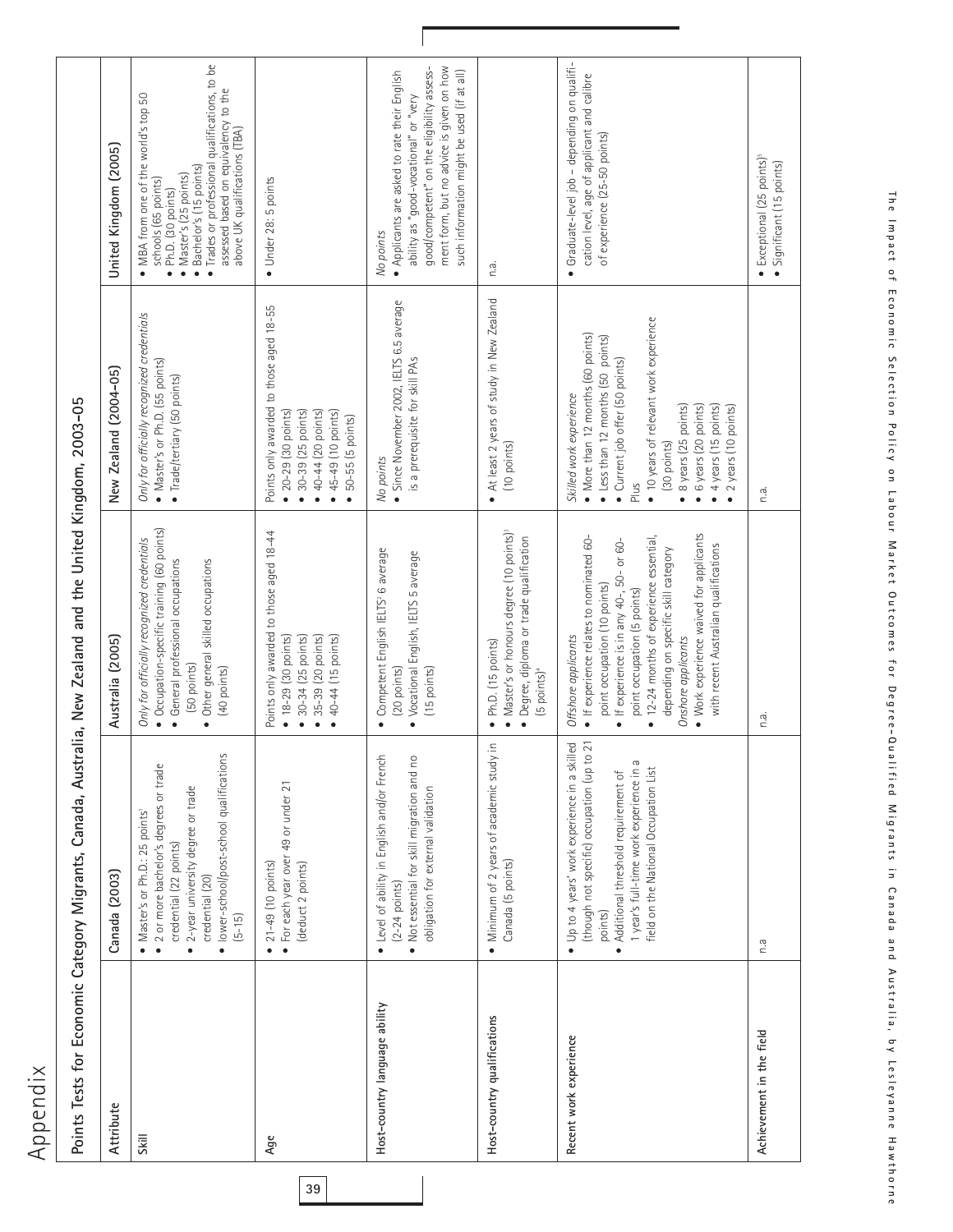| $\infty$<br>$\circ$<br>$\circ$<br>$\sim$<br>>                       |
|---------------------------------------------------------------------|
| $\sigma$<br>$\leq$<br>⋖                                             |
| Б                                                                   |
| ٠<br>$\circ$<br>$\mathbf{r}$                                        |
| š<br>$\overline{a}$<br>i<br>$\mathbf{r}$                            |
| $\circ$<br>$\geq$                                                   |
| ı<br>S<br>$\mathbbmss{}$<br>$\mathbf{C}$<br>ı.<br>$\circ$<br>ᇰ<br>ပ |
| $\mathbf{r}$<br>$\sim$<br>$\approx$                                 |

# Appendix (cont'd) Appendix (cont'd)

|    | Attribute                   | Canada (2003)                                                                                                                                                                     | Australia (2005)                                                                                                                                              | New Zealand (2004-05)                                                                                                                                                                                                                       | United Kingdom (2005)                                                                                                                                                                                                                                                                                                                                                                                                                |
|----|-----------------------------|-----------------------------------------------------------------------------------------------------------------------------------------------------------------------------------|---------------------------------------------------------------------------------------------------------------------------------------------------------------|---------------------------------------------------------------------------------------------------------------------------------------------------------------------------------------------------------------------------------------------|--------------------------------------------------------------------------------------------------------------------------------------------------------------------------------------------------------------------------------------------------------------------------------------------------------------------------------------------------------------------------------------------------------------------------------------|
|    | Recent earnings             | n.a.                                                                                                                                                                              | n.a                                                                                                                                                           | n.a.                                                                                                                                                                                                                                        | (Based on an earnings assessment conducted in<br>the past 12 months in the country of origin) <sup>®</sup><br>Category A - more than 28 years<br>$\bullet$ £2,350-£21,875 (25-50 points)<br>$\bullet$ £250,000 (50 points)<br>$\bullet$ £100,000 (35 points)<br>$\bullet$ £40,000 (25 points)<br>$\bullet$ £60,000 (50 points)<br>$\bullet$ £27,000 (25 points)<br>$\bullet$ £40,000 (35 points)<br>Less than 28 years<br>Category E |
|    | Occupational demand         | Minimum 1 year's work experience in<br>Permanent or temporary job offer in<br>Arranged employment in Canada<br>Canada (10 points)<br>Canada (5 points)<br>(5 points)<br>$\bullet$ | • If the nominated occupation is on the<br>• If the occupation is on the MODL, but<br>MODL' with a job offer (20 points)<br>there is no job offer (15 points) | for applicants with NZ jobs or job offers,<br>3,000 additional skill places are reserved<br>with work-to-residence permits reduced<br>See bonus points (below); from 2006,<br>from 2 years to 6 months                                      | General practitioner recognized to work in<br>the UK (50 points)<br>$\bullet$                                                                                                                                                                                                                                                                                                                                                        |
|    | Regional links              | n.a.                                                                                                                                                                              | Has lived and studied for a minimum of 2<br>years in regional Australia (5 points) <sup>8</sup><br>$\bullet$                                                  | See bonus points (below)<br>$\bullet$                                                                                                                                                                                                       | n.a.                                                                                                                                                                                                                                                                                                                                                                                                                                 |
| 40 | Spouse's skills             | • Education level (3-5 points)                                                                                                                                                    | work experience, field and qualifications<br>• If spouse's age, English-language ability,<br>satisfy selection requirements (5 points)                        | · Qualification (10 points)                                                                                                                                                                                                                 | Current or previous graduate-level work<br>· Vocational or professional qualification<br>• Undergraduate or higher (10 points)<br>experience without qualification (10<br>equal to degree (10 points)<br>points)<br>$\bullet$                                                                                                                                                                                                        |
|    | State/territory sponsorship | Select Provincial Nominee Programs in<br>place and expanding                                                                                                                      | If applicant is sponsored by an authorized<br>state or territorial body (10 points)<br>$\bullet$                                                              | n.a.                                                                                                                                                                                                                                        | n.a.                                                                                                                                                                                                                                                                                                                                                                                                                                 |
|    | Relationship                | 5 points<br>$\bullet$                                                                                                                                                             | · If applicant is sponsored by a spouse or<br>close relative (15 points)                                                                                      | 10 points<br>$\bullet$                                                                                                                                                                                                                      | n.a.                                                                                                                                                                                                                                                                                                                                                                                                                                 |
|    | Bonus points                | n.a.                                                                                                                                                                              | For either capital investment, Australian<br>work experience or fluency in the com-<br>munity language (5 points)<br>$\bullet$                                | Qualification in a growth area (10 points)<br>shortage area or select region (5-10 points) <sup>9</sup><br>Qualification in a skills-shortage area<br>Job, job offer or spouse job offer in skill-<br>(10 points)<br>$\bullet$<br>$\bullet$ | n.a.                                                                                                                                                                                                                                                                                                                                                                                                                                 |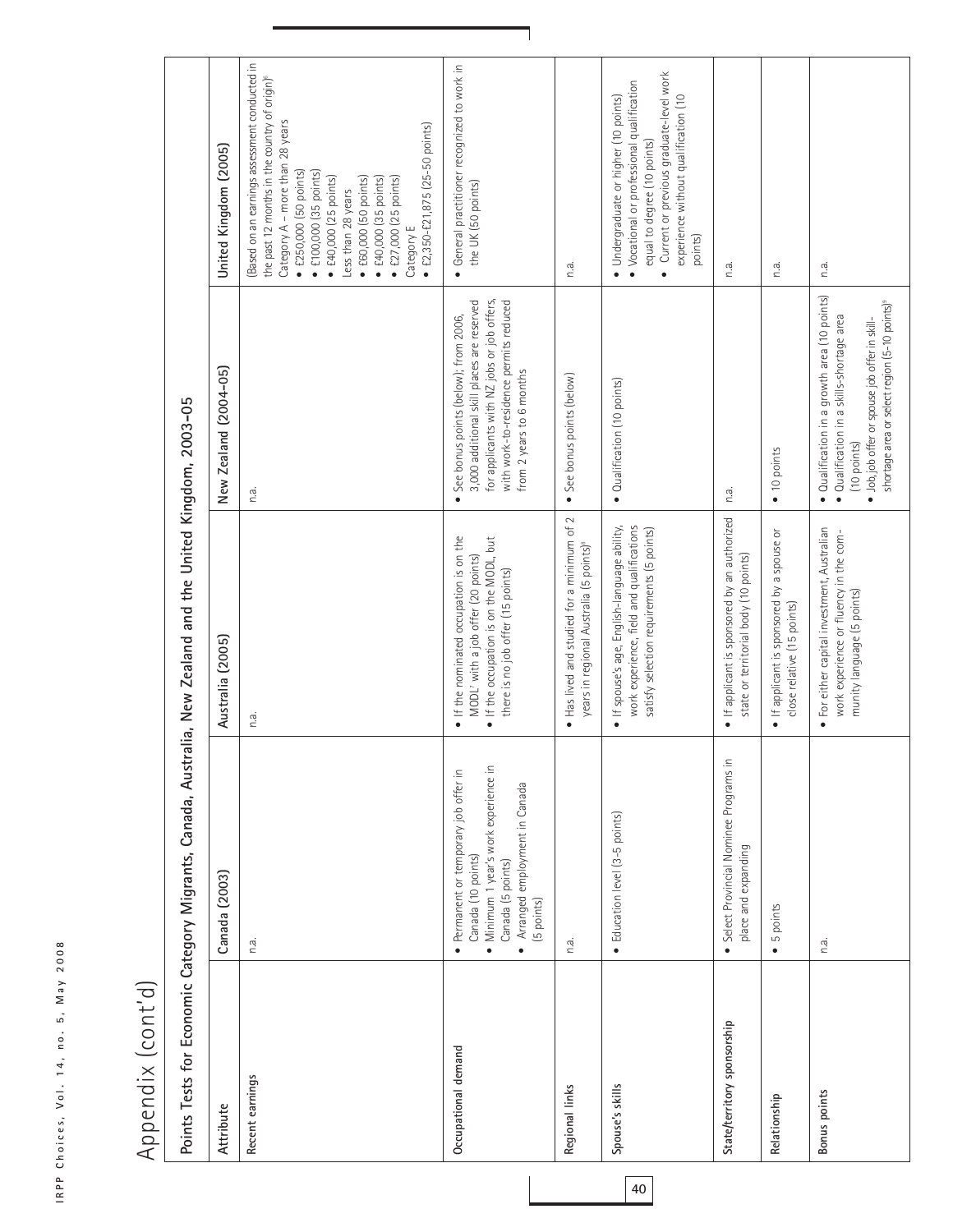| O                       |
|-------------------------|
|                         |
| ى                       |
| $\overline{\mathbf{C}}$ |
|                         |
| C<br>)<br>č.            |
|                         |
|                         |
|                         |
|                         |
| ट                       |
|                         |
| C                       |
| ൛                       |
| ◘                       |
| ○                       |
| ,                       |
|                         |
|                         |

|                                                                                                                                                                                                                                           | Canada (2003)                                                                                                                                                                                                                                                                                                                                                                                                                                                                                                                                                                                                                                                                                                                                                                                | Australia (2005)                   | New Zealand (2004-05)                                                                                                                       | United Kingdom (2005) |
|-------------------------------------------------------------------------------------------------------------------------------------------------------------------------------------------------------------------------------------------|----------------------------------------------------------------------------------------------------------------------------------------------------------------------------------------------------------------------------------------------------------------------------------------------------------------------------------------------------------------------------------------------------------------------------------------------------------------------------------------------------------------------------------------------------------------------------------------------------------------------------------------------------------------------------------------------------------------------------------------------------------------------------------------------|------------------------------------|---------------------------------------------------------------------------------------------------------------------------------------------|-----------------------|
| Bonus points (cont'd)                                                                                                                                                                                                                     | n.a.                                                                                                                                                                                                                                                                                                                                                                                                                                                                                                                                                                                                                                                                                                                                                                                         | n.a.                               | · Extended work experience in skill-short-<br>age area or select region (5-15 points)<br>2-6 years of NZ work experience<br>$(5-15$ points) | n.a.                  |
| Points required                                                                                                                                                                                                                           | $-67$ points                                                                                                                                                                                                                                                                                                                                                                                                                                                                                                                                                                                                                                                                                                                                                                                 | $\bullet$ 120 points <sup>10</sup> | Eligibility (100 points), then selected by<br>140 points or more are automatically<br>From 2006, applicants securing<br>accepted<br>ranking | 65 points             |
| Applicants are also required to have at least 17 years of equivalent full-time study.<br><sup>2</sup> International English Language Testing System.<br>Migration Occupations in Demand List.<br>Defined as "outside Auckland."<br>Notes: | A minimum of 2 years of academic study in Australia; from September 2005, a minimum of 16 months of academic study if the summer semester is included.<br>" Income differences by country are controlled for by 5 categories. This example relates to high-income countries including Australia.<br>Honours degree to be achieved at the upper-secondary level or higher and at least two years of Australian accredited study.<br>" "Exceptional achievement" is defined as that of "a tiny number of people who are right at the top of their profession."<br>" "Regional Australia" is defined as including state capitals with low populations – for example, Adelaide and Hobart.<br>$^{\circ}$ Fewer points are required for select regional migration schemes $-$ in some cases, 100. |                                    |                                                                                                                                             |                       |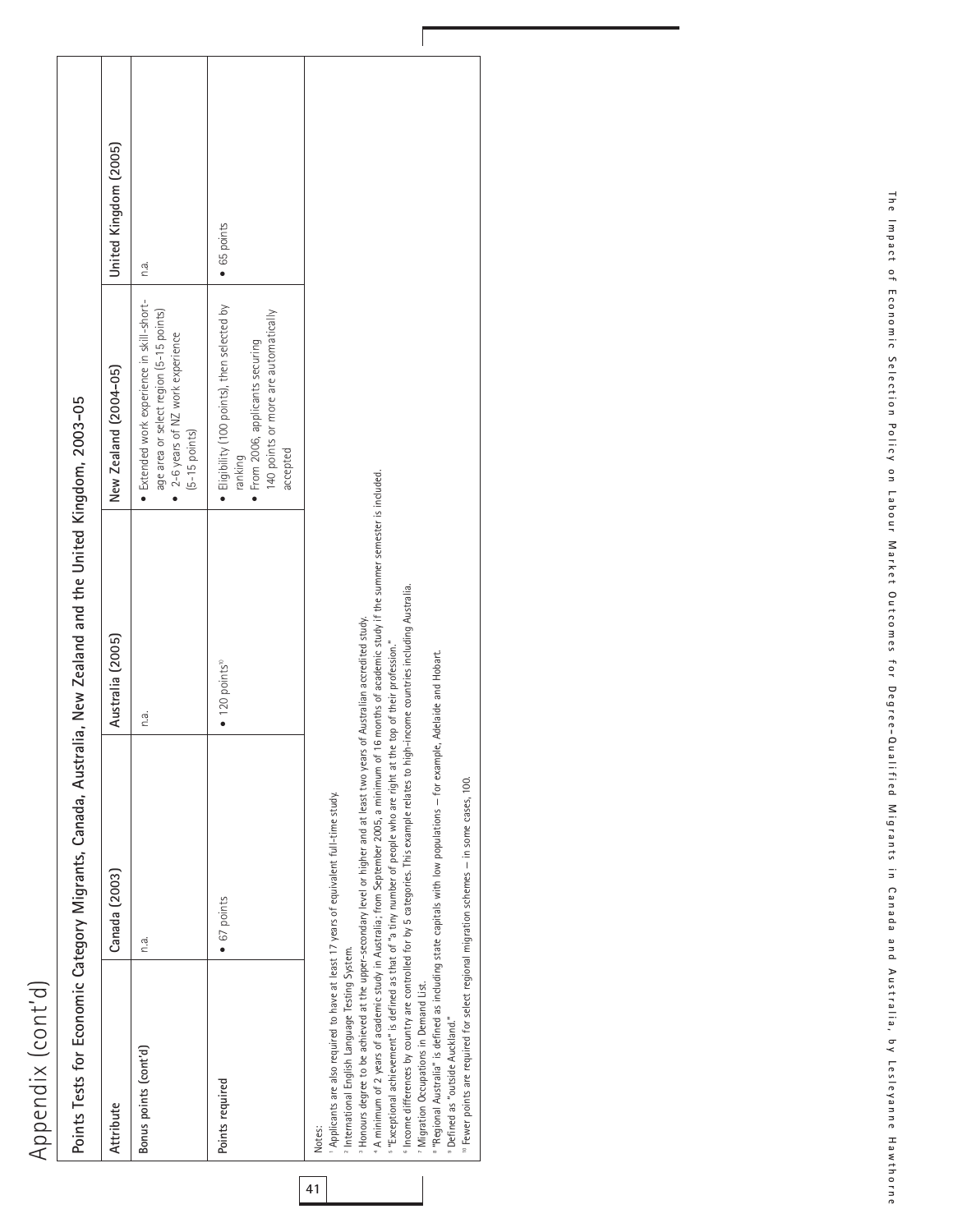#### **Notes**

This paper is based on a study commissioned in 2004 by Statistics Canada, Citizenship and Immigration Canada and Human Resources and Social Development Canada entitled "Labour Market Outcomes for Migrant Professionals: Canada and Australia Compared" (Hawthorne 2007a). I would like to acknowledge the funding support of these bodies and to thank them for granting permission to release an abridged, revised and updated version of the report as an IRPP publication. I also appreciate the statistical assistance provided by Graeme Hawthorne (University of Melbourne), Yuri Ostrovsky and Jessie-Lynn McDonald (Statistics Canada) and Sebastien Vachon and Stanley Kustec (CIC); and the project support of Garnett Picot (Statistics Canada), Elizabeth Ruddick (CIC) and Louis Grignon (HRSDC).

- 1 This refers to countries that choose to actively seek to expand population and/or recruit migrants by a range of immigration program means.
- 2 The OECD defines an overqualified individual as one who "hold[s] a job that requires lesser qualifications than one that would theoretically be available at his education level" (OECD 2008). See tables 6a and 6b for quantification of the prevalence of this in Canada and Australia, compared to other member nations, circa 2000.
- 3 "Generic qualifications" are defined for the purpose of this study as those not immediately correlating to a professional field of practice (for example, a BA or B.Sc.).
- 4 Comprehensive methodological detail for the study is provided in the full Citizenship and Immigration Canada (CIC) report (Hawthorne 2007a), available by request from CIC. Extended interviews were conducted with 32 policy-makers (from CIC and Human Resources and Social Development Canada); researchers (from selected universities as well as Statistics Canada); language and bridging course providers; key personnel in engineering, nursing and medical regulatory bodies (in Ottawa, Toronto and Vancouver); and staff of the nonprofit foreign credential evaluation organization World Education Services. All were selected for their expertise related to labour market outcomes for migrant professionals.
- 5 For confidentiality reasons, Statistics Canada suppressed small cell counts (less than 5) in the data provided. This procedure was slightly different from other analyses of the census data, where the number of small cell counts suppressed was either less than 5 or less than 10, depending upon the analysis. Therefore, numbers in this report will differ from numbers obtained in other reports where the less-than-10-cases-per-cell rule was used. It is also important to note that Statistics Canada supplied us not with actual figures but with percentages.
- 6 The aim in doing this for the LSIA 3 was to avoid counting only part-time work as a positive employment outcome — for example, for international students.
- The educational attainment codes that were used in this study were: 1) Ph.D./master's; 2) bachelor's degree or university certificate above a bachelor's degree; 3) college/university certificate or diploma/advanced

diploma/diploma/Certificate IV; 4) no college/university certificate or with diploma/skilled vocational; 5) elementary — secondary/other.

- 8 These are estimates calculated on the basis of percentages provided in tables 2a and 2b. See note 5 for more details.
- 9 All information on Canadian immigration flows is derived from the author's analysis of data provided by Citizenship and Immigration Canada in 2005; comparable data was provided by Australia's Department of Immigration and Multicultural Affairs.
- 10 Employer demand for temporary computing professionals remained high in 2003-04, accounting for 2,808 new arrivals. By September 2006, reflecting further demand for experienced professionals, six IT fields had also been reinstated on Australia's Migration Occupations in Demand List (20 bonus points) for the selection of landed immigrants.
- 11 Most Filipino temporary workers have entered Canada to date through the low-skill, employer-driven live-in caregiver category. In December 2007, CIC informed me that this category has been rapidly expanding; workers are required, and CIC can facilitate their transition to permanent resident status. Filipino professionals selected as economic category principal applicants have a very different employment trajectory from those entering through low-skill schemes. Many appear to be of minimal interest to Canadian employers of high-skill workers, and their skills are often seriously discounted due to barriers related to language and credential recognition requirements.
- 12 "Other Africa" excludes data from South Africa in the Census analysis. Data also had to be aggregated for a range of source countries to allow for meaningful statistical analysis — for example, Hong Kong/Malaysia/ Singapore data were aggregated for these comparable Commonwealth Asian source countries. Please see appendix A in the full report for detail on regional categorizations (Hawthorne 2007a).
- 13 It is challenging to establish an effective methodology for predicting labour market demand by field. Established in 1999, the MODL was designed to factor labour market demand back into selection and to target "occupations or specialisations that are in widespread, persistent and ongoing shortage" in fields "sufficiently large that increased entry by [skilled migrants] would not lead to surpluses in the Australian labour market." The federal Department of Employment and Workplace Relations (DEWR) was charged with providing expert advice in relation to demand and with preparing a list to be updated once (now twice) per year. In formulating the MODL, DEWR assesses the scale of Australian labour market demand in occupations with 1,500 positions or more, leaving the needs of smaller occupations to be addressed by the Employment Nomination Scheme. Skill levels — as designated by degree, diploma or trade qualifications — are expected to be reasonably high. Supply profiles by field are developed by drawing on labour market surveys, graduate employment outcomes, current and future growth trends (including demographic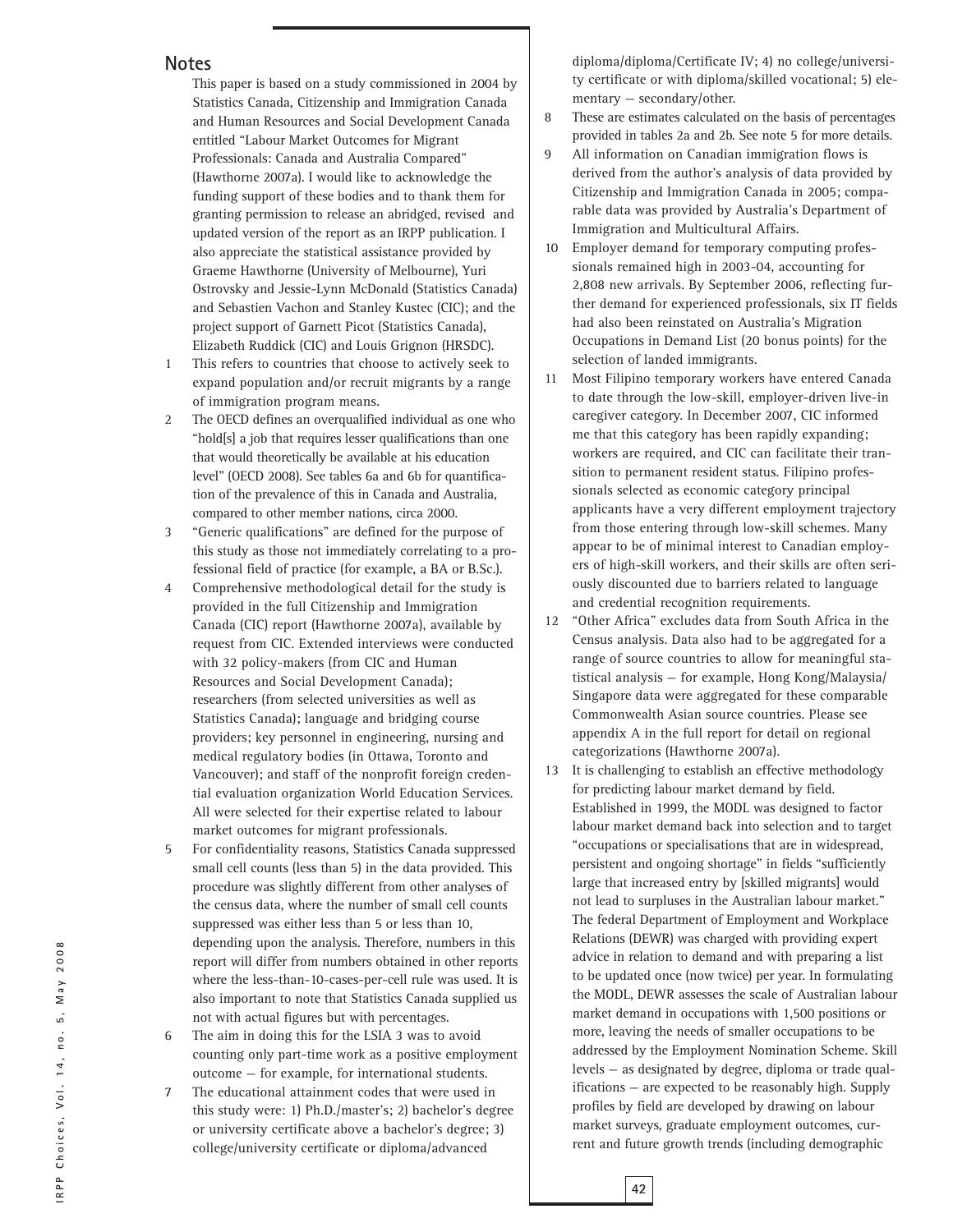shifts), variations in employment demand by state and studies of the ease with which advertised vacancies can be filled (factoring in the source and perceived standard of recent appointees). Key criteria for inclusion of an occupation on the MODL include evidence of a national demand for it (based on DEWR's "skills in demand" research); the skill level of the occupation and the existence of an Australian assessment authority; employment size of the occupation; unemployment rate of the occupation; employment growth in the occupation; and the persistence of skill shortages (Australia, Department of Immigration and Multicultural Affairs 2006, chap. 3).

- 14 Please note that the Australian Census favours the recording of "highest qualification" in terms of field. Given this, where postgraduate qualifications have been secured (for example, an MBA), the original vocational field will not be counted (for example, engineering or IT).
- 15 This level of growth would have been influenced by sustained nurse migration to Australia (by comparison, nurse migration levels to Canada were low). It would also have been boosted by the number of diplomaqualified local nurses attaining bachelor's degrees (a growing trend since 1986).
- 16 It is a demand-driven anomaly that temporary resident IMG arrivals are permitted to work in Australia immediately, bypassing all credential examinations, while landed immigrant IMGs are required to take these exams. New South Wales, the major immigrant-receiving province, does not even seek information on the Australian Medical Council examination status of IMGs (Hawthorne, Hawthorne and Crotty 2007).
- 17 The Census data do not give us precise detail on this score. However (as stated in the methodological explanation), it is reasonable to deduce this based on arrival date and date of qualification.
- 18 Please see section 8 of the full report for methodological detail (Hawthorne 2007a). It is important to note here that LSIC and LSIA data were collected six months after arrival, compared to IMDB data, which were collected within the first year. Some additional caveats related to direct comparability are noted in section 8.
- 19 Analyses of census and other data in Australia confirm migrants may overestimate or underestimate their host-country language ability, with no evidence that self-reporting is a reliable measure, or one that correlates with employer expectations of performance.
- 20 Please note that 14 percent of migrants in Canada state that French is their first or second language at point of migration. However, substantial numbers may encounter employment problems if they settle outside Quebec.
- 21 Speaking, listening, reading and writing the threshold score must be reached on independently validated language tests in all four skills.
- 22 The merits of the Australian model have recently been acknowledged by the UK as a major influence on its newly designed skill migration scheme from 2008.
- 23 For more on the discounting of labour market experience, see also Boudarbat and Boulet (2007).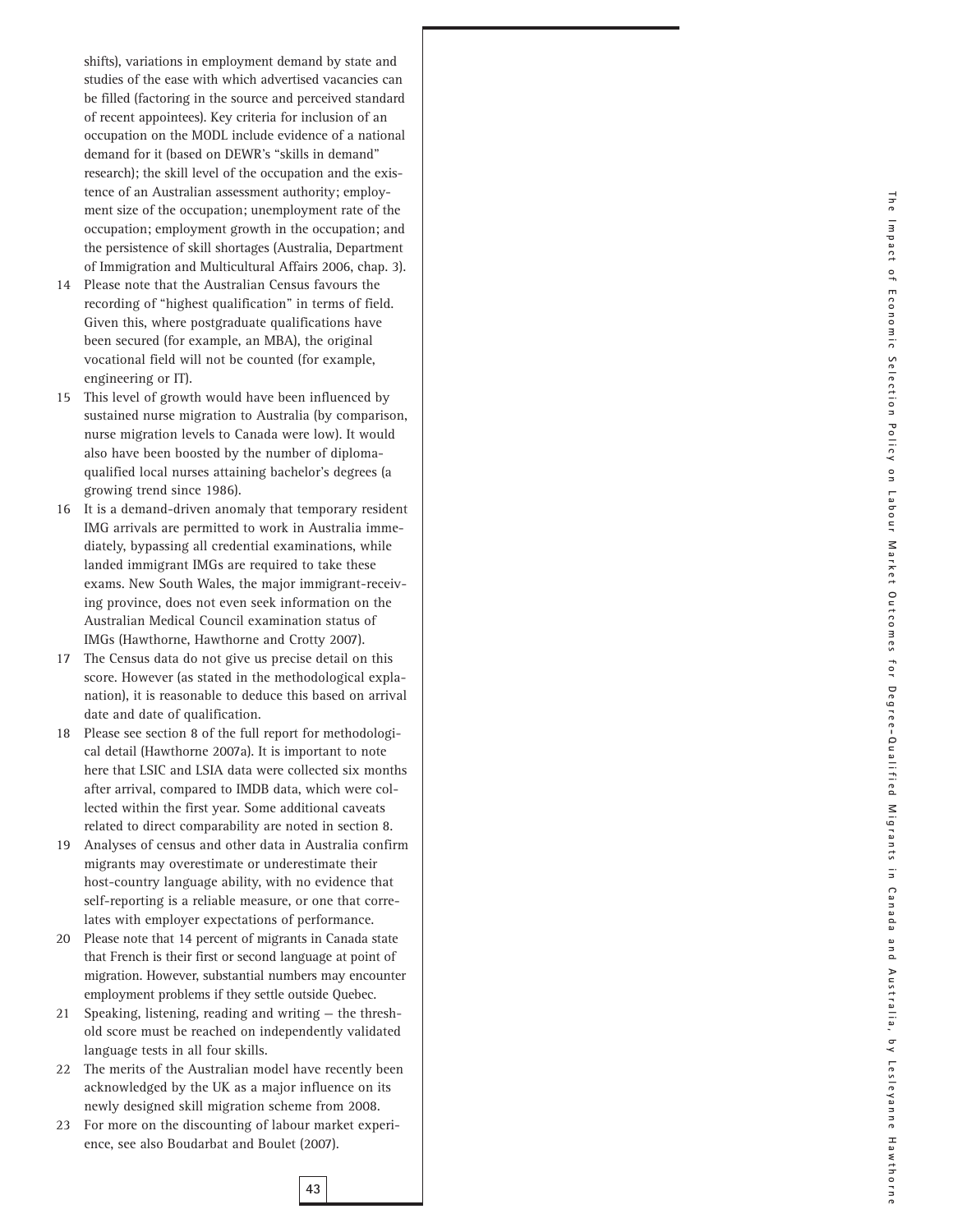#### **References**

Abraham, S., and L.H. Hamilton. 2006. *Immigration and America's Future: A New Chapter. Final Report of the Independent Taskforce*. New York: Migration Policy Institute.

Aceytuno, J. 2004. "You're Hired: Employer Demand and Absorptive Capacity in Canada." Paper presented at the ninth annual International Metropolis Conference, September 27-October 1, Geneva.

- Adams, T. 2007. "Professional Regulation in Canada: Past and Present." In "Foreign Credential Recognition and Assessment," ed. L. Hawthorne, special issue, *Canadian Issues/Thèmes canadiens* (spring): 14-16.
- Alboim, N., and K. Cohl. 2007. "Centres of Expertise: An Expanded Role for Colleges and Institutes in Immigrant Education." In "Foreign Credential Recognition and Assessment," ed. L. Hawthorne, special issue, *Canadian Issues/Thèmes canadiens* (spring): 50-4.
- Australia. Bureau of Labour Market Research (BLMR). 1986. *Migrants in the Australian Labour Market*. BLMR Research Report 10. Canberra: Australian Government Publishing Service.
- \_\_\_\_\_. Department of Immigration and Citizenship. 2006. *Evaluation of the General Skilled Migration Categories Report*. Canberra: Australian Government Publishing Service, p. 119.
- \_\_\_\_\_. Department of Immigration and Citizenship. 2007a. "Changes to the General Skilled Migration." Accessed March 25, 2008. http://www.immi.gov.au/skilled/general-skilled-migration/changes/\_pdf/GSMchange\_ options.pdf
- \_\_\_\_\_. 2007b. "English Language Tuition for Adult Migrants." Fact Sheet 24. Accessed March 25, 2008. http://www.immi.gov.au/media/fact-sheets/24amep.htm
- \_\_\_\_\_. 2007c. "Migration Program Planning Levels." Fact Sheet 20. Accessed March 25, 2008. http://www.immi. gov.au/media/fact-sheets/20planning.htm
- \_\_\_\_\_. 2008. Data related to skilled migration quotas (all subcategories), sourced March 15.
- \_\_\_\_\_. Department of Immigration and Multicultural Affairs (DIMIA). 1999. *Review of the Independent and Skilled-Australian Linked Categories*. Canberra: DIMIA.
- \_\_\_\_\_. Department of Immigration and Multicultural and Indigenous Affairs (DIIMA). 2005. *Population Flows: Immigration Aspects*, January. Canberra: DIMIA.
- \_\_\_\_\_. Office of Multicultural Affairs. 1989. *Towards a National Agenda for a Multicultural Australia — Sharing Our Future*. Canberra: Australian Government Publishing Service.
- Aydemir, A., and M. Skuterud. 2005. "Explaining the Deteriorating Entry Earnings of Canada's Immigrant Cohorts: 1966-2000." *Canadian Journal of Economics* 38 (2): 641-72.
- Baldacchino, G., S. Chandrasekere, and P. Saunders. 2007. "Internationally Educated Health Professionals in Atlantic Canada." In "Foreign Credential Recognition and Assessment," ed. L. Hawthorne, special issue, *Canadian Issues/Thèmes canadiens* (spring): 104-7.

Beach, C.M., A.G. Green, and J.G. Reitz, eds. 2003. *Canadian*

*Immigration Policy for the 21*st *Century*. Montreal and Kingston: McGill-Queen's University Press.

- Bedford, R. 2006. "Skilled Migration Policy in Australia and New Zealand: Similarities and Differences." In *Evaluation of the General Skilled Migration Categories*, edited by B. Birrell, L. Hawthorne, and S. Richardson. Canberra: Department of Immigration and Multicultural Affairs.
- Birrell, B. 2008, "Some Migrants Not Skilled Enough." *The Age,* April 30, p 17.
- Birrell, B., I. Dobson, V. Rapson, and F.T. Smith. 2005. *Immigration in a Time of Domestic Skilled Shortages: Skilled Movement in 2003-04*. Melbourne: Centre for Population and Urban Research, Monash University.
- Birrell, B., and L. Hawthorne. 1997. *Immigrants and the Professions in Australia*. Melbourne: Centre for Population and Urban Research, Monash University.
	- \_\_\_\_\_. 1999. "Skilled Migration Outcomes as of 1996: A Contribution to the Review of the Independent and Skilled-Australian Linked Categories Being Conducted by the Department of Immigration and Multicultural Affairs" [DIMA]. In *Review of the Independent and Skilled-Australian Linked Categories*. Canberra: DIMA.
- Birrell, B., L. Hawthorne, and S. Richardson, eds. 2006. *Evaluation of the General Skilled Migration Categories*. Canberra: Department of Immigration and Multicultural Affairs.
- Birrell, B., E. Healy, and B. Kinnaird. 2007. "Cooks Galore and Hairdressers Aplenty." *People and Place* 15 (1)**.**
- Boudarbat, B. and Boulet, M. 2007. "Détérioration des salaires des nouveaux immigrants au Québec par rapport à l'Ontario et à la Colombie-Britannique." *Choix IRPP* 13 (7).
- Boulet, J., J. Bede, D. McKinley, and J. Norcini. 2005. "An Overview of the World's Medical Schools." Paper presented at the conference of the Association for Medical Education in Europe, September, Amsterdam.
- Bourgeault, I. 2007. "Brain Drain, Brain Gain and Brain Waste Programs: Programs Aimed at Integrating and Retaining the Best and Brightest in Health Care." In "Foreign Credential Recognition and Assessment," ed. L. Hawthorne, special issue, *Canadian Issues/Thèmes canadiens* (spring): 96-9.
- Boyd, M. 1992a. "Gender Issues in Immigration and Language Fluency Issues: Canada and the United States." *Canadian Review of Anthropology and Sociology* 18 (5): 657-73.
- \_\_\_\_\_. 1992b. "Gender, Visible Minority and Immigrant Earnings Inequality: Reassessing an Employment Equity Premise." In *Deconstructing a Nation: Immigration, Multiculturalism and Racism in 90s Canada*, edited by V. Satzewitch. Halifax: Fernwood Publishing.
- Boyd, M., J. DeVries, and K. Simkin. 1994. "Language, Economic Status and Immigration." In *Immigration and Refugee Policy: Australia and Canada Compared*, edited by H. Adelman, A. Borowski, M. Burstein, and L. Foster. Toronto: University of Toronto Press.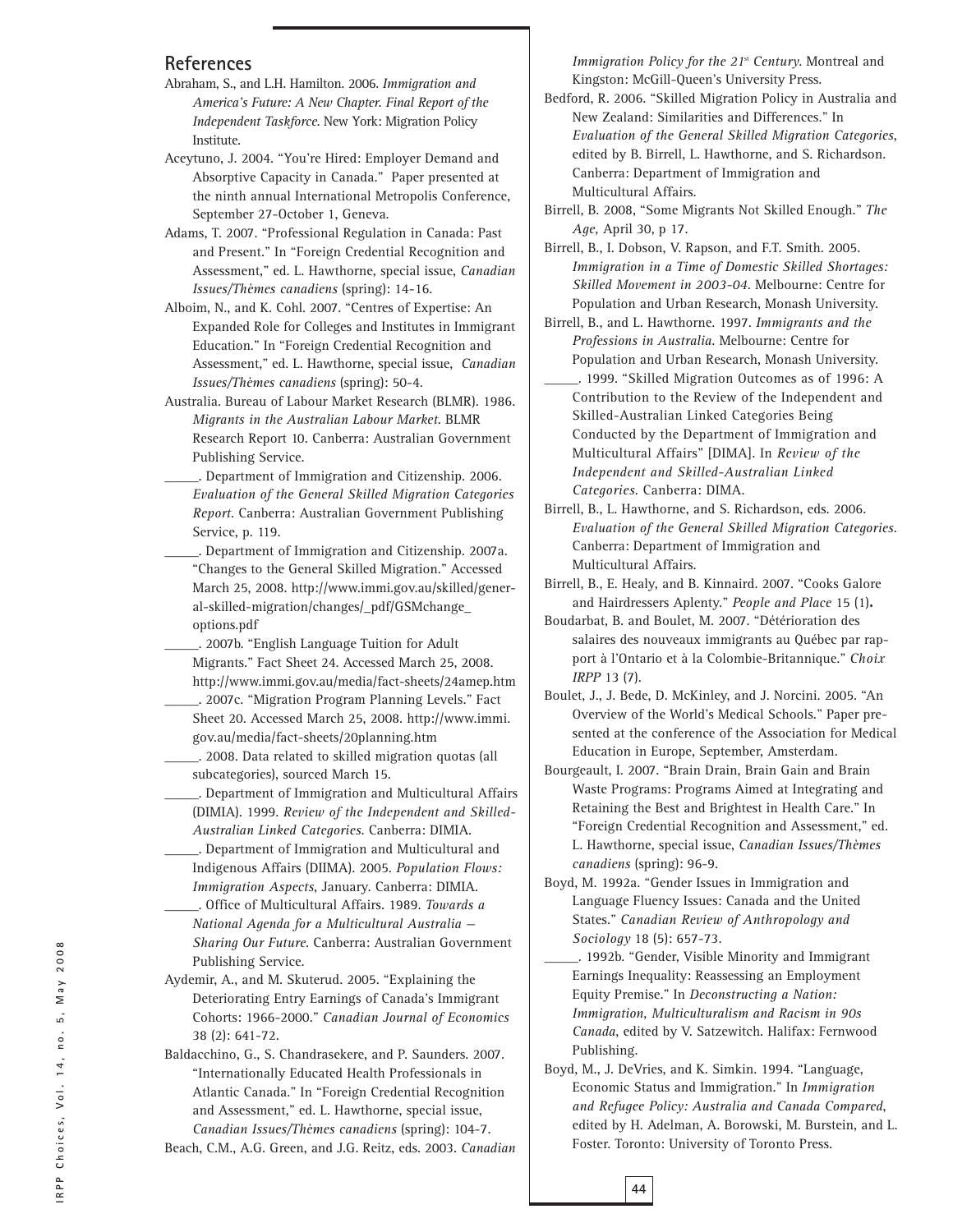Brean, J. 2007. "Immigrants Account for Our Growth." *National Post*, March 14.

Canadian Council of Professional Engineers (CCPE). 2004. *From Consideration to Integration: Recommendations to Help Integrate International Engineering Graduates into the Canadian Profession and Workforce. Final Report from Phase 11*. Ottawa: CCPE.

Cardozo, A., and S. Guilfoyle. 2007. "Foreign Credential Recognition in Key Sectors of the Economy." In "Foreign Credential Recognition and Assessment," ed. L. Hawthorne, special issue, *Canadian Issues/Thèmes canadiens* (spring): 133-5.

Centre for Canadian Language Benchmarks (CCLB). 2002. *Benchmarking the English Language Demands of the Nursing Profession across Canada*, July. Ottawa: CCLB. Accessed March 31, 2008. http://www.celban.org/ celban/doc\_viewer\_dex.asp?doc\_id=19&page\_id=32

Chiswick, B., and P. Miller. 2000a. *The Complementarity of Language and Other Human Capital: Immigrant Earnings in Canada*. RIIM Working Paper 00-08. Vancouver: Research on Immigration and Integration in the Metropolis.

\_\_\_\_\_. 2000b. *A Model of Destination Language Acquisition: Application to Male Immigrants in Canada*. RIIM Working Paper 00-13. Vancouver: Research on Immigration and Integration in the Metropolis.

Citizenship and Immigration Canada (CIC). 1998. "Skilled Worker Immigrants: Towards a New Model of Selection," November. Ottawa: CIC.

\_\_\_\_\_. 2002. "Immigration and Refugee Protection Act (IRPA) News Release." Ottawa: CIC.

\_\_\_\_\_. 2007. "CIC Canada Facts and Figures 2006: Immigration Overview Permanent Residents." Ottawa: CIC. Accessed March 25, 2008. http://www.cic.gc.ca/ english/pub/facts2006\_category.html

\_\_\_\_\_. 2008. "Canadian Experience Class," January. Description paper, working draft.

Committee to Advise on Australia's Immigration Policy. 1988. *Immigration: A Commitment to Australia. Report of the Committee to Advise on Australia's Immigration Policy*. Canberra: Australian Government Printing Service.

Dauphinee, D. 2007. "Credentials Recognition in Medicine: History, Progress and Lessons." In "Foreign Credential Recognition and Assessment," ed. L. Hawthorne, special issue, *Canadian Issues/Thèmes canadiens* (spring): 100-103.

English for International Opportunity. 2007. *International English Language Testing System (IELTS) Information for Candidates*. Accessed March 31, 2008. http://www.ielts.org/\_lib/pdf/Information\_for\_ Candidates\_2007.pdf#

Ferrer, A., D.A. Green, and W.C. Riddell. 2004. *International Adult Literacy Survey: The Effect of Literacy on Immigrant Earnings*, cat. no. 89-552-MIE, no. 12. Ottawa: Statistics Canada. Accessed April 3, 2008. http://www.statcan.ca/english/research/ 89-552-MIE/89-552-MIE2004012.pdf

**45**

Fincher, R., L. Foster, W. Giles, and V. Preston. 1994. "Gender and Migration Policy." In *Immigration and Refugee Policy: Australia and Canada Compared*, vol. 1, edited by H. Adelman, A. Borowski, M. Burstein, and L. Foster. Melbourne: Melbourne University Press.

Foundation for Advancement of International Medical Education and Research (FAIMER). 2005. *International Medical Education Directory*. Philadelphia: FAIMER.

Frenette, M., D. Green, and G. Picot. 2004. *Rising Income Inequality amid the Economic Recovery of the 1990s: An Exploration of Three Data Sources*. Business and Labour Market Analysis Research Paper 215. Ottawa: Statistics Canada.

Goldberg, M. 2007. "How Current Globalization Discourses Shape Access: Professions and Trades Policy in Ontario." In "Foreign Credential Recognition and Assessment," ed. L. Hawthorne, special issue, *Canadian Issues/Thèmes canadiens* (spring): 31-6.

Guo, S. 2007. "Tracing the Roots of Non-recognition of Foreign Credentials." In "Foreign Credential Recognition and Assessment," ed. L. Hawthorne, special issue, *Canadian Issues/Thèmes canadiens* (spring): 36-8.

Hawthorne, L. 1994. *Labour Market Barriers for Immigrant Engineers in Australia*. Canberra: Australian Government Publishing Service.

\_\_\_\_\_. 1996. "Reversing Past Stereotypes: Skilled Non English Speaking Background Women in Australia." *Journal of Intercultural Studies* 17 (1-2): 41-52.

\_\_\_\_\_. 2001. "The Globalisation of the Nursing Workforce: Barriers Confronting Overseas-Qualified Nurses in Australia." *Nursing Inquiry* 8 (4): 213-29.

- \_\_\_\_\_. 2002. "Qualifications Recognition Reform for Skilled Migrants in Australia: Applying Competency-Based Assessment to Overseas-Qualified Nurses." *International Migration Quarterly Review* 40 (6): 55-92.
- \_\_\_\_\_. 2005. "Picking Winners: The Recent Transformation of Australia's Skill Migration Policy." *International Migration Review* 39 (2): 663-96.

\_\_\_\_\_. 2007a. "Labour Market Outcomes for Migrant Professionals: Canada and Australia Compared." Ottawa: Citizenship and Immigration Canada.

\_\_\_\_\_. 2007b. "Foreign Credential Recognition and Assessment: An Introduction." In "Foreign Credential Recognition and Assessment," ed. L. Hawthorne, special issue, *Canadian Issues/Thèmes canadiens* (spring): 3-13.

Hawthorne, L., G. Hawthorne, and B. Crotty. 2007. *The Registration and Training Status of Overseas Trained Doctors in Australia*. Canberra: Department of Health and Ageing.

Hawthorne, L., and J. Toth. 1996. "The Impact of Language Testing on the Registration of Immigrant Doctors." *People and Place* 4 (3): 47-54.

Hiebert, D. 2006. "Skilled Immigration in Canada: Context, Patterns and Outcomes." In *Evaluation of the General Skilled Migration Categories*, edited by B. Birrell, L. Hawthorne, and S. Richardson. Canberra: Department of Immigration and Multicultural Affairs.

\_\_\_\_\_. 2007. *Skill Migration Statistical Update*, August. Vancouver: University of British Columbia.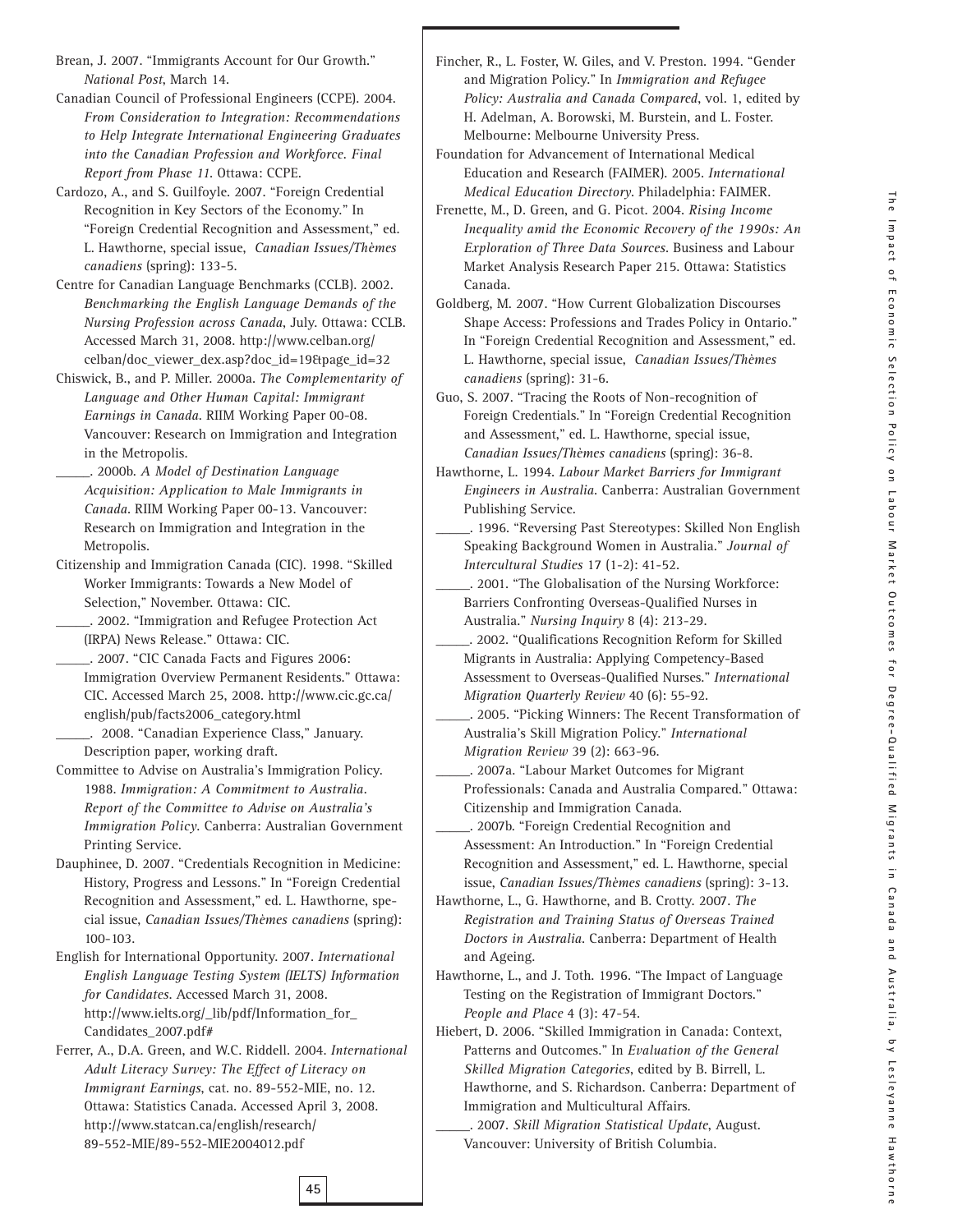Hugo, G. 1990. "The Adaptation of Asian Migrants to Australia." Paper presented at the United Nations Expert Group Meeting on International Migration Policies and the Status of Female Migrants, March 27-30, San Miniato, Italy.

Human Resources and Social Development Canada (HRSDC). 2005. *Report on Labour Market Requests by Skill Level and Most Requested NOCs*. Ottawa: HRSDC. \_\_\_\_\_. 2006. *Report on Labour Market Requests by Skill Level and Most Requested NOCs*. Ottawa: HRSDC.

Institute of Higher Education, Shanghai Jiao Tong University. 2006. "Top 100 Asia Pacific Universities." Accessed March 27, 2008. http://ed.sjtu.edu.cn/rank/ 2006/ARWU2005\_TopAsia.htm

\_\_\_\_\_. 2006. "Top 100 Asia Pacific Universities." Accessed March 27, 2008. http://ed.sjtu.edu.cn/rank/2005/ ARWU2006\_TopAsia.htm

Kustec, S., E. Thompson, and X. Li. 2007. "Foreign Credentials: The Tools for Research." In "Foreign Credential Recognition and Assessment," ed. L. Hawthorne, special issue, *Canadian Issues/Thèmes canadiens* (spring): 26-30.

Lee, S. 1996. "Issues in Research on Women, International Migration and Labor." *Asian and Pacific Migration Journal* 5 (1): 5-26.

- Lemay, M. 2007. "From Consideration to Integration: Canadian Engineering and International Engineering Graduates." In "Foreign Credential Recognition and Assessment," ed. L. Hawthorne, special issue, *Canadian Issues/Thèmes canadiens* (spring): 81-4.
- Lim, L., and N. Oishi. 1996. "International Labor Migration of Asian Women: Distinctive Characteristics and Policy Concerns." In *Asian Women in Migration*, edited by G. Battistella and A. Paganoni. Quezon City, Philippines: Scalabrini Migration Center.

Mamann, G. 2007. "Skilled Workers Lose Big." *Metro* [Toronto], November 5.

McDonald, P., S.E. Khoo, and G. Hugo, 2005. *Temporary Skilled Migrants' Employment and Resident Outcomes*. Canberra: Department of Immigration and Citizenship.

Migration Policy Institute. 2006. "Bipartisan Panel Calls for 'New Chapter' in U.S. Immigration Policy: Current Impasse Highlights Need for Forward-Looking Policies." Press release, September 20. Washington, DC: Independent Task Force on Immigration and America's Future. Accessed March 28, 2008. http://www.migration policy.org/ITFI-AF/news\_ 092006.php

Miller, C. 2005. "240 Part Harmony and a Cultural Kaleidoscope We Can All Call Home." *Sunday Age* [Melbourne], July 24.

O'Neil, P. 2007. "Vancouver Sees Population Soar." *National Post*, March 14.

Organisation for Economic Co-operation and Development (OECD). 2006. *International Migration Outlook*, SOPE-MI 2006. Paris: OECD.

\_\_\_\_\_. 2007. "Migration Policies and Recognition of Foreign Qualifications for Health Professionals." *International Migration Outlook*, SOPEMI 2007. Paris: OECD.

\_\_\_\_\_. 2008. *A Profile of Immigrant Populations in the 21st Century: Data from OECD Countries*. Paris: OECD.

Orme, L. 2007. "Immigrant Workforce Integration: The Hamilton Experience." In "Foreign Credential Recognition and Assessment," ed. L. Hawthorne, special issue, *Canadian Issues/Thèmes canadiens* (spring): 75-8.

Pawlikowska-Smith, G. 2000. *Canadian Language Benchmarks 2000: English as a Second Language for Adults*. Ottawa: Centre for Canadian Language Benchmarks.

Pendakur, K., and R. Pendakur. 1998. "The Colour of Money: Earnings Differentials among Ethnic Groups in Canada." *Canadian Journal of Economics* 31 (3): 518-48.

- \_\_\_\_\_. 2004. *Colour My World: Has the Majority-Minority Earnings Gap Changed over Time?* RIIM Working Paper 04-11. Vancouver: Research on Immigration and Integration in the Metropolis.
- Picot, G., and F. Hou. 2003. *The Rise in Low-Income Rates among Immigrants in Canada*, June, cat. no. 11F0019, no. 198. Ottawa: Business and Labour Market Analysis Division, Statistics Canada. Accessed April 3, 2008. http://www.statcan.ca/english/research/11F0019MIE/ 11F0019MIE2003198.pdf
- Picot, G., F. Hou, and S. Coulombe. 2007. *Chronic Low-Income and Low-Income Dynamics among Recent Immigrants*, January 30. Analytical Studies Branch Research Paper Series cat. no. 11F0019MIE, no. 294. Ottawa: Statistics Canada. Accessed April 3, 2008. http://www.statcan.ca/english/research/11F0019MIE/ 11F0019MIE2007294.pdf
- Reitz, J.G. 2004. "Immigrant Earnings Performance in Canadian Cities: 1981 through 2001." *Canadian Journal of Urban Research* 13 (1): 62-84.
- \_\_\_\_\_. 2005. "Tapping Immigrants' Skills: New Directions for Canadian Immigration Policy in the Knowledge Economy." *IRPP Choices* 11 (1).
- Richardson, S., and L. Lester. 2004. "A Comparison of Australian and Canadian Immigration Policies and Labour Market Outcomes." Paper presented at the National Institute of Labour Studies, Flinders University, Adelaide, September.
- Ruddock, P. 1996. Interview with Elaine Harris, 26 April 1996. *Croll's Monitoring Australia*.
- Schellenberg, G. 2004. *Immigrants in Canada's Census Metropolitan Areas*, cat. no. 89-613, no. 003. Ottawa: Statistics Canada.

Schellenberg, G., and H. Maheux. 2007. *Immigrants' Perspectives on Their First Four Years in Canada: Canadian Social Trends*, April, Publications Website Module 11-008-XWE. Ottawa: Citizenship and Immigration Canada.

Stahl, C., R. Ball, C. Inglis, and P. Gutman. 1993. *Global Population Movements and Their Implications for Australia*. Canberra: Australian Government Publishing Service.

Sweetman, A. 2005. "Immigration as a Labour Market Strategy: European and North American Perspectives. Canada." In *Immigration as a Labour Market Strategy:*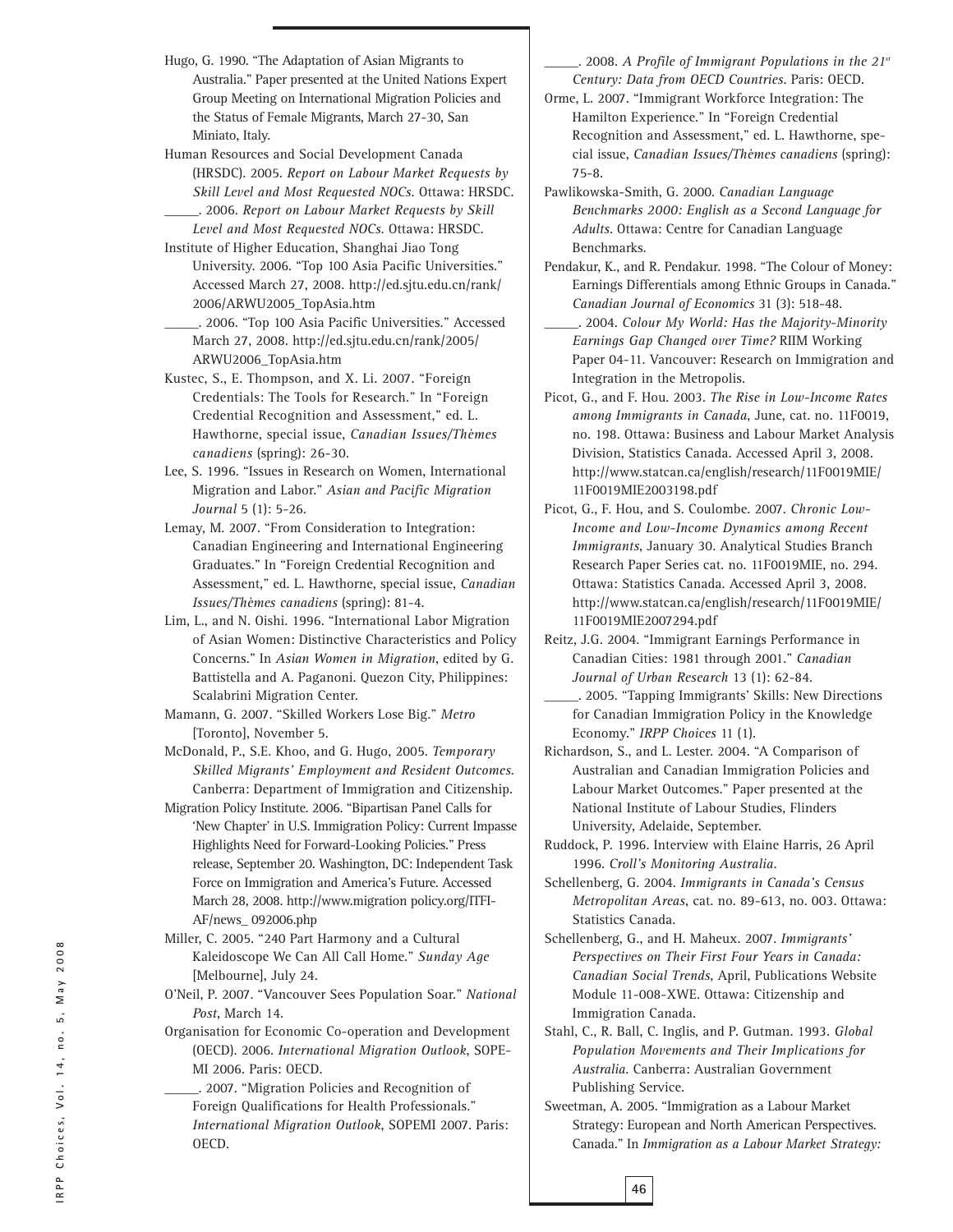*European and North American Perspectives*, edited by J. Niessen and Y. Schibel. Brussels: Migration Policy Group.

- \_\_\_\_\_. 2004. *Immigrant Source Country Educational Quality and Canadian Labour Market Outcomes* . Analytical Studies Branch Research Paper Series cat. no. 11F0019MIE, no. 234. Ottawa: Statistics Canada. Accessed April 4, 2008. http://www.statcan.ca/ english/research/11F0019MIE/11F0019MIE2004234.pdf
- Sweetman, A., and S. McBride. 2004. *Postsecondary Field of Study and the Canadian Labour Market Outcomes of Immigrants and Non-immigrants*. Analytical Studies Branch Research Paper Series cat. no. 11F0019MIE, no. 223. Ottawa: Statistics Canada. Accessed April 4, 2008. http://www.statcan.ca/english/research/11F0019MIE/ 11F0019MIE2004233.pdf
- Thompson, E., and C. Worswick. 2004. *Canadian Research on Immigration and the Labour Market: An Overview* , July 21. Ottawa: Human Resources and Social Development Canada.
- Times Higher Education. 2005. *The World's Top 200 Universities*. Accessed April 3, 2008. http://www.timeshighereducation.co.uk/hybrid.asp? typeCode=175
- \_\_\_\_\_. 2006. *The World's Top 200 Universities*. Accessed April 3, 2008. http://www.timeshighereducation.co.uk/ shybrid.asp?typeCode=161
- Watty, K. 2007. "Quality in Accounting Education and Low English Language Standards among Overseas Students: Is There a Link?" *People and Place* 15 (1).
- Weeks, C., and M. Leong. 2007. "Census Shows Population Boom around Cities." *National Post*, March 14.
- Wooden, M. 1994. "The Labour Market Experience of Immigrants." In *Australian Immigration: A Survey of the Issues*, edited by M. Wooden, R. Holton, G. Hugo, and J. Sloan. Canberra: Australian Government Publishing Service.
- Yeoh, B., and L. Khoo. 1998. "Home, Work and Community: Skilled International Migration and Expatriate Women in Singapore." *International Migration Quarterly Review* 36 (2): 159-85.
- Zlotnik, H. 1995. "Migration and the Family: The Female Perspective." *Asian and Pacific Migration Journal* 4 (2- 3): 253-71.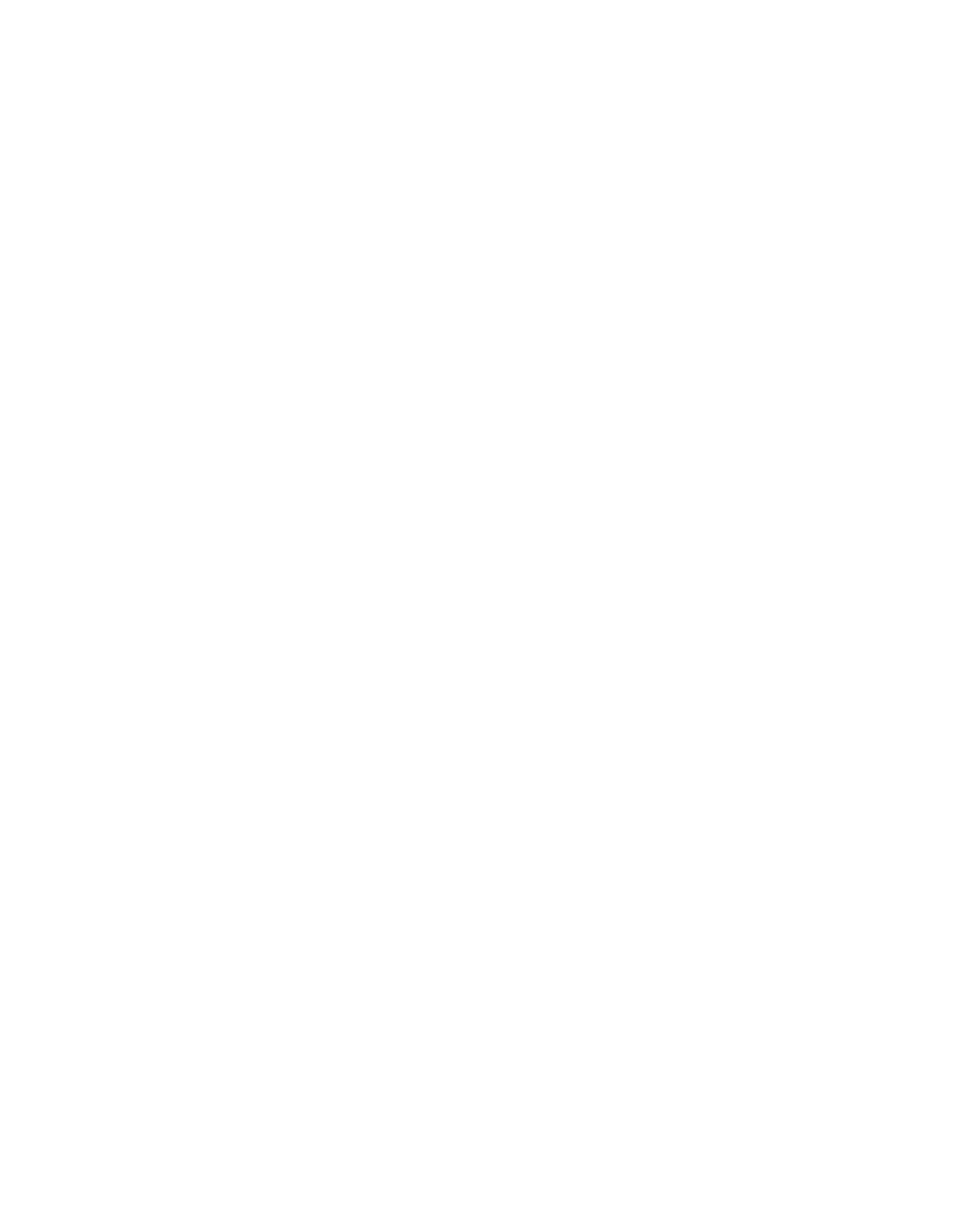The Impact of Economic Selection Policy<br>
on Labour Market Outcomes for Degree-<br>
valified Migrants in Canada and Australia on Labour Market Outcomes for Degree-Qualified Migrants in Canada and Australia *by Lesleyanne Hawthorne*

e Canada et l'Australie sont des références mondiale en matière de développement national soutenu par des programmes d'immigration économique, familiale et humanitaire planifiés et administrés par l'État. En e Canada et l'Australie sont des références mondiales en matière de développement national soutenu par des programmes d'immigration économique, fami-2005, l'Australie comptait la plus forte proportion au monde de citoyens nés à l'étranger (24,6 p. 100 de la population), devant le Canada (19,2 p. 100) et les États-Unis (11,7 p. 100). Depuis 10 ans, les deux pays privilégient le recrutement d'immigrants qualifiés (environ 60 p. 100 des immigrants, dont une grande majorité sont diplômés). Dès 2001, cette stratégie avait transformé des secteurs clés (ingénierie, technologies de l'information, architecture/ bâtiment), où les immigrants représentaient environ la moitié des travailleurs qualifiés. Vu l'ampleur du phénomène et la demande internationale de travailleurs qualifiés, la situation d'emploi des immigrants économiques est devenue un enjeu politique majeur.

Cette étude poursuit deux objectifs. Premièrement, analyser et comparer les taux d'intégration au marché du travail des nouveaux immigrants diplômés de *toutes catégories* dans leurs cinq premières années au Canada et en Australie. Selon les recensements de 2001, les deux pays affichent sur ce plan un bilan presque identique. Parmi ces immigrants arrivés au Canada et en Australie de 1996 à 2001, respectivement 65 et 66 p. 100 avaient trouvé un emploi en 2001 (un emploi professionnel pour 30 et 31 p. 100 d'entre eux). Leur pays d'origine, leur âge, leur sexe et la demande par secteur ont eu une incidence décisive. Au Canada par exemple, ce sont les immigrants de l'Afrique du Sud, de l'Australie, de la Nouvelle-Zélande, du Royaume-Uni, de l'Irlande, de l'Europe du Nord-Ouest et des États-Unis qui étaient les plus susceptibles d'avoir trouvé un emploi professionnel (tout comme en Australie). Cette probabilité de succès était beaucoup moindre pour les immigrants provenant d'ailleurs. Plusieurs nouveaux arrivants des Philippines, de l'Inde, du Vietnam et d'autres pays d'Asie du Sud et centrale n'avaient trouvé que des emplois peu spécialisés. Un problème réel vu l'importance de ces groupes parmi la nouvelle immigration économique.

L'étude vise ensuite à évaluer la situation d'emploi des immigrants *économiques* à la lumière du cycle économique semblable des deux pays. Or depuis quelques décennies, d'importants écarts sont apparus entre les deux systèmes de sélection. Le Canada a maintenu un modèle fondé sur le capital humain et accepté des demandeurs principaux aux aptitudes linguistiques limitées et aux qualifications et titres de compétences non reconnus dans des secteurs à faible demande.

À l'inverse, l'Australie, depuis 1999, a exclu les immigrants économiques qui auraient eu peu de chances de trouver un travail correspondant à leurs qualifications. En se basant sur des résultats de recherche, elle a étendu les tests de connaissances linguistiques, augmenté les exigences relatives aux titres de compétences et accordé des points de bonification aux professions en forte demande. La sélection fondée sur le capital humain avait révélé ses lacunes en retenant des demandeurs principaux dépourvus des aptitudes recherchées par les employeurs. Depuis, les anciens étudiants internationaux participent massivement au nouveau programme (52 p. 100 en 2005). En principe, ils ont financé leurs efforts pour satisfaire les employeurs australiens : jeunes et acculturés, ils possèdent une solide connaissance de l'anglais et des titres de compétences pleinement reconnus.

Dans quelle mesure ces nouveaux critères ont-ils amélioré la situation d'emploi en Australie par rapport au Canada, car même si les gouvernements élaborent les politiques d'immigration, ce sont les employeurs qui ont le pouvoir d'offrir ou de refuser du travail ? Les données disponibles révèlent que, depuis 10 ans, les immigrants économiques diplômés ont nettement mieux réussi en Australie. Ils sont plus nombreux à trouver rapidement du travail, à occuper des emplois professionnels ou de direction, à toucher des salaires élevés et tirer profit de leurs titres de compétences. Dans la foulée, un nombre record d'immigrants économiques ont évité les déplacements et la surqualification. Ces changements n'ont ni entravé ni perturbé les flux migratoires, le nombre d'immigrants économiques ayant augmenté de 77 800 en 2004-2005 à 102 500 en 2007-2008. On a aussi maintenu la diversité ethnique et raciale. Surtout, la situation d'emploi des immigrants traditionnellement désavantagés, y compris ceux d'Europe de l'Est, de l'Inde, des Philippines et de la Chine, s'est grandement améliorée. Et tout indique que cette réussite australienne est le fruit de l'intervention politique.

Au Canada, d'importantes initiatives sont en cours en vue d'améliorer la reconnaissance des titres de compétences, la transition vers l'immigration économique des anciens étudiants internationaux et des travailleurs temporaires, et de permettre l'expansion du Programme des candidats des provinces. Des investissements majeurs sont également consentis à l'élimination des obstacles rencontrés par les immigrants qualifiés, y compris en matière de cours de langues et de formation d'appoint. Autant de mesures éclairées à l'heure où de nombreux immigrants qualifiés risquent davantage que les cohortes précédentes de vivre de faibles revenus. L'enjeu de l'immigration économique restera donc très élevé dans l'actuelle économie du savoir, pour les premiers intéressés comme pour l'ensemble du pays.